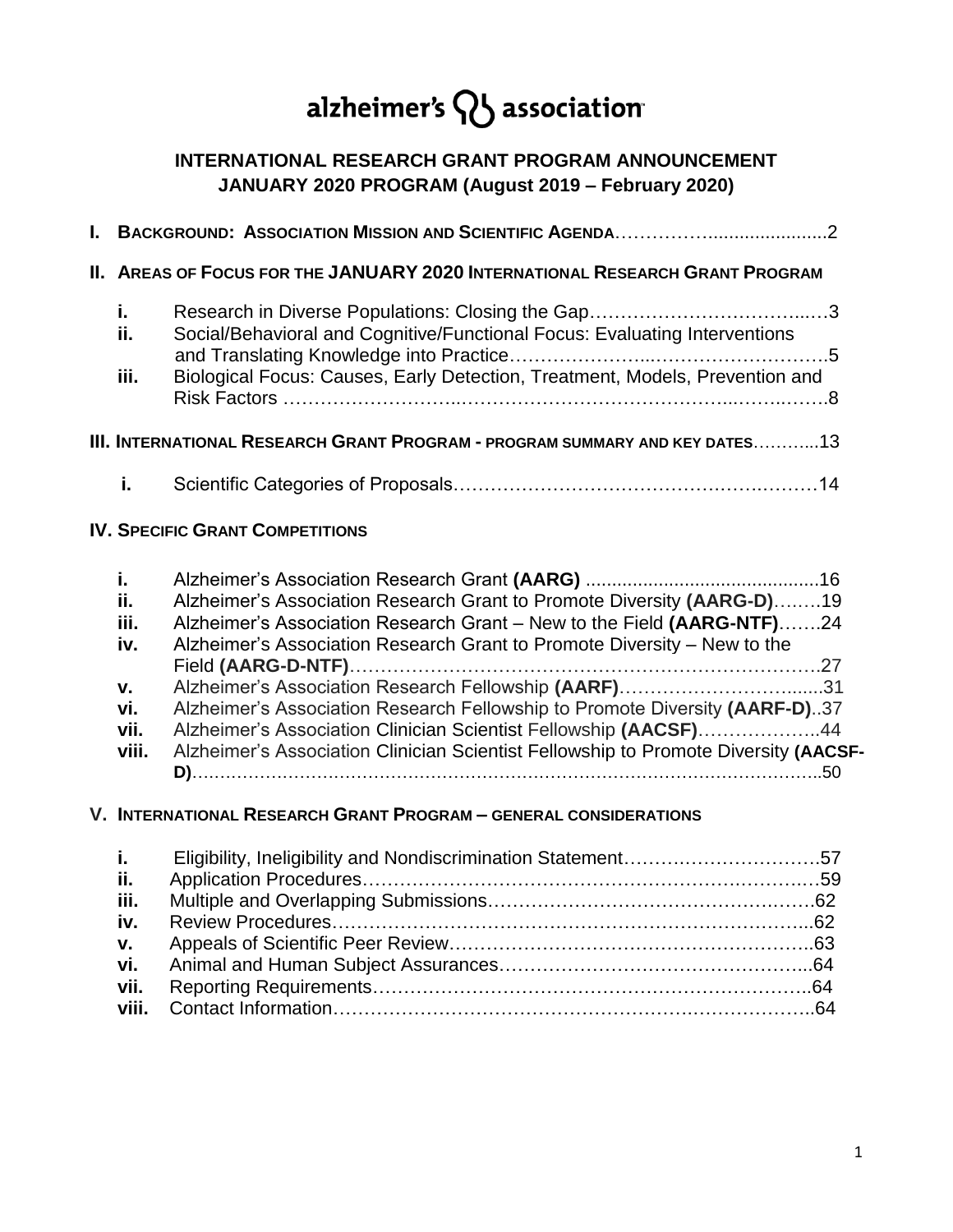## alzheimer's  $\{ \}$  association

## **INTERNATIONAL RESEARCH GRANT PROGRAM ANNOUNCEMENT JANUARY 2020 PROGRAM (August 2019 – February 2020)**

*The purpose of the International Research Grant Program Announcement is to help applicants understand the context and history of the Alzheimer's Association International Research Grant Program and to publicize high-priority areas of focus. However, applicants should not consider areas of focus restrictive—projects exploring other topics are actively encouraged, even if they fall outside the areas discussed below.* 

#### **I. BACKGROUND: ASSOCIATION MISSION AND SCIENTIFIC AGENDA**

The Alzheimer's Association was founded in 1980 by a small group of family members caring for loved ones with Alzheimer's disease. These individuals were united in disappointment with the quality of information available to them and in dissatisfaction with the lack of medical and social awareness of this devastating condition. Two years after its founding, the fledgling organization funded its first research grant, awarding a total of about \$80,000 to a handful of investigators. Since then, the Association has grown into the largest nonprofit funder of Alzheimer's research.

In aggressive pursuit of our mission, the Association made its largest-ever research investment in FY19, granting more than \$42 million.

As the world's leading nonprofit funder of Alzheimer's and all dementia research, the Association is currently investing over \$170 million in more than 500 projects in 27 countries. Since 1982, the Association has invested over \$475 million in over 3,000 scientific investigations in 37 countries.

The Association supplements its own funding efforts with public policy initiatives directed toward increasing Alzheimer's and all dementia research funding at the federal level. The Association's International Research Grant Program has served historically as an incubator for novel ideas, complementing the programs of the National Institute on Aging and the other institutes of the National Institutes of Health as well as other federal agencies around the world. As our funding initiative has grown and matured, grant categories have expanded to support researchers at every stage in their careers. Funded projects now explore the broadest possible spectrum of biological approaches to understanding, preventing and treating Alzheimer's and all dementia; social and behavioral strategies for ameliorating the effects of dementia on individuals and their families and professional caregivers; clinical studies; and adaptive technologies.

#### **II. AREAS OF FOCUS FOR THE 2020 INTERNATIONAL RESEARCH GRANT PROGRAM**

Areas of focus are high-priority research areas in which the Association actively seeks proposals. The areas are defined broadly, and the examples cited are not intended to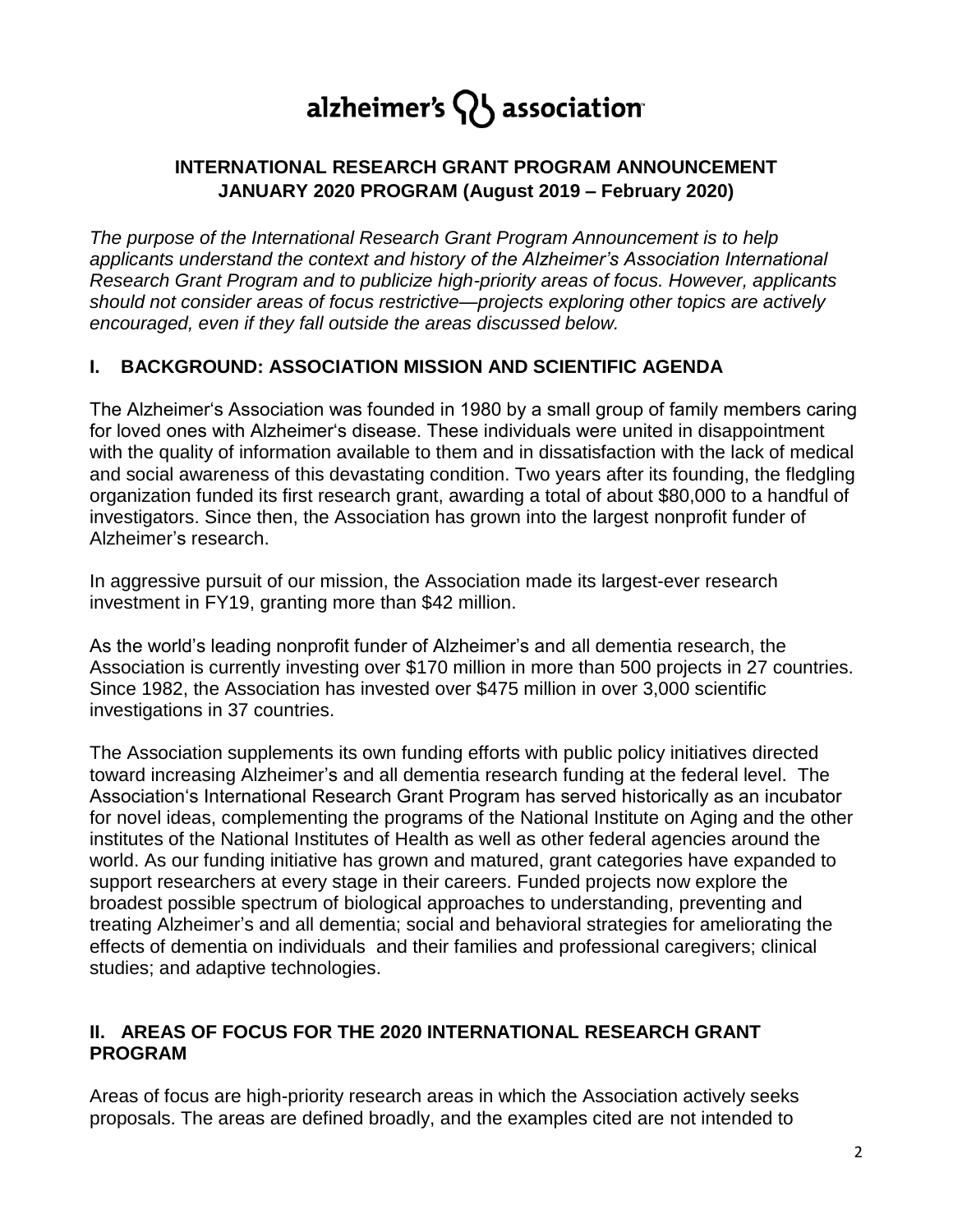preclude or constrain other projects or proposals. Potential applicants are strongly encouraged to submit proposals in their own areas of interest or formulate questions different from those presented in this announcement. Innovative and novel ideas to address challenges in research are the core of the Association's scientific program.

## **i. Research in Diverse Populations**: **Closing the Gap**

Results of the 2000 census confirm that the overall population of the United States is rapidly becoming more diverse. However, the language and techniques often used to characterize diverse populations fail to reflect the true richness of origin, culture, and genetic variation represented in our society. This failure is well illustrated by the following excerpt: "Today, discussion of cultural diversity—ethnicity—most often identifies four major U.S. ethnic subgroups: African Americans (Blacks), Asian Americans and Pacific Islanders (or Pan Asian populations), American Indians and Alaska Natives, and Hispanics (or Latinos). Indeed, the term 'Asian Americans' represents more than 50 distinct linguistic groups. African Americans include persons who trace their roots to Africa, who were born in Africa, or who were born in the Caribbean Islands. Hispanics count more than 25 different countries of national origin. American Indians and Alaska Natives encompass over 500 federally recognized tribes and groups, with at least 30 different languages." (From *The Fourth Report of the Advisory Panel on Alzheimer's Disease, 1992: A Report to the U.S. Congress and the U.S. Department of Health and Human Services*; NIH Publication 03-3520.)

As the general population reflects a richer ethnic mix, subpopulations of older adults and those at risk for Alzheimer's disease and all dementias are also growing more diverse. These extraordinarily rapid demographic changes are forcing organizations to re-evaluate whether they have sufficient knowledge of all groups within their potential clientele to deliver programs and services effectively. The Alzheimer's Association has concluded that there are significant information and data deficits about ethnic and cultural groups in most major research areas in Alzheimer's disease. These include screening and neuropsychological testing instruments; diagnostic procedures; recruitment and retention in research protocols and clinical trials; clinical and neuropathological correlative studies; caregiving and family studies; basic laboratory investigations; genetics projects; development of new models of long-term care and management of these services; epidemiological and health services research; and the economics of care.

Our understanding of Alzheimer's disease and all dementias is limited by the characteristics of the people who have traditionally been included in investigations. There is a need for basic sociological and anthropological data about Alzheimer's disease, families and caregiving in specific cultural, social, and regional contexts to provide a working platform for effective service, education and program delivery.

To fill these gaps in knowledge, projects must address the following issues:

*Socioeconomic status:* What is the effect of high or low socioeconomic status on Alzheimer's disease and all dementias and its meaning in diverse populations? How can services for people with Alzheimer's disease and all dementias and their families be developed to most effectively reach a large range of socioeconomic levels and people from minority-groups? What is the best method to convey information about Alzheimer's disease and all dementias to specific diverse groups?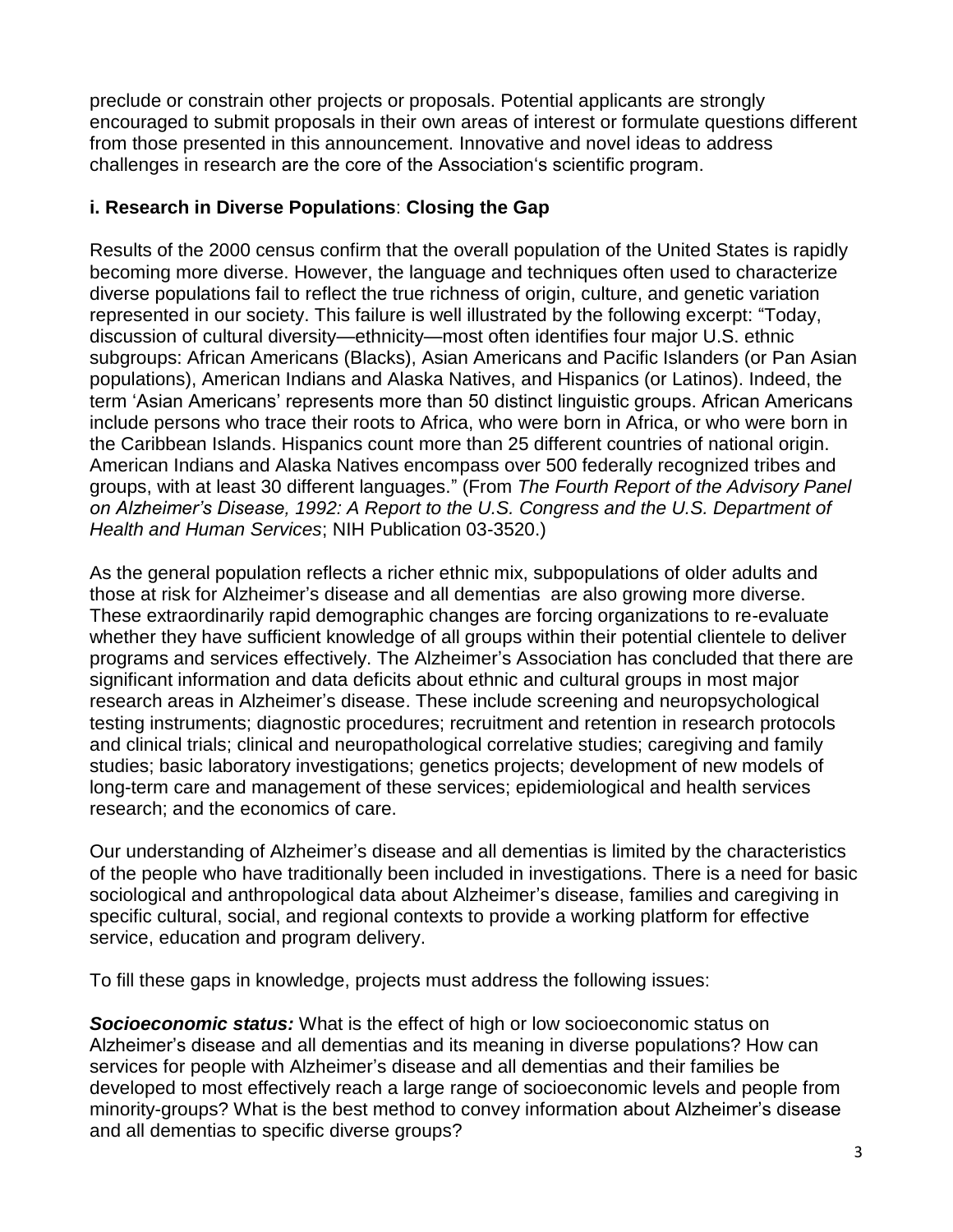*Values and beliefs:* How do values and beliefs shape receptivity to and perceptions about community-based and institutional services for Alzheimer's disease? How do values, beliefs, and perceptions vary among groups? How do the beliefs about Alzheimer's disease and all dementias and normal aging encourage or prevent use of services? How must services and programs respond to be effective in the face of values and beliefs?

*Role of the family and community:* In specific diverse groups, how does the role of family differ in the long-term care of older members with dementia? How does the decision-making process differ in these groups? Is it necessary to understand family dynamics before planning interventions and services?

*Geographical and regional variation:* How do these factors affect the development and provision of services and programs? How do they interact with socioeconomic status and minority group membership in majority locales?

*Interactions among factors:* How do socioeconomic status, values and beliefs, the role of the family, and geographical and regional differences interact to influence care and service delivery to people with Alzheimer's disease and all dementias and their families?

Incidence, prevalence and risk factors—key facts about the epidemiology of Alzheimer's disease—remain unknown in many defined ethnic and cultural groups. To better quantify the public health implications of Alzheimer's and support the development of necessary programs and services, reliable and valid data on the distribution of the disease in the U.S. population must be obtained.

Acquiring meaningful epidemiological data for diverse groups will require the ability to accurately detect and monitor Alzheimer's disease and all dementias in the target population. In most cases, adequate tools for detection and monitoring do not exist. These research instrument deficits inhibit epidemiological investigations and limit the conduct of behavioral, social and clinical studies.

The following points outline some of the tools, instruments and strategies needed to address these deficiencies. Although very large population studies fall outside the funding scope of the Alzheimer's Association, smaller, well-designed studies can effectively address a number of the information and instrument gaps that must be filled. This list is not exhaustive but is intended to highlight the types of research needed:

*Assessment instruments* that are valid and reliable for specific age, gender, cultural, language, and ethnic groups, as well as for different levels of education and literacy, are needed as soon as possible. Expansion of epidemiological, behavioral, social and clinical research is hampered by the lack of these instruments.

**Test norms standardized for age and gender for specific ethnic groups** are also needed urgently. These norms must take into account language, education level, and literacy as well as educational equivalency between cultures and countries of origin. Norms derived from majority group data are often applied to minority groups and can result in misleading interpretations. This misapplication is especially serious for people with little or no formal education.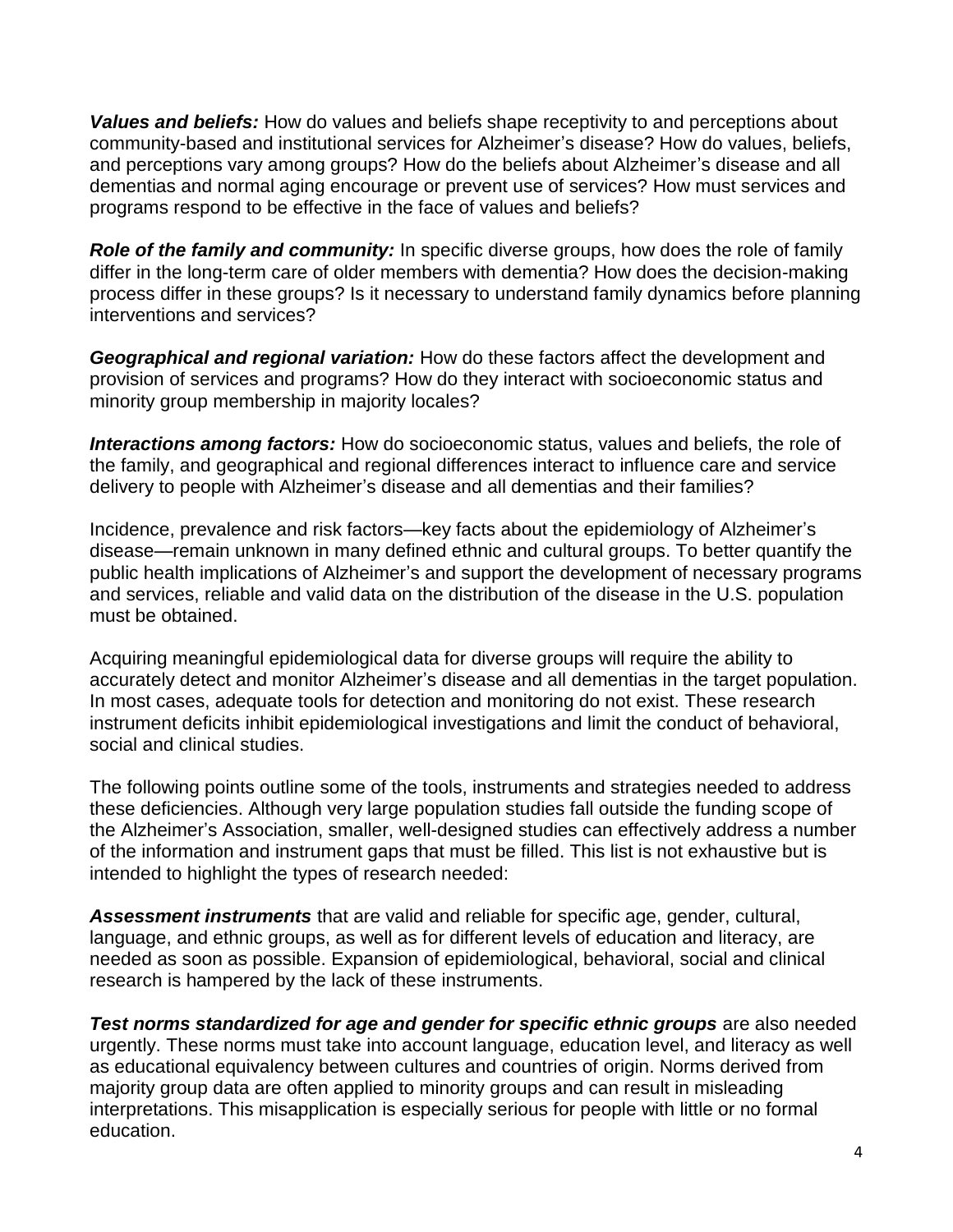There is a need to initiate a program of hypothesis-driven research to determine the efficacy of specific methods to enlist and retain ethnic minority and cultural group members in Alzheimer's disease and all dementias research. Some of the issues of interest include:

*Cross validation:* Programs that are successful in the recruitment, enrollment, and retention of cultural group members must be cross-validated with other cultural groups and in different geographic areas to determine their broad-based usefulness in research.

*Contacts:* The differences in the effectiveness of recruitment approaches for clinical studies, and the mechanisms underlying these differences, must be explored. For example, under what circumstances are individual or local community-rooted approaches more effective than large mass media or marketing approaches? How do specific, clearly defined cultural groups differ from one another in the acceptability of various approaches and methods of contact?

*Culturally competent investigators or investigators who are members of the cultural group:* What difference does the cultural identity of the investigator make in successful identification, recruitment, enrollment and retention of specific cultural group members in clinical studies? Does it enhance long-term successful retention to have investigators who are of the same cultural group as the people to be recruited? Or, is it adequate that the investigator be culturally competent? And what, precisely, does it mean to be culturally competent for the purposes of Alzheimer's research?

*Community barriers:* What are the real and perceived barriers to participation in Alzheimer's disease and all dementias research in specific cultural groups? How can these barriers be overcome?

#### **ii. Social/Behavioral and Cognitive/Functional Focus: Evaluating Interventions and Translating Knowledge into Practice**

Social and behavioral research has the potential to increase our understanding of the effects of Alzheimer's disease and all dementias on individuals, their families and other caregivers. At the same time, it can increase our knowledge about interventions that improve care practices, health, functional and emotional outcomes and quality of life, as well as prevent or reduce symptoms for millions of individuals and their families.

It is important to consider the influence of socioeconomic status, cultural and ethnic diversity, health/lifestyle practices, stigma and family attitudes about seeking care, availability of services and regional variation when proposing research about social and behavioral issues. Alzheimer's disease and all dementias is heterogeneous, and the people with Alzheimer's disease and all dementias are heterogeneous. Research into understanding these factors and how they might influence treatment outcomes (both in pharmacological and nonpharmacological trials) as well as the natural course of the disease are needed.

In addition, earlier detection and diagnosis are increasing the number of individuals identified with early-stage dementia. The characteristics and care needs of diagnosed individuals and their families in early, middle and late stages of Alzheimer's disease and all dementias differ greatly. Social and behavioral research proposals should consider these differences in the design of proposed studies and the translation of findings from research into practice.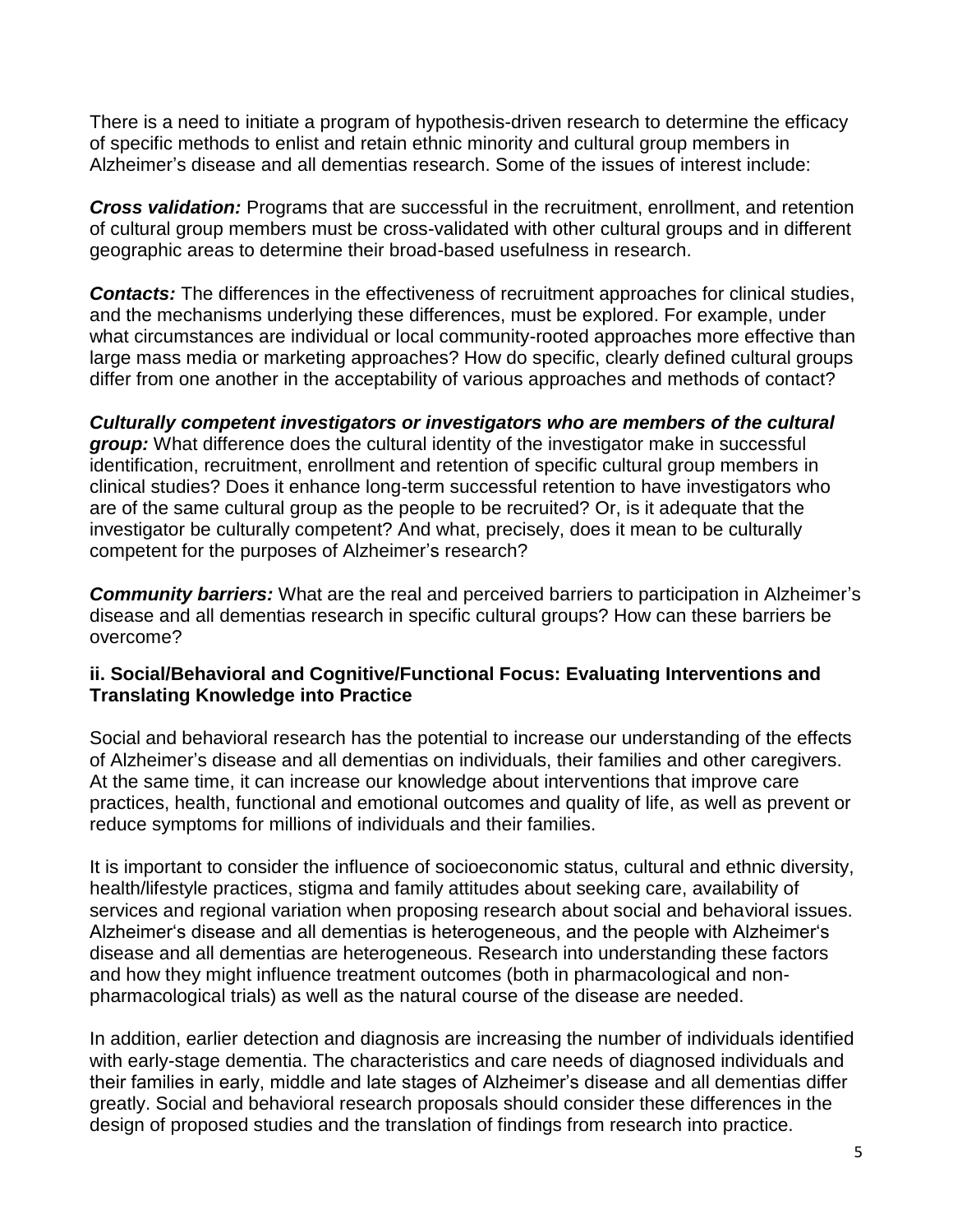A wide range of questions in the social and behavioral arenas are applicable for research. The answers to these questions, if broadly applied, would improve the quality of daily life for people with Alzheimer's disease and all dementias and their families. The questions under each domain are provided as examples to facilitate the development of more specific research questions. Each investigator is encouraged to tailor his or her question to particular populations.

**(1) Person with dementia:** Over time, we have been able to gain an understanding of the experience of the person with dementia. This can be attributed to such things as people in the early stages speaking and writing about their experiences and the development of individualized approaches to care. Some questions include, but are not limited to:

- How can the experience of the person with dementia be characterized throughout the disease course to provide insight into areas such as decision-making capacity, quality of life and advance planning?
- How can the perspective of the person early in the disease process help shape decisions and care?
- Do personal or social factors influence the experience of the person with dementia in important and measurable ways?

**(2) Physical and social environment:** Environmental design for persons with dementia is a multi-dimensional construct that purports to satisfy the need for autonomy, dignity, safety, comfort and community as well as enhance one's mobility, cognition and memory. We need to gain a better understanding of the specific dimensions of the environment, as well as their interaction, and how they produce desired outcomes, such as:

- What characteristics of one's physical and social environment contribute to an individual's quality of life? How do these characteristics change through the course of illness?
- What are the components of a supportive environment in the home or residential care setting for someone with cognitive impairment? How do these components change through the course of illness?

**(3) Family and household:** The family of a person with dementia often plays a critical role in providing care and navigating the health and long-term care systems. Although caregiving has been studied intensively, there is still a need to understand how best to support the families that provide care and enhance (or ameliorate) the impact on the family. Research in this area may include, but is not limited to:

- What unique problems are encountered by families of persons with various types of dementia (e.g., early-onset dementia), and what interventions, services and policies are needed to mitigate those problems?
- How are these problems affected by the characteristics (e.g., socioeconomic status, culture and ethnicity, region of the country) of the families?
- What interventions can improve communication among family caregivers, persons with dementia and their health and long-term care providers and have a positive effect on care and outcomes?
- What effect do family attitudes about dementia have on the self-image and functioning of persons with dementia?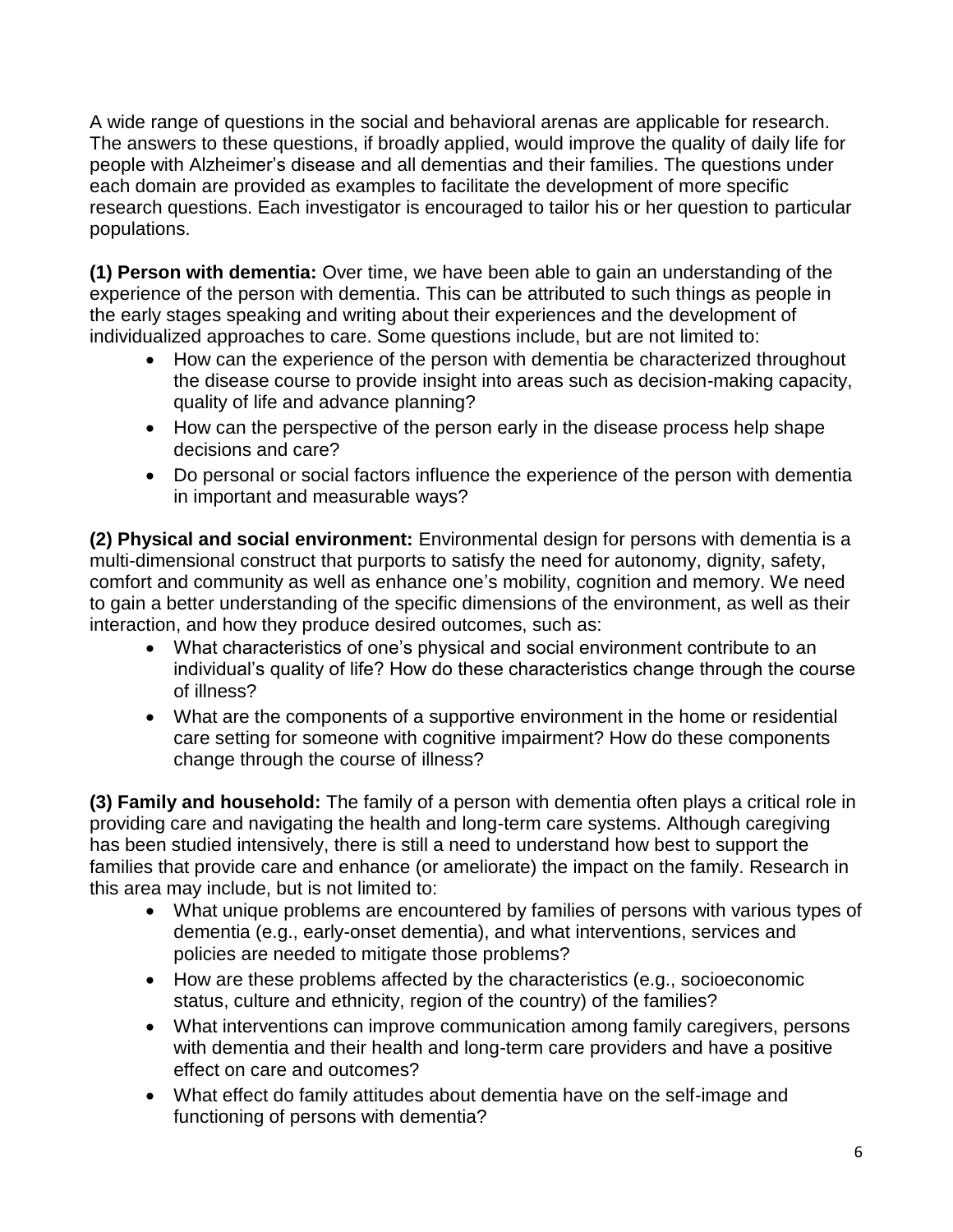**(4) Identification and evaluation of services and interventions**: Researchers and care providers together must identify and evaluate the broad range of factors that can affect programmatic interventions. Examples include:

- What interventions or programs are most likely to have positive effects for people with Alzheimer's disease and all dementias and/or their families in the community?
- What interventions or programs are most likely to have positive impact on people with Alzheimer's and the staff providing care in residential care settings?
- What characteristics of programs and services render them most acceptable to people with the illness and their families?
- What are the most effective strategies to motivate physicians and other health care providers to improve the quality of care they provide to people with dementia in clinical and long-term care settings?
- How can we translate programs developed in research settings to be effectively delivered in the community?
- What are the best strategies for effectively sustaining improved practices either in the home or care setting?

**(5) Health policy:** Research can guide the adoption of policies that reshape systems of support in the home, community and health and long-term care settings. Researchers and policy makers together must ensure that public and private policies respond to the unique needs of those with dementia. Research may investigate questions like:

- What techniques should be used to determine consumer preferences for and satisfaction with their health and long-term care when the consumers have dementia?
- What techniques should publicly funded programs use to identify and properly care for people with dementia, including those with multiple chronic conditions?

**(6) Behavioral modifications to help maintain cognitive function:** Growing evidence suggests that lifestyle factors and behaviors interact with biological mechanisms in maintaining cognitive function. It is important to find ways to effectively share information about prevention and about the potential benefits of changing behaviors.

**(7) Implementation and dissemination of knowledge:** With the development of novel interventions and the investigation of these interventions in scientifically valid ways, strategies for disseminating them must be established. Studies must bridge the gap between what has been demonstrated empirically and the daily care practices for people with Alzheimer's disease. Often, lack of knowledge about what constitutes a successful intervention hinders the transfer of the technique to everyday care settings. The research world is fragmented and disseminates its findings in ways that are not easily or routinely available to various audiences. Finding ways to meet this challenge and getting the information out to those who need it is essential.

- What strategies are effective for getting the science of prevention and treatment out to the general public?
- How can we measure and evaluate public response to (or acceptance of) such information?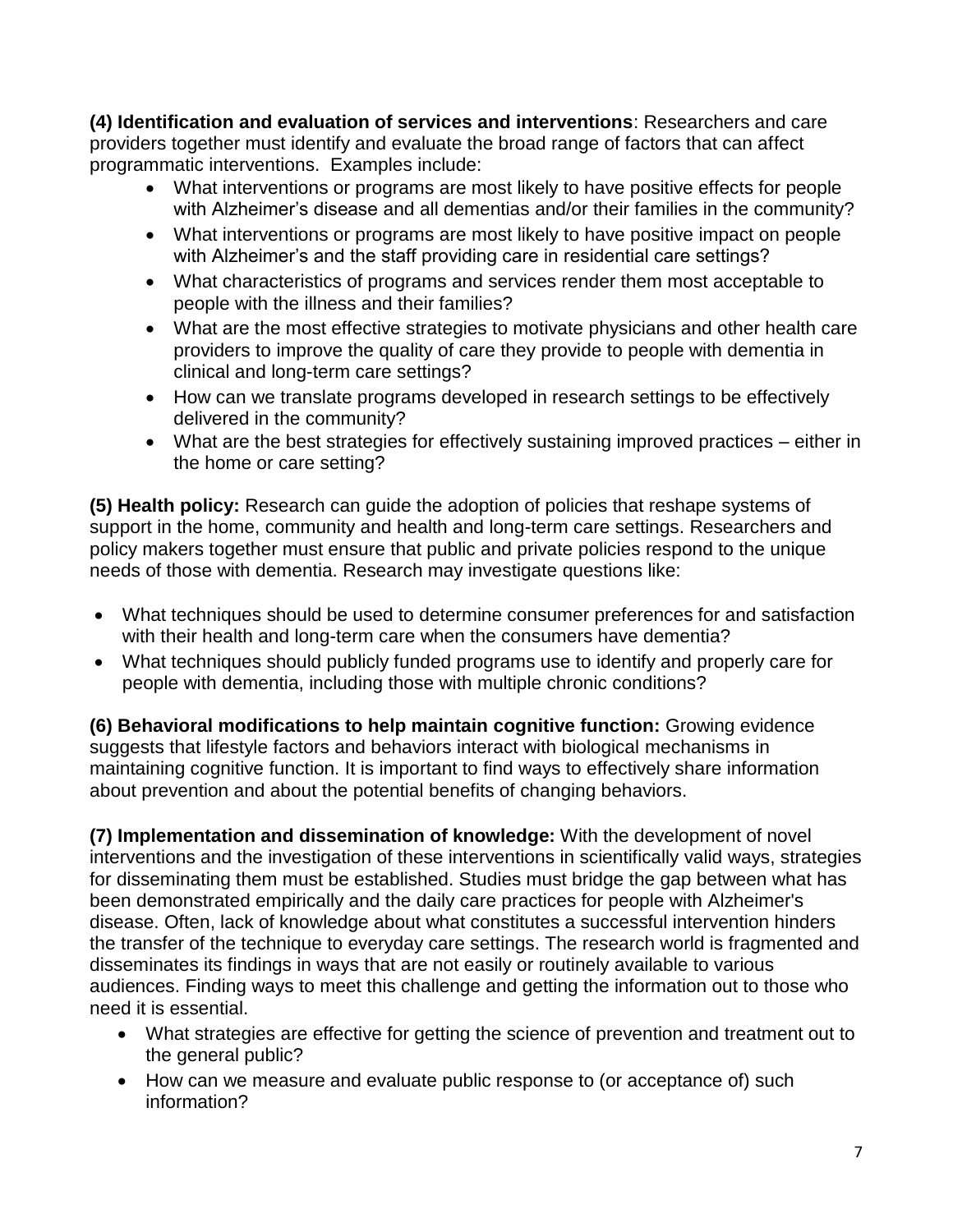- How can we measure and evaluate people's use of the information to change important behaviors? What help do people need to support important lifestyle changes?
- How can the effect of these strategies be measured in relation to their impact on cognitive decline?

## **(8) Cognitive/functional focus**

By definition, dementia impacts cognitive function and day-to-day abilities. It is important to understand the nature of these changes, as well as their biological basis. This can lead to better diagnoses, potential targets for treatment, and better understanding of the disease itself.

There are several themes that are considered important foci of potential proposals, including but not limited to:

- 1. Identification of cognitive/functional profiles:
	- Differentiation of cognitive/functional profiles in different forms of dementia
	- Identification of earliest cognitive/functional changes
- 2. Development and validation of better measures for diagnosis, testing, clinical trials
- 3. Identification of neural/biological correlates of cognition/function:
	- Identification of underpinnings of cognitive change
	- Correlation of imaging measures such as brain volume, cortical thickness, white matter hyperintensities, regional cerebral blood flow, brain amyloid with cognitive and functional changes
	- Correlation of biological measures from blood or CSF with cognitive and functional changes
- 4. Investigation of how cognitive and functional changes impact medical, legal, and day-today issues:
	- Relation of cognitive changes to the ability to consent
	- Exploring the impact of disease on medical or financial decision-making
	- Exploring metacognition, the recognition of deficit
- 5. Use the cognitive neuroscience approach to better understand and characterize cognitive/functional changes:
	- Use measures to help identify functional brain changes underlying cognitive/functional change

## **iii. Biological Focus: Causes, Early Detection, Treatment, Models, Prevention and Risk Factors**

Although vast advances have been made in Alzheimer's research, the field still faces a great number of serious impediments to progress in translating basic science discoveries into effective treatments and evidence-based clinical practices for dementia. Some of the many challenges that remain for investigators to address include:

*Cause(s) of the Disease: How and why do specific sets of neurons in select brain structures become dysfunctional? Why is there selective neuronal death in specific brain regions and not in others? What initiates these processes? What is the key step in the cascade of events leading to cell death? How do genetic factors interact with*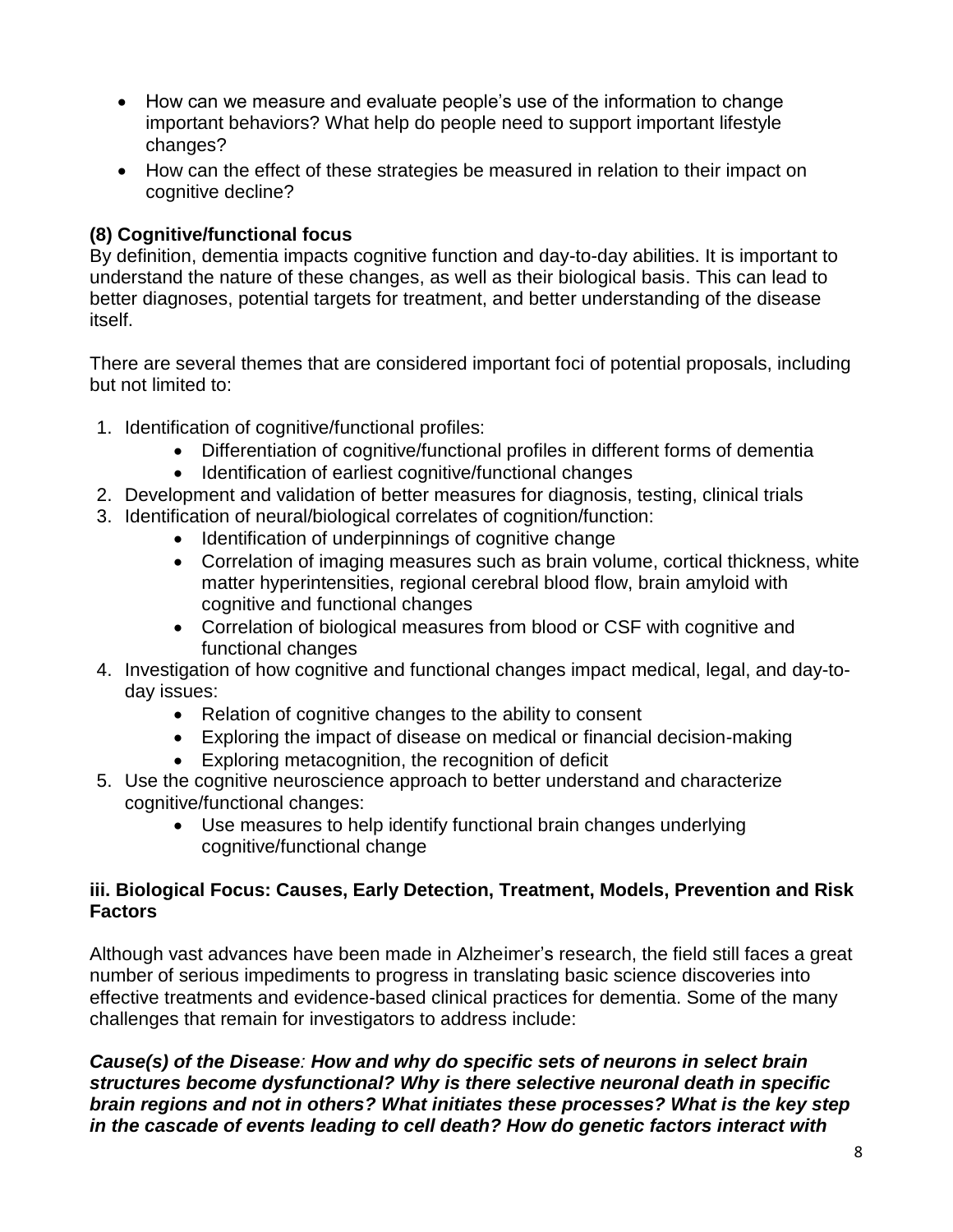#### *other factors to influence these processes?*

The primary neuropathological events in Alzheimer's disease and all dementias involve abnormal expression and processing of proteins. Advances in molecular biology have provided the tools needed to begin to unravel the mechanisms of synthesis, trafficking and accumulation of these proteins in the brain. Research in this area has begun to produce promising leads about the role of these proteins in neural function, dysfunction, and cell death and to suggest strategies to correct this molecular damage. Although these insights into the neurobiology of the disease have generated a number of ideas, the precise etiology of the disease is still not known. While there are many theories on possible mechanisms of neural dysfunction and/or cell death, critical questions remain unanswered.

None of these theories has been validated by crucial experiments designed to demonstrate the functional relationship(s) between characteristic molecular aberrations and the clinical manifestations of the disease. One of the most difficult challenges for the field is to link the perspectives of investigators inhabiting two totally different worlds: those who view Alzheimer's disease and all dementias through the prism of molecular/neuropathological events and those who know it through its behavioral and clinical manifestations.

The precise relationships between the clinical symptomatology and the neuropathology of the disease are not well defined. There is a critical need to understand not only the presumptive causal links between the neurobiology and clinical course of the disease but also the mechanisms for the heterogeneity of presentation. These mechanisms may vary widely and may influence differential diagnosis and differences in adverse events/responses to treatments.

#### *Early and Accurate Detection and Diagnosis: What are the most sensitive, specific and cost-effective diagnostic procedures? What are the most sensitive, specific and costeffective procedures for assessing change through the course of the disease?*  Several converging lines of evidence suggest that the neurodegenerative processes associated with dementia begin several years before the first clinical features can be detected with current instruments. The precise duration of the preclinical period and the details of the early molecular events are not known. This uncertainty about symptom-free early stages of the disease stems from the lack of well-validated tools or technologies for detection.

Although clinical information can be gleaned from longitudinal studies, even these data are usually obtained in the middle to later stages of the disease when some of the cognitive and behavioral signs appear. As a result, there is little or no information on manifestations of the disease during its earliest preclinical stages or the very earliest behaviors of individuals at risk. These gaps result from the lack of appropriate technologies for noninvasive observation and early detection of the disease. Finding sensitive and specific markers will become even more important as pressure increases to develop very early treatments, especially if these early interventions have the potential for harmful side effects, it is crucial that they be targeted appropriately. Thus, there is an urgent need to find accurate biological markers of the disease, including improved imaging techniques and more sensitive cognitive and behavioral assessment instruments.

Any effective biomarker must not only detect a fundamental biological process in the disease,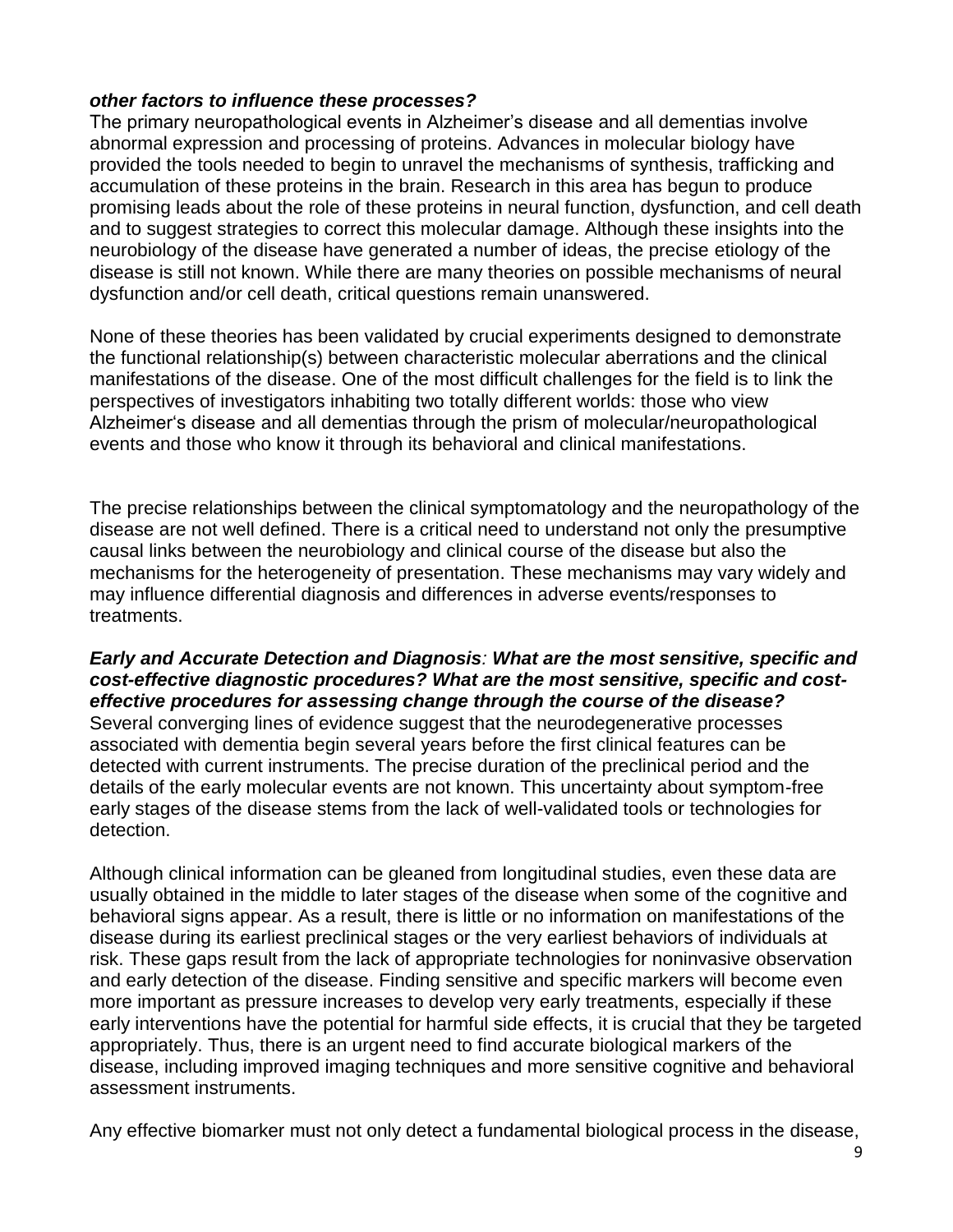but should also be validated in an adequately powered study with neuropathologically confirmed cases. Testing for the marker should be reliable, reproducible, non-invasive, simple to perform and inexpensive. In addition, a putative biomarker should have confirmation by at least two independent studies conducted by qualified investigators. Currently, none of the putative biochemical markers have been validated in adequately powered investigations.

Well-tested biological markers for Alzheimer's disease and all dementias are not the only critical need—investigators are to explore the observational and subjective perspective that family members, care providers and people with the illness can provide about the very earliest events. The observations of family members, nurses, social workers and other care providers have already provided some important insights about early cognitive and behavioral events.

#### *Treatment: What are the most effective and safe pharmacological treatment strategies, behavioral management techniques, and combinations of therapies?*

Research on interventions is poised for a revolution and we must leave no stone left unturned. Dramatic advances in understanding the neurobiology of Alzheimer's—including elucidation of many genetic and molecular mechanisms involved in the disease—have provided numerous promising leads for drug development. It is now generally agreed that the most critical neurobiological events underlying the behavioral problems and clinical manifestations of the disease concern dysfunctions in nerve cell signal transduction, loss of synapses, and premature cell death. The primary scientific dispute revolves around theories concerning the precise cause or source of these destructive processes. Currently, the field of Alzheimer's therapy has a rich array of promising leads as therapeutic targets. If such potential treatments, using a variety of approaches, could be validated by well-powered clinical trials, they will have a profound effect on addressing the disease process. The eventual utility/efficacy of any intervention can only be evaluated through clinical trials, which are expensive.

Until recently, strategies for developing interventions focused primarily on symptomatic treatments for middle and late stages of the disease. It is anticipated that as new therapeutic targets are discovered, it will be possible to improve the quality of signal transduction and the ability of nerve cells to communicate. As even more is learned about the neurobiology of Alzheimer's disease, there will be greater reliance on techniques to design specific molecules aimed at correcting a particular cellular dysfunction. Some important therapeutic approaches should involve the discovery of interventions aimed at preventing premature cell death and restoring or prolonging the function of surviving damaged nerve cells.

Until effective pharmacological treatments are discovered, family and facility-based care providers must rely on a variety of behavioral and social interventions to assist in managing symptoms and maintaining the highest quality of life for people with Alzheimer's disease. The development and testing of new social and behavioral interventions, in the appropriate cultural context, is a priority and is discussed under Social/ Behavioral Research and Cognitive/Functional Focus.

#### *Reduced Risk and Prevention: What are the prospects and strategies for reduced risk or prevention?*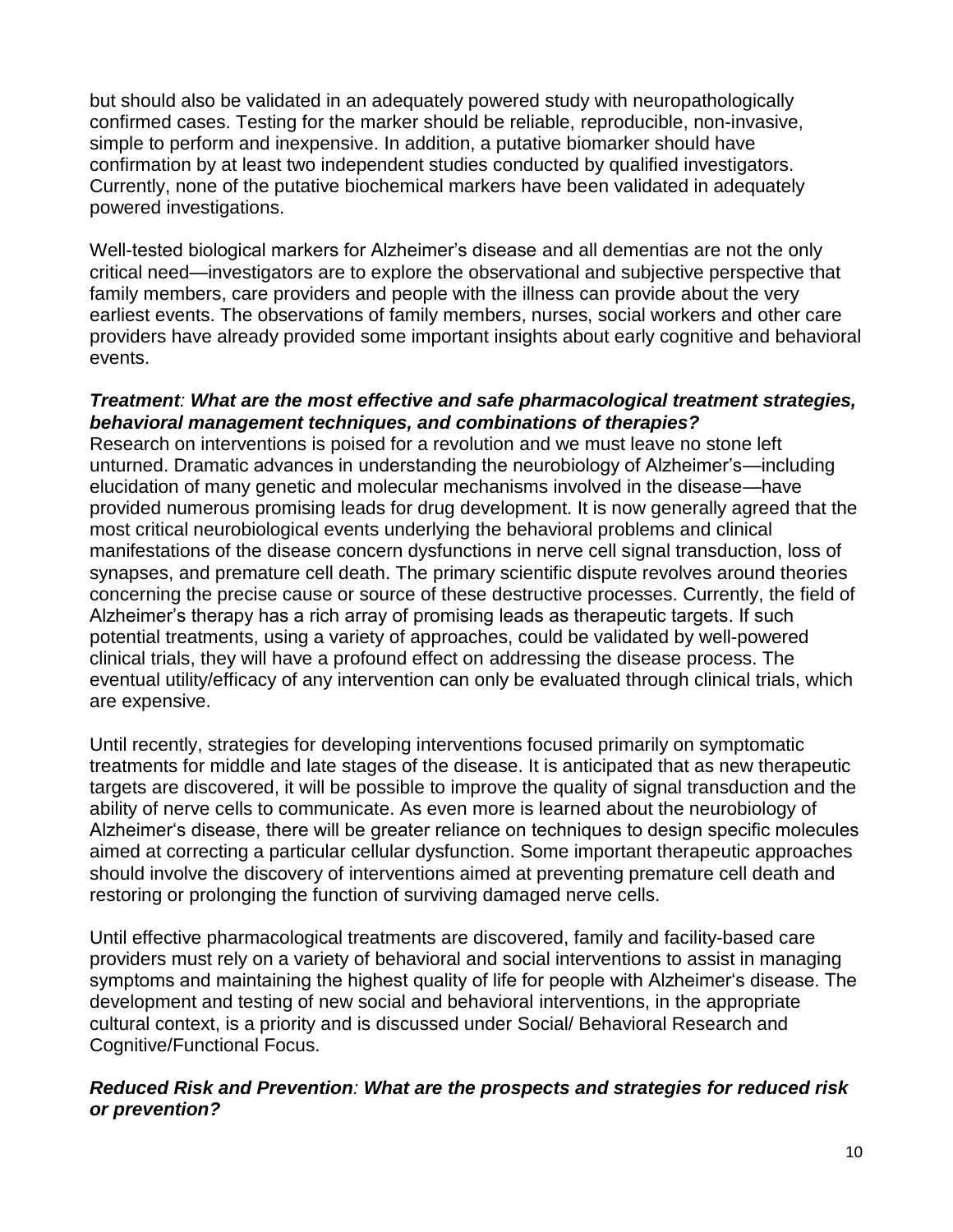One of the most important priorities is research on strategies to reduce risk or prevent Alzheimer's disease and all dementias. This is rooted in the severe effects of the diseases on individuals and their families, the very large number of people with the illnesses and the anticipated growth of these numbers with the aging of populations around the world. Developing effective strategies will bring significant benefit in reducing the economic and social costs, preserving the economic productivity of those who are or will be family caregivers, and lessening the impact on the health care system.

The most convincing argument, however, is the humanitarian one—effective prevention can spare future generations from one of the most feared and disabling infirmities associated with advancing age.

Research into basic disease mechanisms can have immense benefit for development of strategies for reducing risk or prevention, but there is not always a tight link between understanding the mechanisms of a disease and preventing it. In fact, highly successful prevention efforts have been designed and conducted under circumstances in which disease mechanisms were understood poorly, or not at all.

In general, it makes sense that intervening early in the process that causes a disease is easier and more effective than intervening at later stages when the disease has already taken its toll and has gained momentum. The prevention of cardiovascular disease by early and aggressive treatment of high blood pressure or high cholesterol levels is a good case in point. Besides genotyping for apoE4 and other risk genes, there is currently no measurement that can identify people at increased risk for Alzheimer's decades before the typical onset of the disease. Extensive efforts have been launched to change this situation. However, widespread genotyping for apoE4 is not currently recommended because of the lack of effective treatments for Alzheimer's disease.

#### *Risk Factors: What are the characteristics, either genetic or acquired, that increase the risk of Alzheimer's disease and all dementias or offer protection against or delay the onset? How do the risk factors vary among specific diverse populations? Are any risk factors modifiable?*

Epidemiological studies reveal growing evidence that most cases of Alzheimer's disease and all dementias likely involve a combination of genetic and environmental risk factors. Identifying and validating these risk factors remains one of the most critical scientific challenges. The main risk factors so far validated for late-onset disease are age, family history and certain susceptibility genes.

The potential link between cerebral blood vessel disease and Alzheimer's, for instance, is one promising area of research. Vascular disease in the aged appears to have strong implications for neurodegeneration leading to dementia. Preliminary studies indicate that a broad spectrum of cerebrovascular lesions could lead to a decline in cognitive function. In addition, recent epidemiological studies have begun to implicate vascular conditions outside the central nervous system—such as heart disease and high blood pressure—as potential risk factors for dementia. The broader implication is the hypothesis that systemic vascular factors are risk factors for developing Alzheimer's disease. This risk encompasses different forms of cardiovascular disease, including coronary artery disease, carotid atherosclerosis, history of hypertension or high cholesterol, Type II diabetes and stroke or transient ischemic attacks.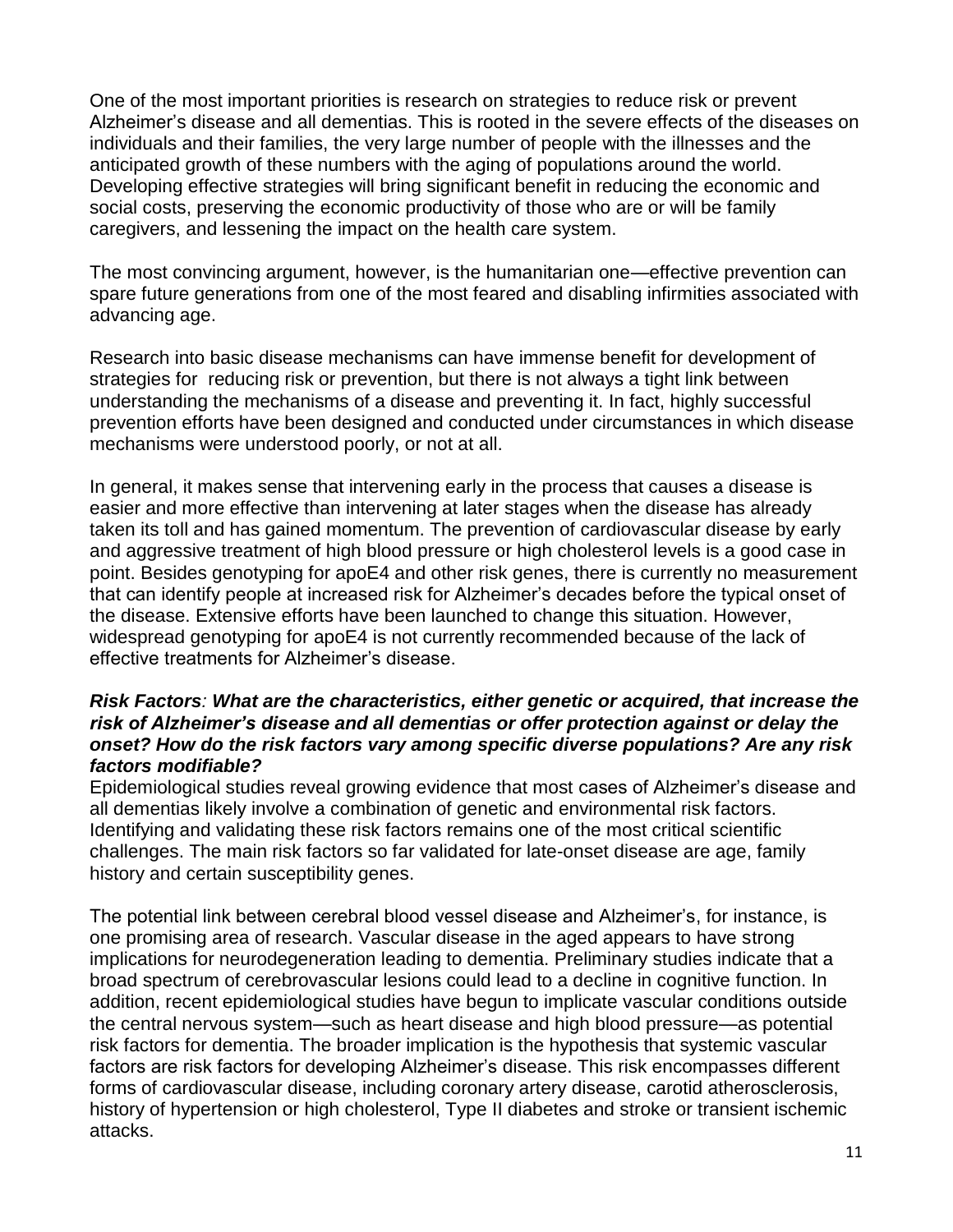The e4 allele of the apolipoprotein E gene (apoe4)—which has been associated with increased risk of cardiovascular disease—is the best-validated susceptibility gene to date, with more widespread effects than any other genetic factor implicated in the late-onset, sporadic form of Alzheimer's. Several mechanisms have been identified by which apoe4 could increase the risk of developing Alzheimer's disease; most of them involve detrimental effects on brain cells rather than effects on the cardiovascular system.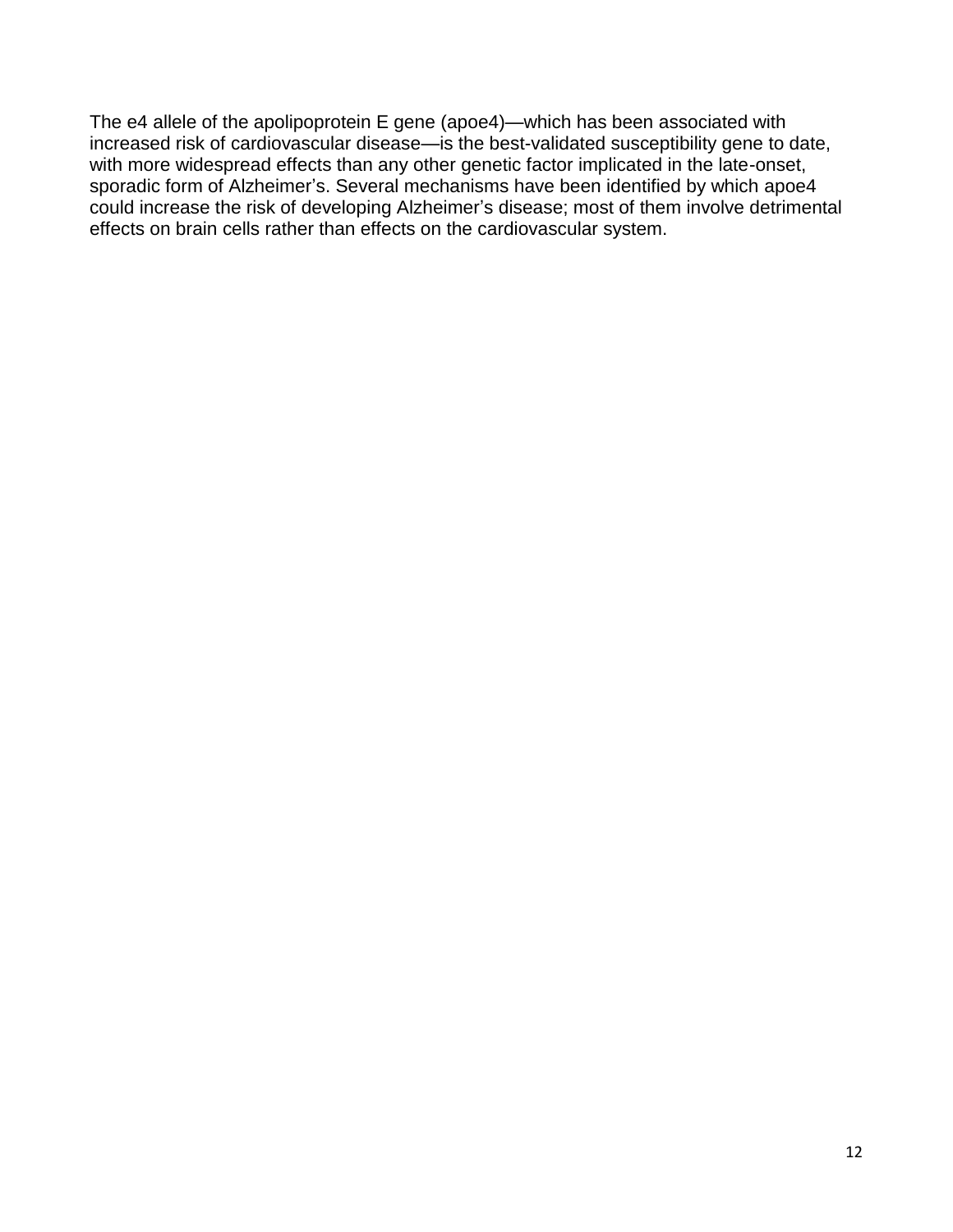#### **III. International Research Grant Program - Program Summary and Key Dates**

#### **JANUARY 2020 PROGRAM**

| Grant<br><b>Competition</b>                                   | Association<br>Research Grant (AARG)<br>s)<br>Alzheimer' | Research Grant to Promote<br>Alzheimer's Association<br>(AARG-D<br>Diversity | Research Grant - New to<br>Association<br>the Field (AARG-NTF)<br>Alzheimer's | New to<br>Alzheimer's Association<br>Field (AARG-D-NTF)<br>Research Grant to<br>$\mathbf{I}$<br>Promote Diversity<br>the I | Alzheimer's Association<br>Research Fellowship<br>(AARF) | Alzheimer's Association<br>Research Fellowship to<br>Promote Diversity<br>(AARF-D) * | Alzheimer's Association<br>Fellowship (AACSF)<br><b>Clinician Scientist</b> | Alzheimer's Association<br>Fellowship to Promote<br><b>Scientist</b><br>Clinician<br>Diversity |  |
|---------------------------------------------------------------|----------------------------------------------------------|------------------------------------------------------------------------------|-------------------------------------------------------------------------------|----------------------------------------------------------------------------------------------------------------------------|----------------------------------------------------------|--------------------------------------------------------------------------------------|-----------------------------------------------------------------------------|------------------------------------------------------------------------------------------------|--|
| Letter of Intent:                                             | <b>Open Receipt Date: September 2019</b>                 |                                                                              |                                                                               |                                                                                                                            |                                                          |                                                                                      |                                                                             |                                                                                                |  |
|                                                               | LOI Deadline Date: September 30, 2019, 5:00 PM EST       |                                                                              |                                                                               |                                                                                                                            |                                                          |                                                                                      |                                                                             |                                                                                                |  |
| <b>Application</b><br><b>Deadline Date:</b>                   | November 20, 2019, 5:00 PM EST                           |                                                                              |                                                                               |                                                                                                                            |                                                          |                                                                                      |                                                                             |                                                                                                |  |
| <b>Review Process:</b>                                        | November 2019 - January 2020                             |                                                                              |                                                                               |                                                                                                                            |                                                          |                                                                                      |                                                                             |                                                                                                |  |
| Award<br>Announcement                                         | <b>February 15, 2020</b>                                 |                                                                              |                                                                               |                                                                                                                            |                                                          |                                                                                      |                                                                             |                                                                                                |  |
| Request per year<br>(in any given<br>year) may not<br>exceed: | \$60,000                                                 | \$60,000                                                                     | \$60,000                                                                      | \$60,000                                                                                                                   | \$60,000                                                 | \$60,000                                                                             | \$60,000                                                                    | \$60,000                                                                                       |  |
| <b>Maximum per</b><br>award:                                  | \$150,000                                                | \$150,000                                                                    | \$150,000                                                                     | \$150,000                                                                                                                  | \$155,000*                                               | $$155,000*$                                                                          | $$155,000*$                                                                 | $$155,000*$                                                                                    |  |
| <b>Maximum number</b><br>of years:                            | 2 to 3<br>years                                          | 2 to 3<br>years                                                              | 2 to 3<br>years                                                               | $2$ to $3$<br>years                                                                                                        | 2 to 3<br>years                                          | 2 to 3<br>years                                                                      | $2$ to $3$<br>years                                                         | 2 to 3<br>years                                                                                |  |

**\***These programs, in addition to the award total listed, also include \$10,000 research stipends for both the awardee and the primary mentor. These research stipends are awarded upon successful conclusion of the award and provided that specific milestones are met (total \$20,000). These research stipends are not to be factored into the billable budget grant total (max \$155,000) and are to be used for continuing research purposes after completion of the grant.

#### **Scientists from underrepresented groups are encouraged to apply.**

The Alzheimer's Association Research Grant Programs share the preceding areas of focus for fiscal year 2020, covered in Section II. Section IV of this program announcement provides complete details about each individual competition, including areas of focus for other specified programs, program objectives, funding and award period, eligibility, receipt and award dates, mechanism of award, reporting requirements and allowable costs.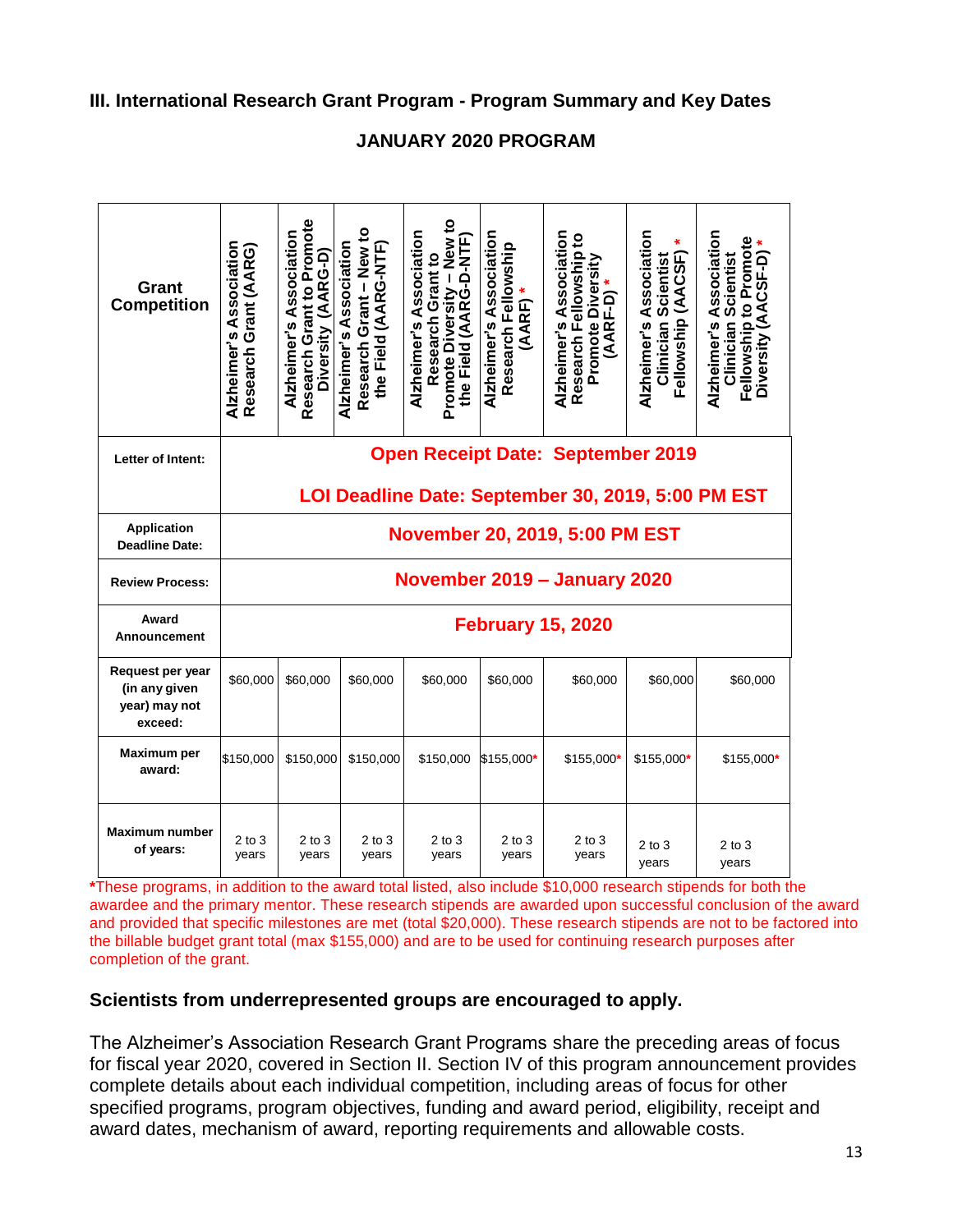Procedures and processes common to all of the grant competitions are discussed here.

## **i. Scientific Categories of Proposals**

Each proposal must be submitted to a specific grant competition. In addition, all applicants in every competition are asked to classify their proposals according to five broad categories of scientific inquiry: (1) social and behavioral research, (2) clinical investigations, (3) basic biology, (4) adaptive technology, and (5) cognitive/functional. During second-level review, these categories help the Alzheimer's Association Medical and Scientific Advisory Council ensure a balanced, well-distributed award portfolio.

Topics that would fall into the five cross-competition categories for Alzheimer's disease and all dementias might include, but are not limited to:

**1. Social and behavioral research** (relevant to all competitions): research in diverse populations; assessment of novel approaches to care and support diagnosed individuals and caregivers; special needs of early-stage and early-onset individuals; analysis of the impact of the physical and social environment; evaluation of services and interventions; quality of life; ethical issues; and health policy.

**2. Clinical investigations** (relevant to all competitions): projects in which the majority of data is derived directly from studies involving active participation of human subjects. Examples include pilot studies of new therapies; neuropsychological testing; drug administration; biomarker collection; imaging technology; and risk factors including genetics, cardiovascular issues, diabetes and metabolic factors and lifestyle issues. *In vitro* projects conducted in human samples should be categorized as basic biology (the category below) rather than clinical investigations.

**3. Basic biology** (relevant to all competitions.): these are bench science projects involving *in vitro* or animal work pertaining to the causes of dementia; early and accurate detection and diagnosis; animal models; treatments; and prevention. Please note that *in vitro* work involving human samples falls into this category.

**4. Adaptive technology** (relevant to all competitions): research focusing on the use of emerging technologies and their clinical and social implications, including mobile computing, high-bandwidth sensing, "smart" environments, robotics, imaging, face recognition, natural language processing and behavioral monitoring for early detection.

**5. Cognitive/ functional** (relevant to all competitions): research focusing on identification of cognitive/functional profiles, development of better measures for diagnosis, testing, clinical trials, identification of neural/biological correlates of cognition/function, investigation of how cognitive and functional changes impact on medical, legal, and day-to-day issues; and the use of the cognitive neuroscience approach to better understand and characterize cognitive/functional changes.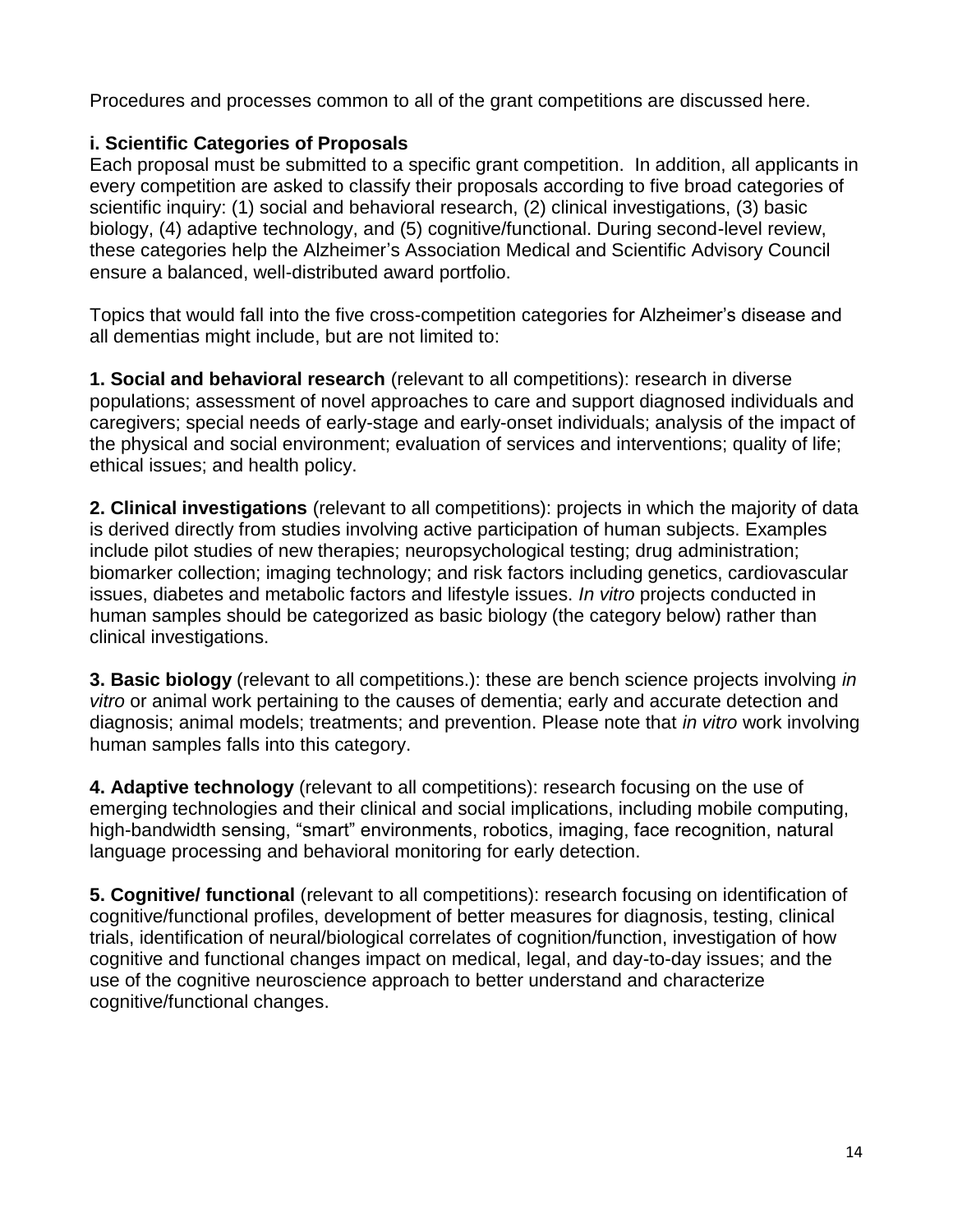**Please note:** There are a few cases in which certain scientific categories do not apply to specific grant competitions. Applicability of categories to competitions is summarized in the table below. An empty box indicates the category does not apply.

| <b>Scientific Category</b>     | AARG, AARG-D,<br><b>AARG-NTF and</b><br><b>AARG-D-NTF</b> | <b>AARF and AARF-</b><br>D | <b>AACSF and</b><br><b>AACSF-D</b> |
|--------------------------------|-----------------------------------------------------------|----------------------------|------------------------------------|
| Social/ behavioral             | X                                                         | X                          | X                                  |
| <b>Clinical investigations</b> | X                                                         | X                          | Χ                                  |
| Basic biology                  | X                                                         | X                          | X                                  |
| Adaptive technology            | X                                                         | X                          | X                                  |
| Cognitive/<br>functional       | X                                                         | X                          | Х                                  |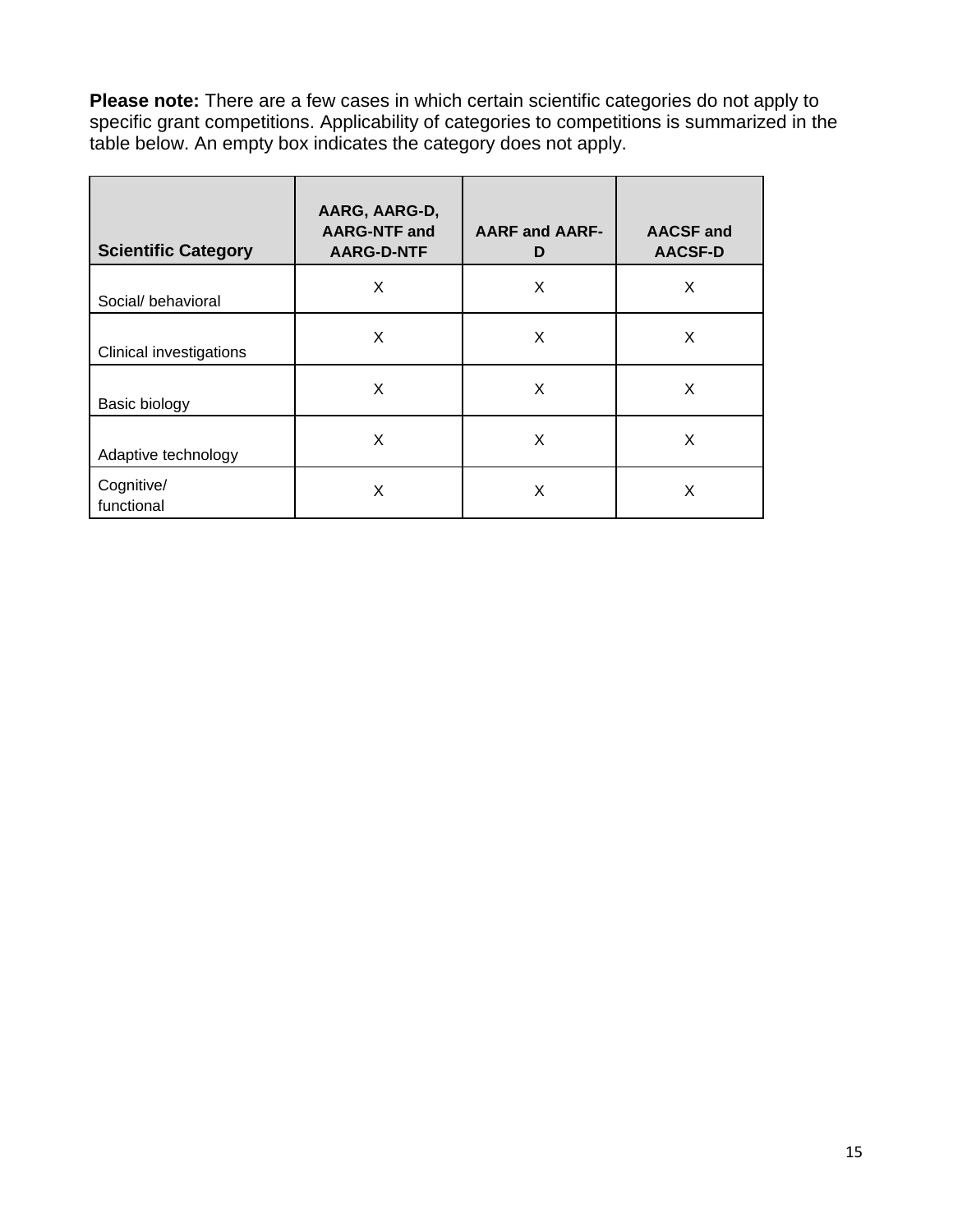#### **IV. SPECIFIC GRANT COMPETITIONS**

#### **i. Alzheimer's Association Research Grant (AARG) Program**

*Competition objectives:* The Alzheimer's Association Research Grant aims to fund investigators who are less than **15 years** past their doctoral or post residency (MD or DO). The purpose of this program is to provide newly independent investigators with funding that will allow them to develop preliminary or pilot data, to test procedures and to develop hypotheses. The intent is to support early-career development that will lay the groundwork for future research grant applications to federal or other funding entities, like the National Institutes of Health, including future proposals to the Alzheimer's Association. The Alzheimer's Association recognizes the need to increase the number of scientists from underrepresented groups in the research enterprise for Alzheimer's disease and all dementias. Young scientists from these groups are encouraged to apply.

*Funding and award period:* Each AARG total award is limited to \$150,000 (direct and indirect costs) for up to three years (minimum 2 years). Requests in any given year may not exceed \$60,000 (direct and indirect costs). Indirect costs are capped at 10 percent (rent for laboratory/office space is expected to be covered by indirect costs paid to the institution).

**Eligibility:** Applicants must be Assistant Professors or above at their respective institution. For individuals who are at non-academic institutions, please contact the Alzheimer's Association at [grantsapp@alz.org](mailto:grantsapp@alz.org) to verify your eligibility.

Eligibility to apply for this grant competition is restricted to investigators who have less than 15 years of research experience after receipt of their terminal degree (doctorate or post residency (MD or DO). The 15-year period applies to the date of submission of the grant application. Adjustments for career interruptions can be made. These would include, but are not limited to, family leave, military service, and major illness or injury. It is the responsibility of the applicant to point out and document such interruptions within their application. **Applicants must contact the Alzheimer's Association at [grantsapp@alz.org](mailto:grantsapp@alz.org) regarding any possible exception prior to submitting an LOI due to review process; no exceptions will be made after the LOI deadline has passed.** 

**Applications to the Alzheimer's Association Research Grant (AARG) program will be accepted from postdoctoral fellows and other junior faculty members (for example: Instructor, Research Associate Scientist, Lecturer etc.) who can provide a letter of employment verification indicating they will have a full-time faculty position of an Assistant Professor or above by the award date should the proposal be in funding range and funded.** 

The letter of employment must be uploaded with the application and dated within 3 months from application submission date, printed on the hiring institution letterhead, signed by an authorized institutional official (i.e. Grants and Contracts officer) and must indicate that the position will be activated by the grant award date. If the anticipated position is not activated by the award date for any reason, any offer of funding will be withdrawn. There will be no exceptions. In the event your application is funded, you will be required to provide an official letter on organizational letterhead, signed by an institutional signing official, stating you have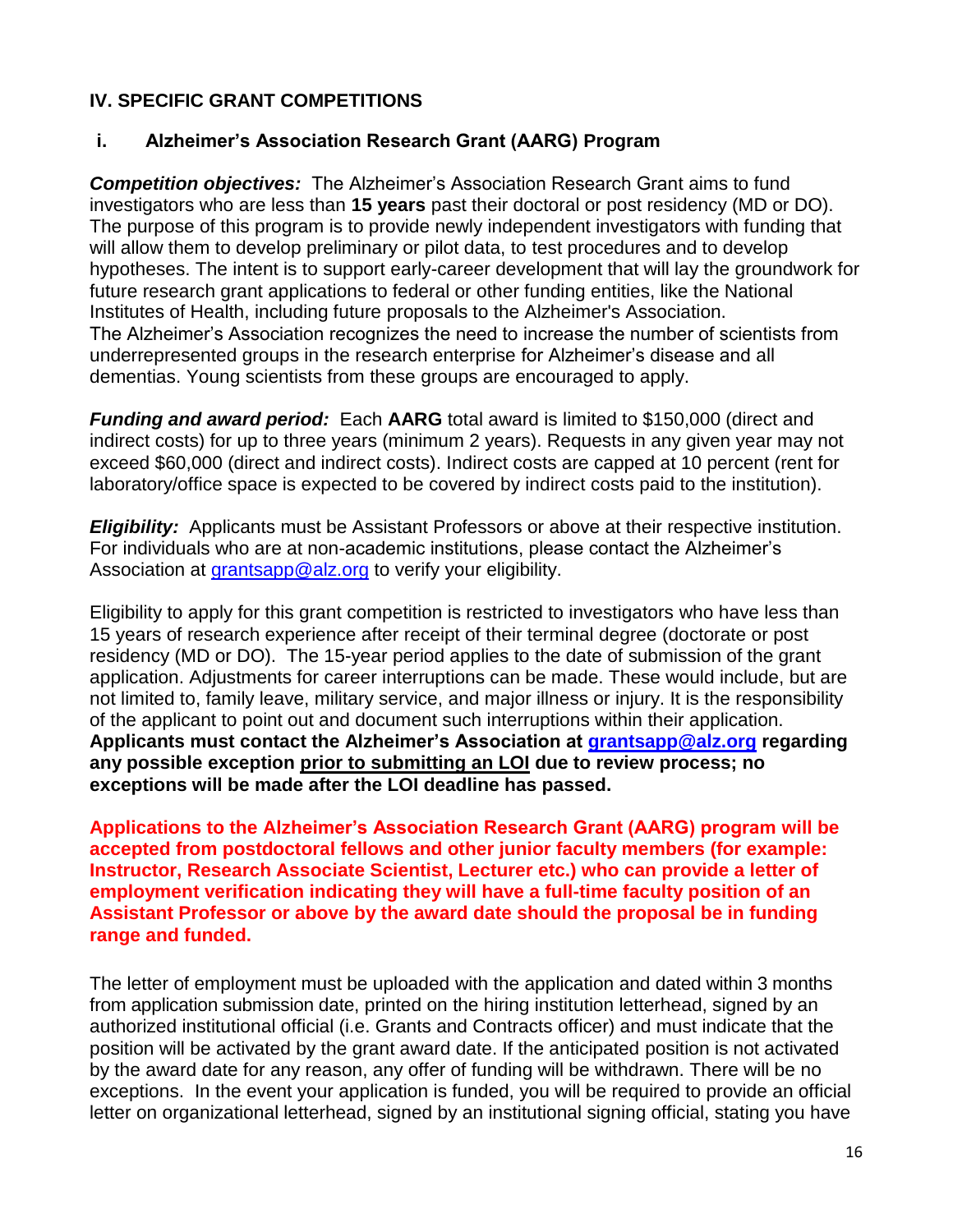a full-time faculty position of an Assistant Professor and above.

#### **Please note: If the applicant's institution does not have an Assistant Professor position, the letter of employment should include sufficient information to allow the Alzheimer's Association staff to evaluate the eligibility of the applicant.**

**Ineligibility:** The Alzheimer's Association will not accept new grant applications from currently funded investigators who are delinquent in submitting required reports and other deliverables on active grants. Investigators that have previous Alzheimer's Association awards closed as 'Incomplete' are not eligible to apply without exception. **This policy will be strictly adhered to with no exceptions**.

*Deadlines and award dates:* **Letters of Intent must be received by 5:00 PM EASTERN STANDARD TIME, September 30, 2019.** Letters of Intent will not be accepted after this date. No exceptions will be made. Hard copies or emails will not be accepted.

**NEW REQUIREMENT – All applicants must include an ORCID ID, it is a required field, you will not be able to submit your LOI without this information**.

#### **Applications must be received by 5:00 PM EASTERN STANDARD TIME, November 20, 2019.**

Scientific and technical review will be conducted from **November 2019 – January 2020**. The Alzheimer's Association will lead a second-tier review with leading research experts to evaluate each program during January 2020. **Funding will be awarded by February 15, 2020**.

#### **Create and submit your LOI online at [http://proposalcentral.com](http://proposalcentral.com/)**

**LOI Review Procedures (**Note: Feedback is not provided at the LOI stage for LOIs not invited to submit a full application).

All LOIs will be evaluated prior to invitation. Only LOIs that meet program specific guidelines will be invited to submit full applications. LOIs will also be reviewed by the Alzheimer's Association expert review panel with special attention to:

- 1. Demonstrable innovation/novelty of the proposed project (especially in the context of the PIs recently funded work)
- 2. Alignment with the research priorities of the Alzheimer's Association
- 3. Impact of project on Alzheimer's disease and all dementia research
- 4. Evidence of methodological rigor that address the research question(s) being proposed

#### **Applications will be reviewed with special attention to:**

- Significance of the question being studied
- Applicant information including the training of the PI insofar as it enables them to perform the work proposed and qualifications of the collaborators and the expertise they bring to the project
- Quality of the work plan, including novelty and innovation of the proposed project
- Quality and adequacy of available resources and budget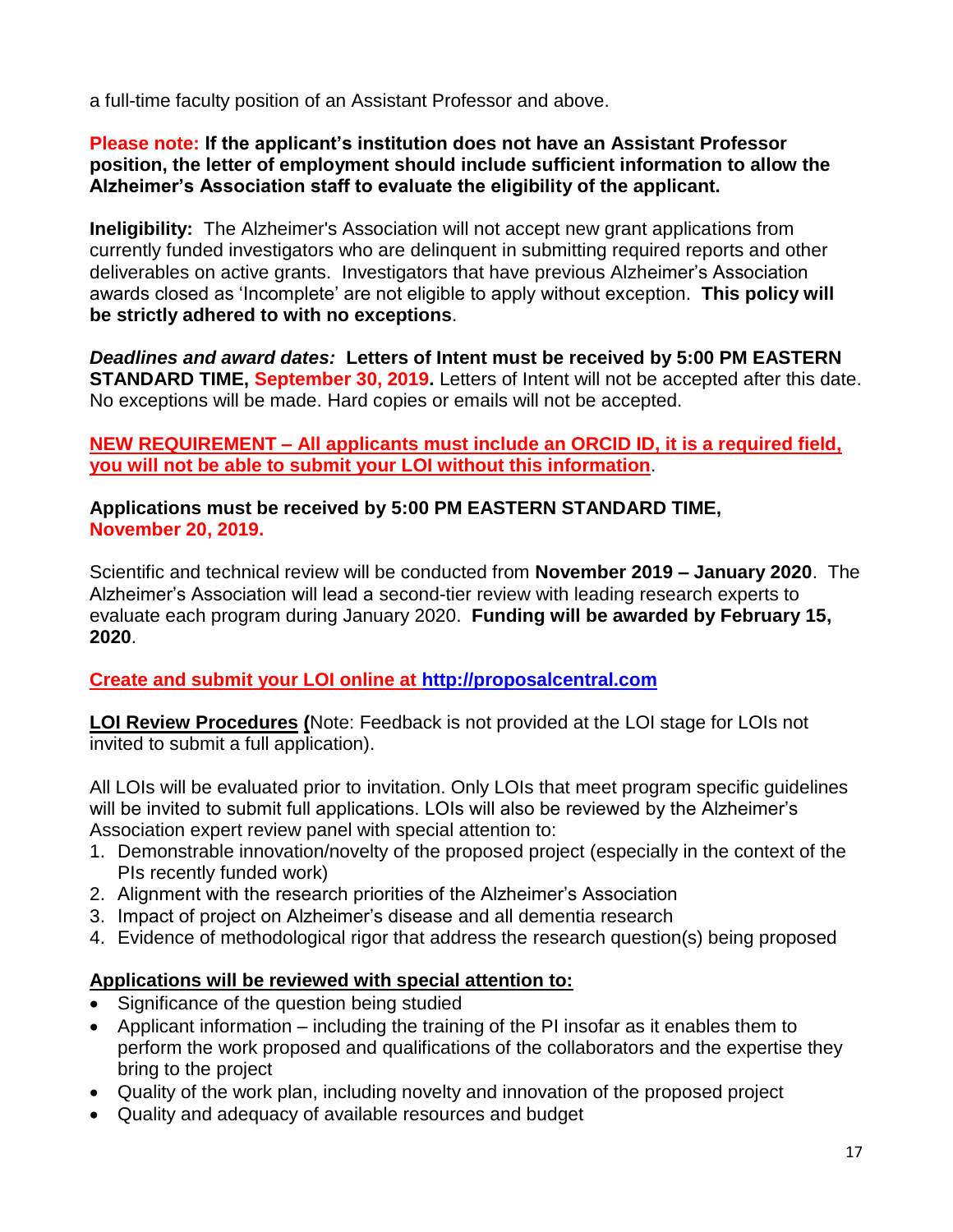- Impact-Risk of the proposal and how it will add to the field's overall knowledge and advancement
- Resubmissions will have the opportunity to provide a response to prior review

*Mechanism of Award, Reporting Requirements and Allowable Costs:* The mechanism of the award is the individual research grant. The maximum allowable duration is three years (minimum 2 years). Annual scientific progress and financial reports are required. **Continuation of the grant over the awarded duration is contingent upon the timely receipt of scientific progress and financial reports**.

*Budget:* A "budget summary" for the proposed research project is required and must be submitted with the application and within the allowable two-page limit. However, if the application is to be awarded, a more detailed budget will be required and must be approved before the disbursement of funds. **Your budget must not exceed the maximum amount of the award, \$150,000 or \$60,000 per year for up to three years (minimum 2 years** – award cannot be for only one year**). Note:** If you only request the award for two years the max amount you can request is \$120,000 or \$60,000 per year.

#### **Allowable costs under this award:**

It is required that most of the funds awarded under this program be used for direct research support. **No more than 10% of the total award may be included as indirect costs.**

#### **Allowable costs under this award include:**

- Purchase and care of laboratory animals
- Small pieces of laboratory equipment and laboratory supplies **(purchases over \$10,000 require prior approval, even if included in the project proposal budget)**
- Computer software if used strictly for data collection, (**require prior approval)**
- Salary for the principal investigator, scientific (including postdoctoral fellows) and technical staff (including laboratory technicians and administrative support directly related to the funded grant)
- Support for travel to **scientific and professional meetings** not to exceed \$3,000 per year; additional support for travel expenses necessary to carry out research planned not to exceed \$1,000 per year – this may include site visits. **Total travel cost should not exceed \$5,000 for the duration of the award.**

#### **Direct Costs not allowed under this award include:**

- Computer hardware or standard software (e.g. Microsoft Office)
- Construction or renovation costs
- Tuition
- Rent for laboratory/office space
- Salary and/or compensation for Alzheimer's Association Staff or members of the Alzheimer's Association Medical and Scientific Advisory Group (MSAG) and the International Research Grant Program (IRGP) Council.

*For more information:* Contact [grantsapp@alz.org.](mailto:grantsapp@alz.org)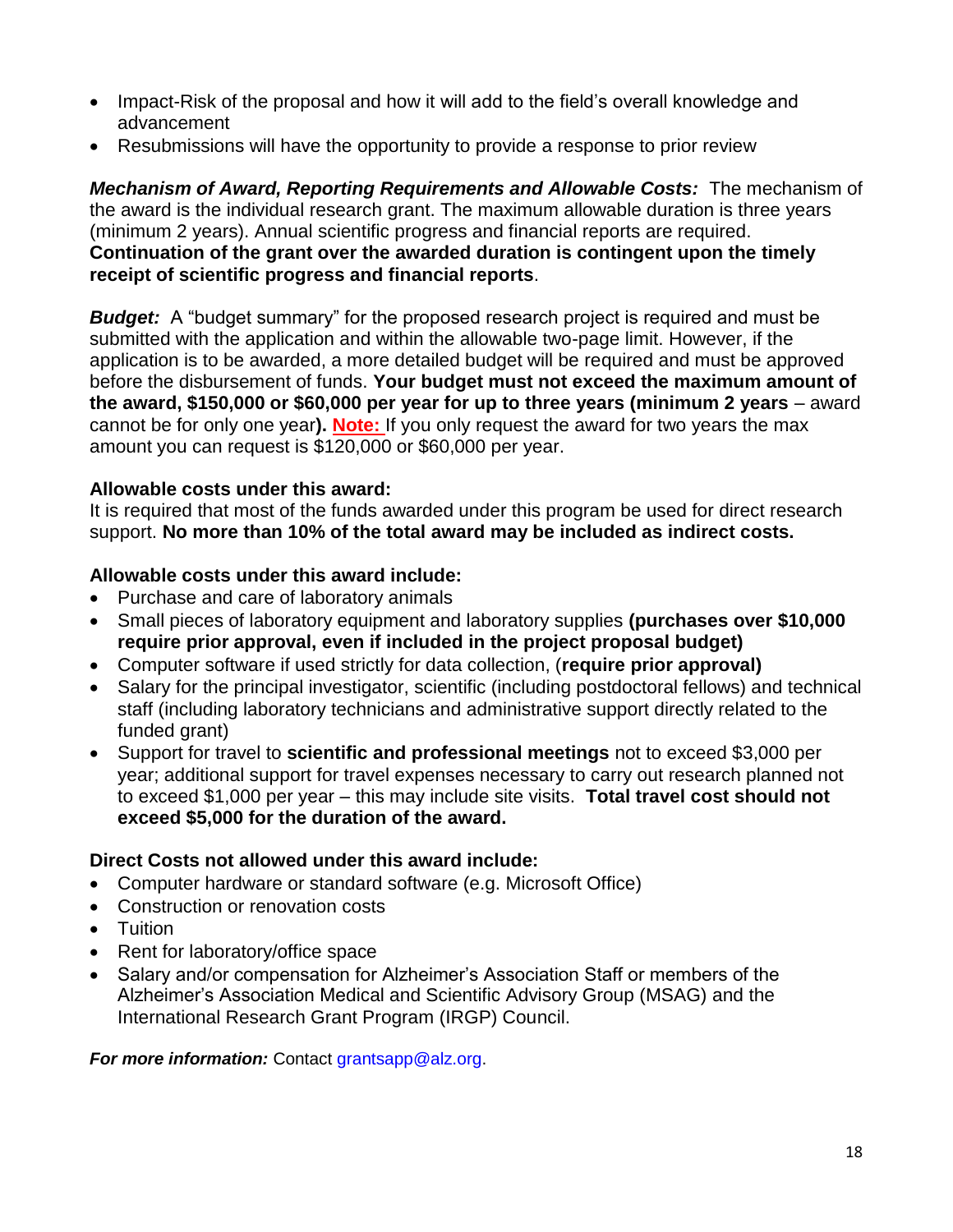#### **ii. Alzheimer's Association Research Grant to Promote Diversity (AARG-D) Program**

*Competition objectives***:** The Alzheimer's Association Research Grant to Promote Diversity award is up to three years (minimum 2 years) to increase the number of scientists from underrepresented groups at academic institutions in Alzheimer's or all dementias research. The AARG-D aims to fund investigators who are less than **15 years** past their doctoral or post residency (MD or DO).

The objective of this award is to increase the number of highly trained investigators from diverse backgrounds whose basic, clinical and social/behavioral research interests are grounded in the advanced methods and experimental approaches needed to solve problems related to Alzheimer's and all dementias in general and in health disparities populations. The Alzheimer's Association recognizes the need to increase the number of scientists from underrepresented groups participating in biomedical and behavioral research. The Association anticipates that by providing these research opportunities, the number of scientists from underrepresented groups entering and remaining in biomedical research careers in Alzheimer's disease and all dementias will increase.

The purpose of this program is to provide new scientists from underrepresented groups with funding that will allow them to develop preliminary or pilot data, to test procedures, and to develop hypotheses. The intent is to support early-career development that will lay the groundwork for future research grant applications to the National Institutes of Health, National Science Foundation and other funding agencies and groups, including future proposals to the Alzheimer's Association.

**Funding and award period:** Each AARG-D award is limited to \$150,000 (direct and indirect costs) for up to three years (minimum 2 years). Requests in any given year may not exceed \$60,000 (direct and indirect costs). Indirect costs are capped at 10 percent (rent for laboratory/office space is expected to be covered by indirect costs paid to the institution).

*Eligibility:* Applicants must be Assistant Professors or above at their respective institution. For individuals who are at non-academic institutions, please contact the Alzheimer's Association at [grantsapp@alz.org](mailto:grantsapp@alz.org) to verify your eligibility.

Eligibility to apply for this grant competition is restricted to investigators who have less than 15 years of research experience after receipt of their terminal degree. The 15-year period applies to the date of submission of the grant application. Adjustments for career interruptions can be made. These would include, but are not limited to, family leave, military service, and major illness or injury. It is the responsibility of the applicant to point out and document such interruptions within their application. **Applicants must contact the Alzheimer's Association at [grantsapp@alz.org](mailto:grantsapp@alz.org) regarding any possible exception prior to submitting an LOI due to the review process; no exceptions will be made after the LOI deadline has passed.** 

**Specific for the AARG-D program,** eligible applicants are faculty members who have been determined from underrepresented groups in biomedical and behavioral research on a national or institutional basis. The Alzheimer's Association will require documentation to support the faculty member's underrepresented status at their institution. Applicants in the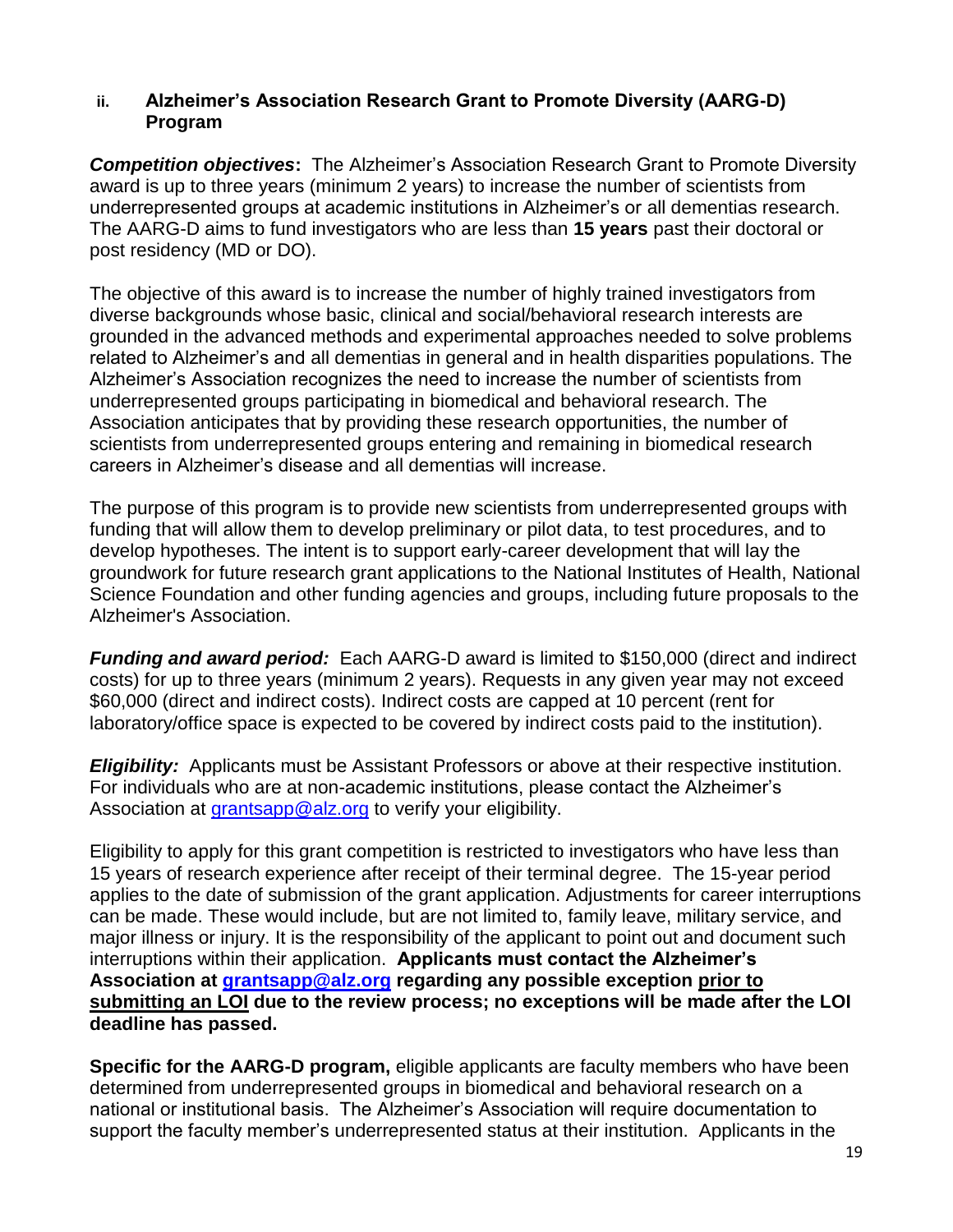United States will be subject to the definitions as stated by the National Institutes of Health:

- 1. Individuals from racial and ethnic groups that have been shown by the National Science Foundation to be underrepresented in health-related sciences on a national basis. The following racial and ethnic groups have been shown to be underrepresented in biomedical research: African Americans, Hispanic Americans, American Indians, Alaska Natives, Native Hawaiians, and other Pacific Islanders. In addition, it is recognized that underrepresentation can vary from setting to setting; individuals from racial or ethnic groups that can be convincingly demonstrated to be underrepresented by the grantee institution should be encouraged to participate in this program.
- 2. Individuals with disabilities, who are defined as those with a physical or mental impairment that substantially limits one or more major life activities.
- 3. Individuals from disadvantaged backgrounds who are defined as:
	- Individuals who come from a family with an annual income below established low-income thresholds. These thresholds are based on family size; published by the U.S. Bureau of the Census; adjusted annually for changes in the Consumer Price Index; and adjusted by the Secretary for use in all health professions programs. The Secretary periodically publishes these income levels at HHS - Poverty Guidelines, Research, and Measurement. For individuals from low income backgrounds, the institution must be able to demonstrate that such participants have qualified for Federal disadvantaged assistance or they have received any of the following student loans: Health Professions Student Loans (HPSL), Loans for Disadvantaged Student Program, or they have received scholarships from the U.S. Department of Health and Human Services under the Scholarship for Individuals with Exceptional Financial Need.
	- Individuals who come from a social, cultural, or educational environment such as that found in certain rural or inner-city environments that have demonstrably and recently directly inhibited the individual from obtaining the knowledge, skills, and abilities necessary to develop and participate in a research career.

Applicants must submit a Letter of Assurance printed on the hiring institution letterhead, signed by an authorized institutional official (i.e. Grants and Contracts officer) that states you have been determined by your institution to be underrepresented in the above areas at the time of Letter of Intent (LOI) for verification. The Alzheimer's Association reserves the right to require additional documentation to help confirm the applicant's eligibility. **Non-US Applicants in addition to the letter must provide official documentation from their institutional materials, such as, website, manual or other legal documentation that indicates their eligibility for this program.** 

**Applications to the Alzheimer's Association Research Grant to Promote Diversity (AARG-D) program will be accepted from postdoctoral fellows and other junior faculty members (for example: Instructor, Research Associate Scientist, Lecturer etc.) who can provide a letter of employment verification indicating you will have a full-time**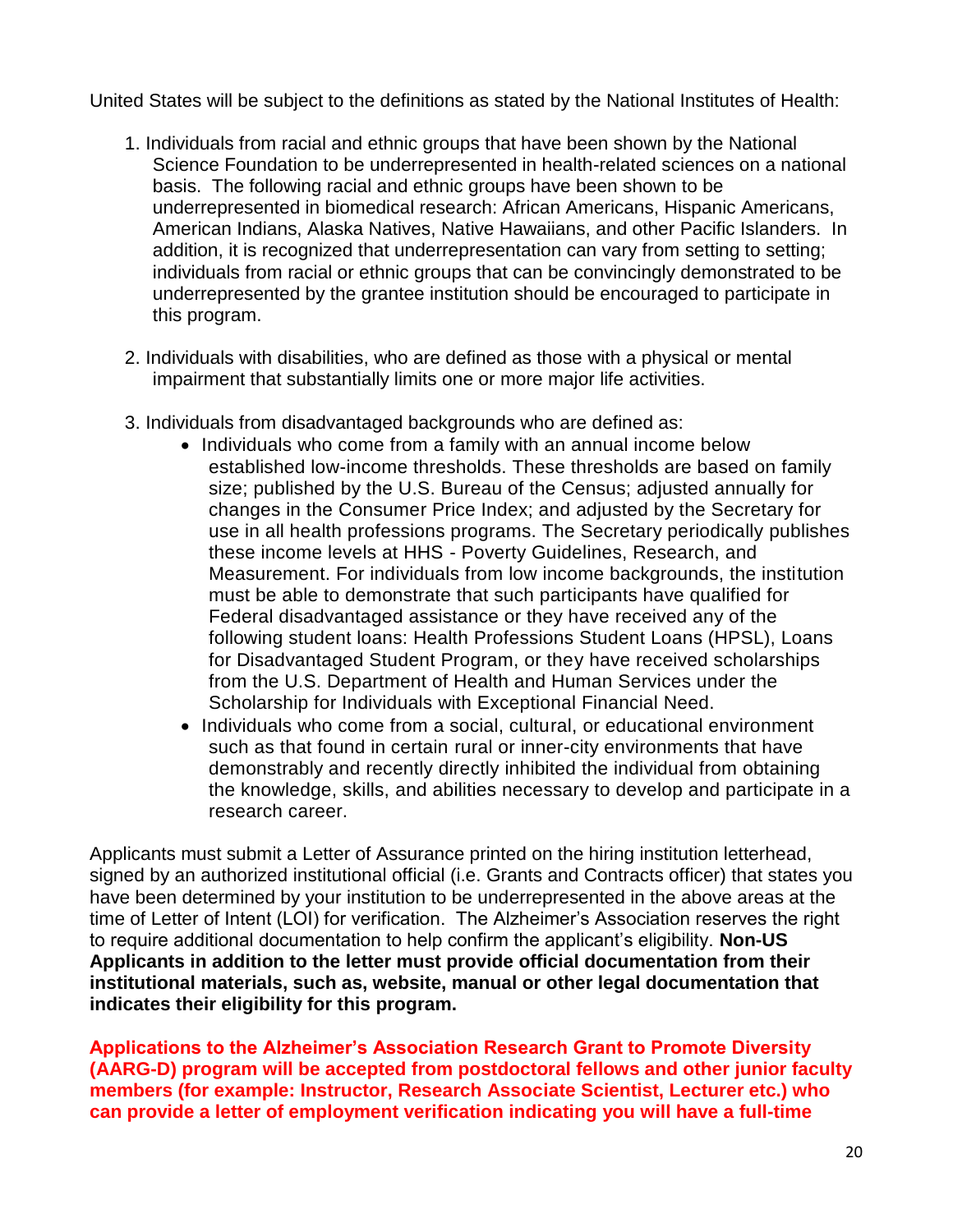#### **faculty position of an Assistant Professor or above by the award date should the proposal be in funding range and funded.**

If applicable, the letter of employment must be uploaded with the application and dated within 3 months from application submission date, printed on the hiring institution letterhead, signed by an authorized institutional official (i.e. Grants and Contracts officer) and must indicate that the position will be activated by the grant award date. If the anticipated position is not activated by the award date for any reason, any offer of funding will be withdrawn. There will be no exceptions. In the event your application is funded, you will be required to provide an official letter on organizational letterhead, signed by an institutional signing official, stating you will have a full-time faculty position of an Assistant Professor and above.

#### **Please note: If the applicant institution does not have an Assistant Professor position, the letter of employment should include sufficient information to allow the Alzheimer's Association staff to evaluate the eligibility of the applicant.**

**Ineligibility:** The Alzheimer's Association will not accept new grant applications from currently funded investigators who are delinquent in submitting required reports and other deliverables on active grants. Investigators that have previous Alzheimer's Association awards closed as 'Incomplete' are not eligible to apply without exception. **This policy will be strictly adhered to with no exceptions.**

*Deadlines and award dates:* **Letters of Intent must be received by 5:00 PM EASTERN STANDARD TIME, September 30, 2019.** Letters of Intent will not be accepted after this date. No exceptions will be made. Hard copies or email will not be accepted.

**NEW REQUIREMENT – All applicants must include an ORCID ID, it is a required field, you will not be able to submit your LOI without this information**.

**Applications must be received by 5:00 PM EASTERN STANDARD TIME, November 20, 2019.**

Scientific and technical review will be conducted from **November 2019 – January 2020**. The Alzheimer's Association will lead a second-tier review with leading research experts to evaluate each program during January 2020. **Funding will be awarded by February 15, 2020**.

#### **Create and submit your LOI online at [http://proposalcentral.com](http://proposalcentral.com/)**

**LOI Review Procedures (**Note: Feedback is not provided at the LOI stage for LOIs not invited to submit a full application).

All LOIs will be evaluated prior to invitation to submit a full application. Only LOIs that meet program specific guidelines will be invited to submit full applications. LOIs will also be reviewed by a panel of experts, identified by the Alzheimer's Association with special attention to:

1. Demonstrable innovation/novelty of the proposed project (especially in the context of the PIs recently funded work)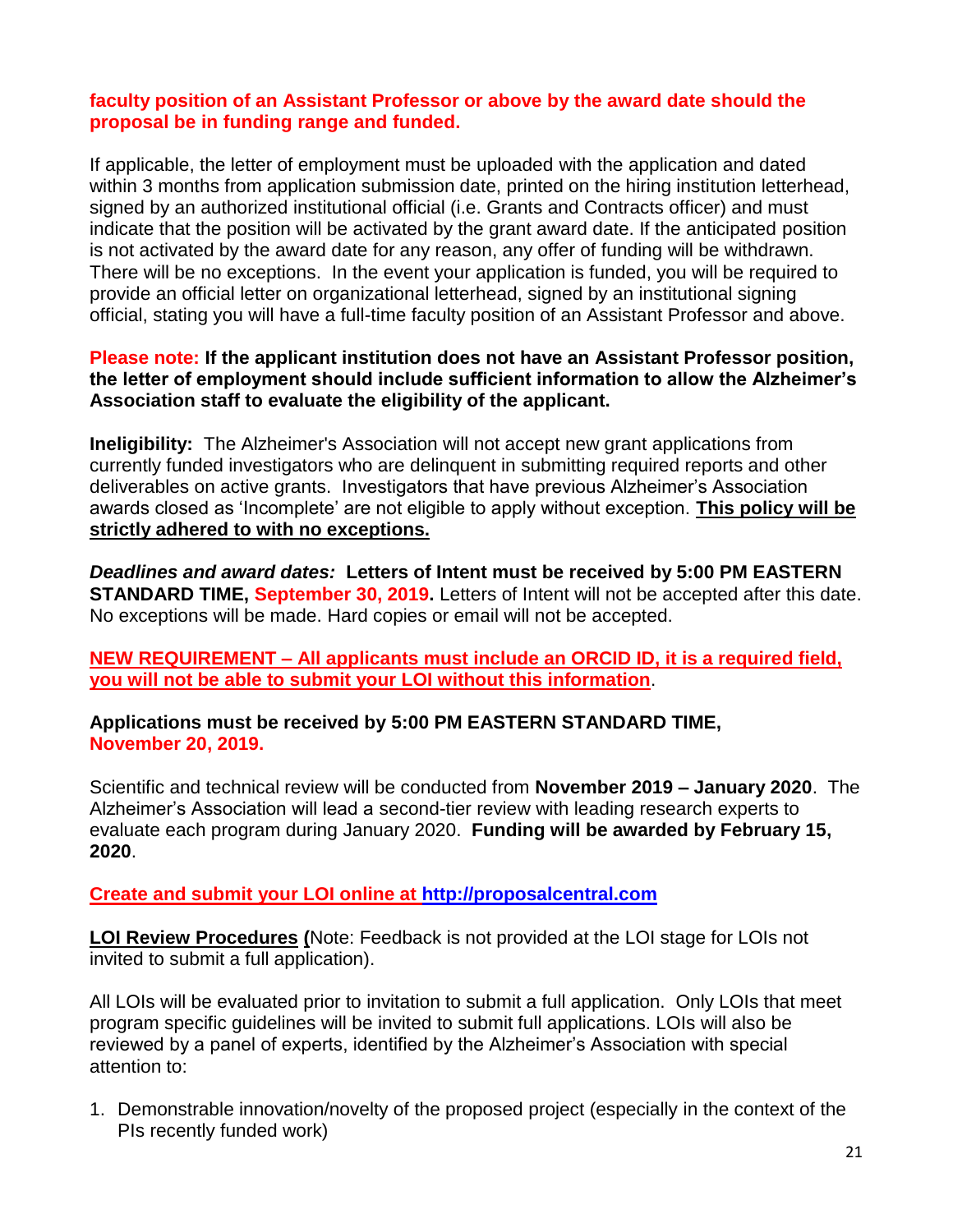- 2. Alignment with the research priorities of the Alzheimer's Association
- 3. Impact of project on Alzheimer's disease and all dementia research
- 4. Evidence of methodological rigor that address the research question(s) being proposed

#### **Applications will be reviewed with special attention to:**

- Significance of the question being studied
- Applicant information including the training of the PI insofar as it enables them to perform the work proposed and qualifications of the collaborators and the expertise they bring to the project
- Quality of the work plan, including novelty and innovation of the proposed project
- Quality and adequacy of available resources and budget
- Impact-Risk of the proposal and how it will add to the field's overall knowledge and advancement
- Resubmissions will have the opportunity to provide a response to prior review

*Mechanism of award, reporting requirements and allowable costs:* The mechanism of the award is the individual research grant. The maximum allowable duration is three years (minimum 2 years). Annual scientific progress and financial reports are required. **Continuation of the grant over the awarded duration is contingent upon the timely receipt of scientific progress and financial reports.** 

*Budget:* A "budget summary" for the proposed research project is required and must be submitted with the application and within the allowable two-page limit. However, if the application is to be awarded, a more detailed budget will be required and must be approved before the disbursement of funds. **Your budget must not exceed the maximum amount of the award, \$150,000 or \$60,000 per year for up to three years (minimum 2 years** – award cannot be for only one year**). Note:** If you only request the award for two years the max amount you can request is \$120,000 or \$60,000 per year.

#### **Allowable costs under this award:**

It is required that most of the funds awarded under this program be used for direct research support. **No more than 10% of the total award may be included as indirect costs.**

## **Allowable costs under this award include:**

- Purchase and care of laboratory animals
- Small pieces of laboratory equipment and laboratory supplies **(purchases over \$10,000 require prior approval, even if included in the project proposal budget)**
- Computer equipment if used strictly for data collection **(require prior approval)**
- Support for travel to **scientific and professional** meetings not to exceed \$3,000 per year; additional support for travel expenses necessary to carry our research planned not to exceed \$1,000 per year – this may include site visits. **Total travel cost should not exceed \$5,000 for the duration of the award.**
- Salary for the principal investigator, scientific (including post-doctoral fellows) and technical staff (including laboratory technicians and administrative support related directly to the funded project)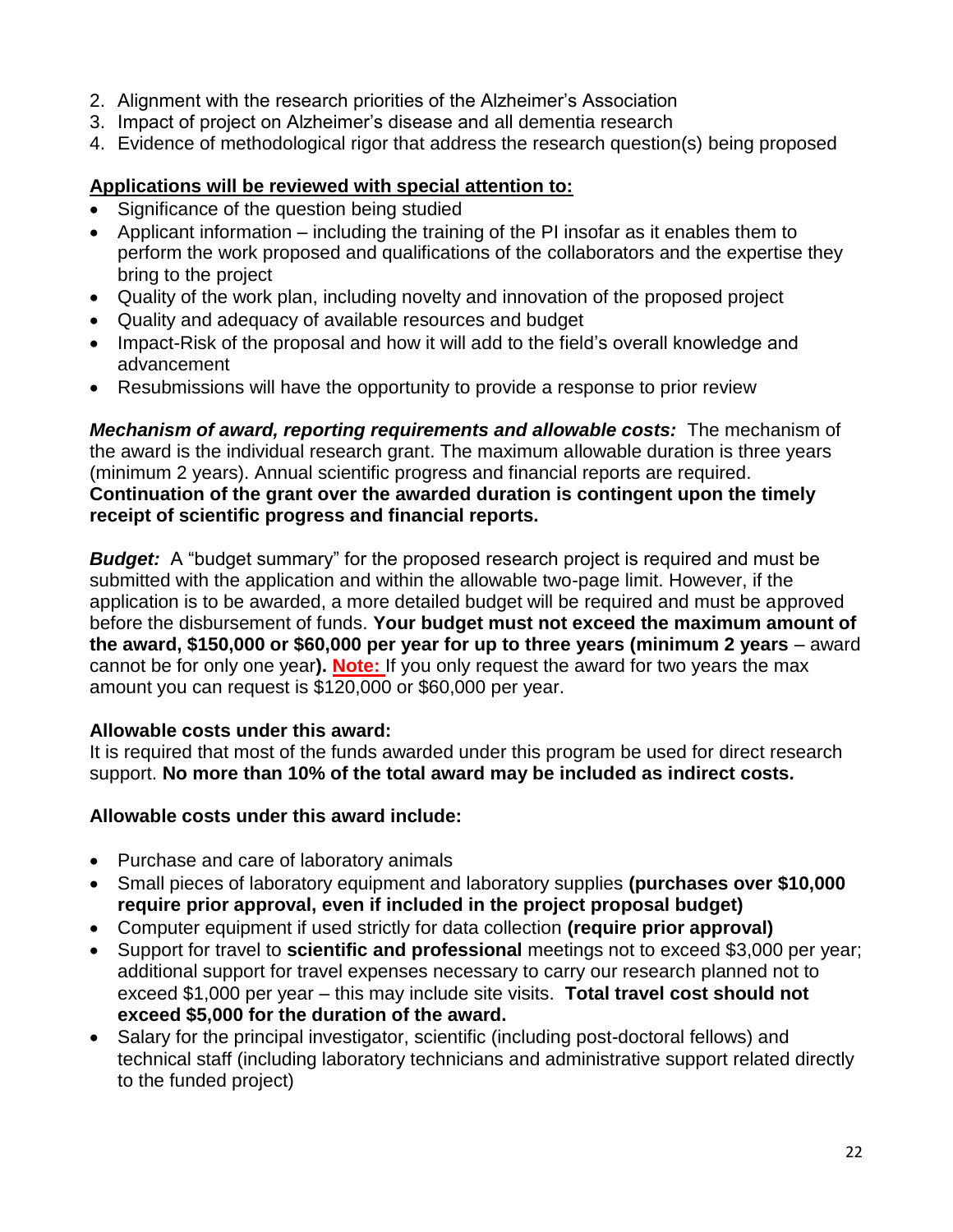## **Direct Costs not allowed under this award include:**

- Tuition
- Computer hardware or software for investigators
- Rent for laboratory/office space
- Construction or renovation costs
- Salary and/or compensation for Alzheimer's Association Staff or members of the Alzheimer's Association Medical and Scientific Advisory Group (MSAG) and the International Research Grant Program (IRGP) Council

*For more information:* Contact [grantsapp@alz.org.](mailto:grantsapp@alz.org)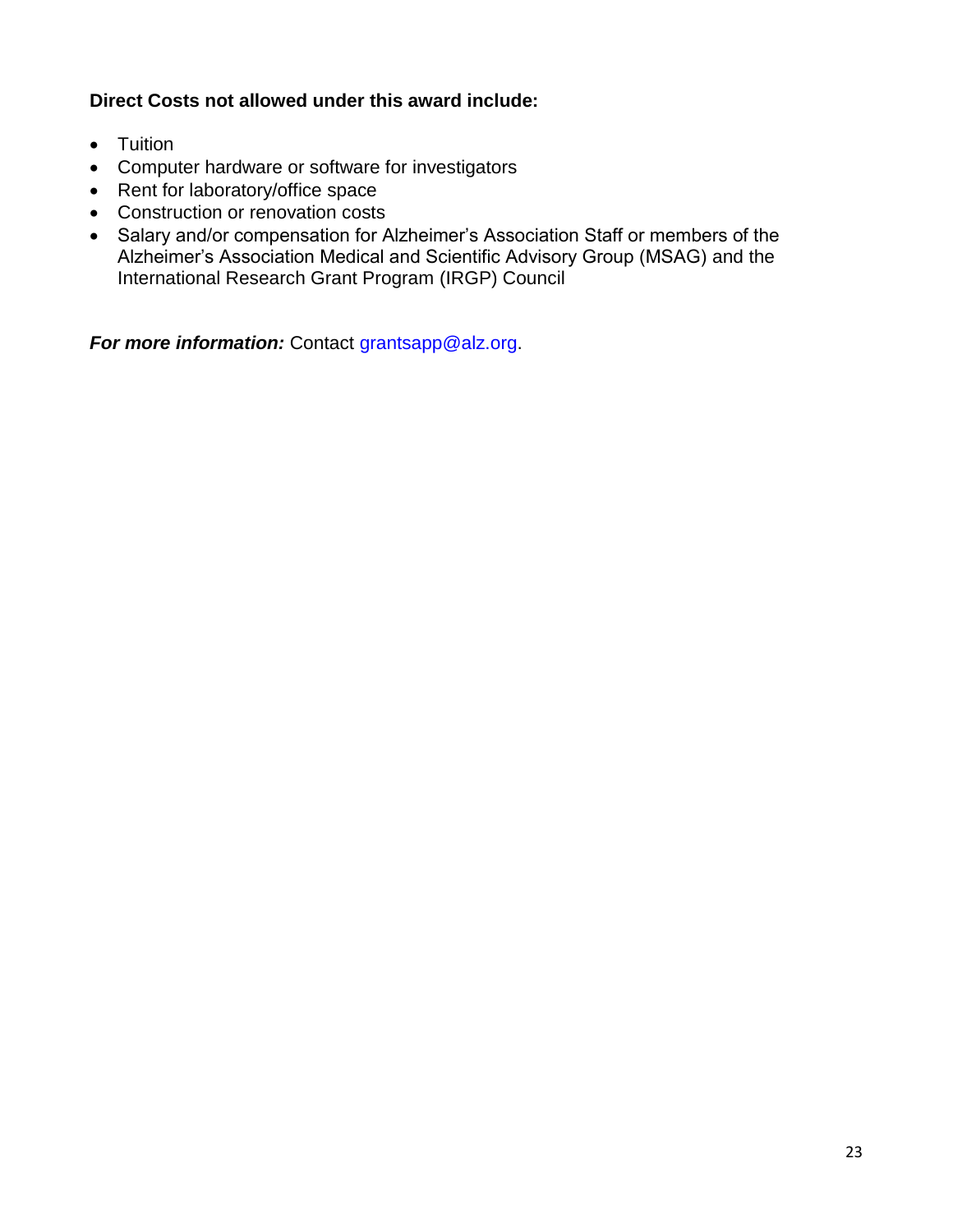#### **iii. Alzheimer's Association Research Grant – New to the Field (AARG-NTF) Program**

*Competition objectives:* The Alzheimer's Association Research Grant – New to the Field aims to fund investigators who are new to Alzheimer's and all dementia field of research. The purpose of this program is to provide independent investigators with unique expertise and apply their knowledge to Alzheimer's and all dementias. This program aims to provide these investigators with funding to establish a research path in Alzheimer's and all dementias, to develop preliminary or pilot data, to test procedures and to develop hypotheses. Individuals who are new to the field of neuroscience or neurodegeneration (Alzheimer's, Parkinson's, Lewy body dementia, etc) will be considered for this program. The intent is to support research that will lay the groundwork for future research grant applications to federal or other funding entities, like the National Institutes of Health, including future proposals to the Alzheimer's Association. The Alzheimer's Association recognizes the need to increase the number of scientists from underrepresented groups in the research enterprise. This program is not intended for investigators that have and/or are working in neurodegeneration-related research; this program is intended for investigators from other disciplines applying their expertise to Alzheimer's and all dementia research. The goal of the New to the Field program is to provide an opportunity for investigators with expertise outside neurodegenerative research to apply their expertise to advance and accelerate Alzheimer's disease and all dementia research. Competitive applications to this program emphasize how the specific expertise/approach will advance research.

**Funding and award period:** Each AARG-NTF total award is limited to \$150,000 (direct and indirect costs) for up to three years (minimum 2 years). Requests in any given year may not exceed \$60,000 (direct and indirect costs). Indirect costs are capped at 10 percent (rent for laboratory/office space is expected to be covered by indirect costs paid to the institution).

*Eligibility:* Applicants must be Assistant Professors or above at their respective institution. For individuals who are at non-academic institutions, please contact the Alzheimer's Association at [grantsapp@alz.org](mailto:grantsapp@alz.org) to verify your eligibility.

Individuals who are new to the field of neuroscience or neurodegeneration (Alzheimer's, Parkinson's, Lewy body dementia, etc) will be considered for this program **and will need to contact the Association at [grantsapp@alz.org](mailto:grantsapp@alz.org) to receive an exception prior to submitting an LOI**. Important Note: If you submit an LOI without an approved exception, your LOI will be rejected.

**Note, investigators that have published and/or been funded in neurodegeneration will not be eligible for this program.**

**Please note: If the applicant's institution does not have an Assistant Professor position, the letter of employment should include sufficient information to allow the Alzheimer's Association staff to evaluate the eligibility of the applicant.**

**Ineligibility:** The Alzheimer's Association will not accept new grant applications from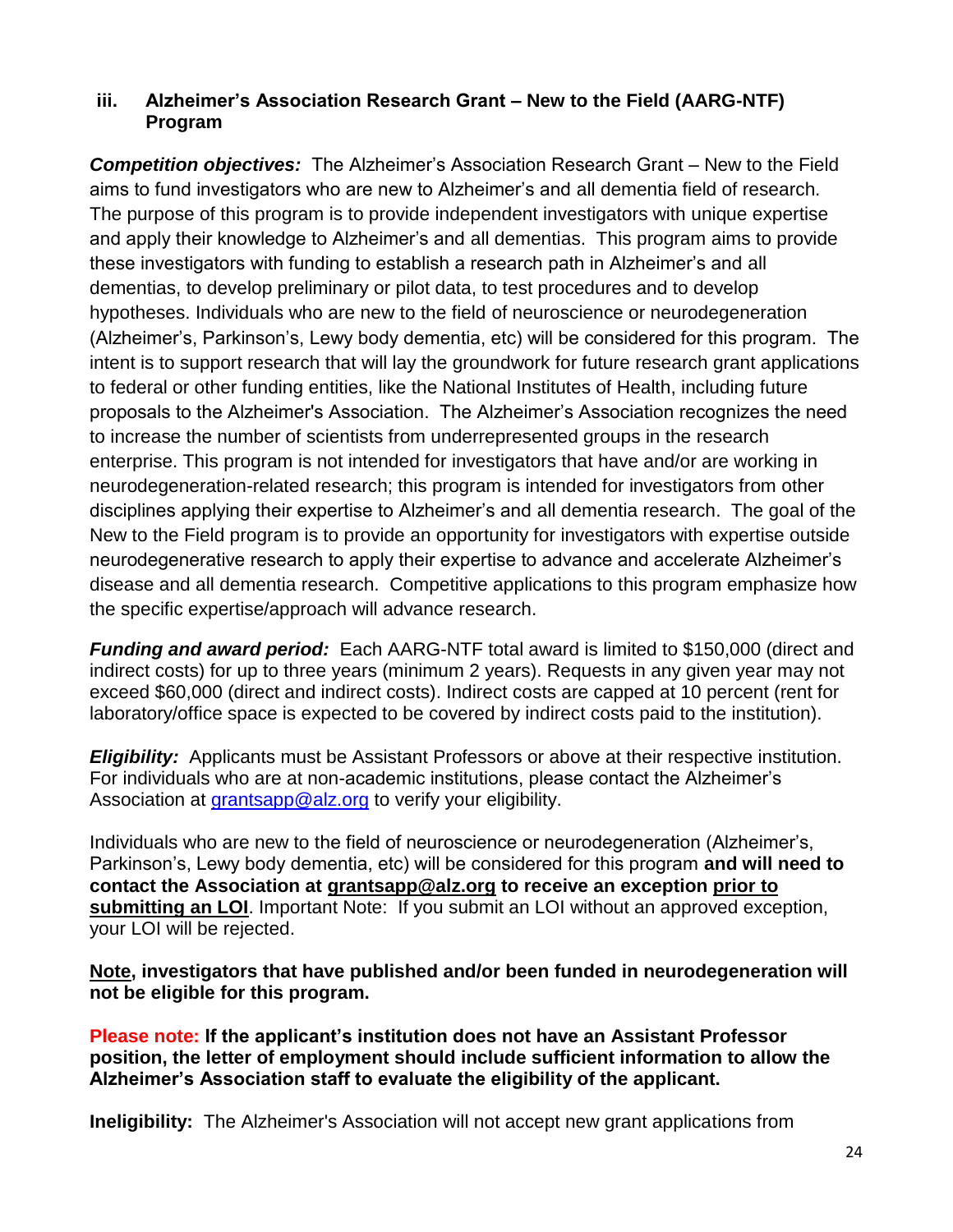currently funded investigators who are delinquent in submitting required reports and other deliverables on active grants. Investigators that have previous Alzheimer's Association awards closed as 'Incomplete' are not eligible to apply without exception. **This policy will be strictly adhered to with no exceptions**.

*Deadlines and award dates:* **Letters of Intent must be received by 5:00 PM EASTERN STANDARD TIME, September 30, 2019.** Letters of Intent will not be accepted after this date. No exceptions will be made. Hard copies or emails will not be accepted.

**NEW REQUIREMENT – All applicants must include an ORCID ID, it is a required field, you will not be able to submit your LOI without this information**.

**Applications must be received by 5:00 PM EASTERN STANDARD TIME, November 20, 2019.**

Scientific and technical review will be conducted from **November 2019 – January 2020**. The Alzheimer's Association will lead a second-tier review with leading research experts to evaluate each program during January 2020. **Funding will be awarded by February 15, 2020**.

**Create and submit your LOI online at [http://proposalcentral.com](http://proposalcentral.com/)**

**LOI Review Procedures (**Note: Feedback is not provided at the LOI stage for LOIs not invited to submit a full application).

All LOIs will be evaluated prior to invitation. Only LOIs that meet program specific guidelines will be invited to submit full applications. LOIs will also be reviewed by the Alzheimer's Association panel of experts with special attention to:

- 1. Background and training of Applicant and how transitioning to the field will elevate Alzheimer's and all dementia research; specifically, how their unique expertise applied to Alzheimer's and all dementias will advance/elevate research in potentially new directions
- 2. Demonstrable innovation/novelty of the proposed project (especially in the context of the PIs recently funded work)
- 3. Alignment with the research priorities of the Alzheimer's Association
- 4. Impact of project on Alzheimer's disease and all dementia research
- 5. Evidence of methodological rigor that address the research question(s) being proposed

#### **Applications will be reviewed with special attention to:**

- Significance of the question being studied
- Applicant information including the training of the PI insofar as it enables them to perform the work proposed and qualifications of the collaborators and the expertise they bring to the project. Review will pay special consideration to applicant description of how applying their expertise and transitioning to the field will elevate Alzheimer's and all dementia research
- Quality of the work plan, including novelty and innovation of the proposed project
- Quality and adequacy of available resources and budget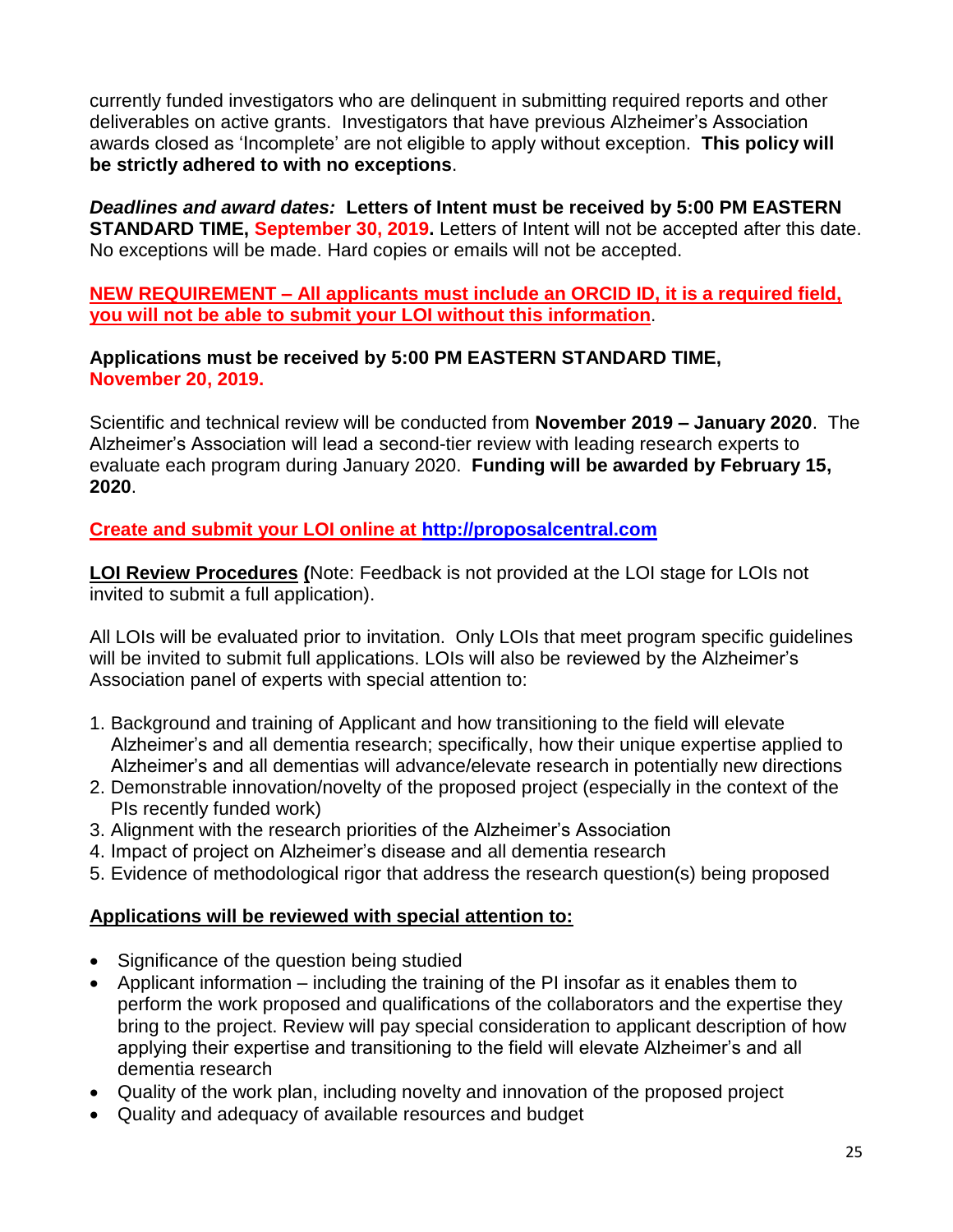- Impact-Risk of the proposal and how it will add to the field's overall knowledge and advancement
- Resubmissions will have the opportunity to provide a response to prior review

*Mechanism of Award, Reporting Requirements and Allowable Costs:* The mechanism of the award is the individual research grant. The maximum allowable duration is three years (minimum 2 years). Annual scientific progress and financial reports are required. **Continuation of the grant over the awarded duration is contingent upon the timely receipt of scientific progress and financial reports**.

*Budget:* A "budget summary" for the proposed research project is required and must be submitted with the application and within the allowable two-page limit. However, if the application is to be awarded, a more detailed budget will be required and must be approved before the disbursement of funds. **Your budget must not exceed the maximum amount of the award, \$150,000 or \$60,000 per year for up to three years (minimum 2 years** – award cannot be for only one year**). Note:** If you only request the award for two years the max amount you can request is \$120,000 or \$60,000 per year.

#### **Allowable costs under this award:**

It is required that most of the funds awarded under this program be used for direct research support. **No more than 10% of the total award may be included as indirect costs.**

#### **Allowable costs under this award include:**

- Purchase and care of laboratory animals
- Small pieces of laboratory equipment and laboratory supplies **(purchases over \$10,000 require prior approval, even if included in the project proposal budget)**
- Computer software if used strictly for data collection, (**require prior approval)**
- Salary for the principal investigator, scientific (including postdoctoral fellows) and technical staff (including laboratory technicians and administrative support directly related to the funded grant)
- Support for travel to **scientific and professional meetings** not to exceed \$3,000 per year; additional support for travel expenses necessary to carry out research planned not to exceed \$1,000 per year – this may include site visits. **Total travel cost should not exceed \$5,000 for the duration of the award.**

#### **Direct Costs not allowed under this award include:**

- Computer hardware or standard software (e.g. Microsoft Office)
- Construction or renovation costs
- Tuition
- Rent for laboratory/office space
- Salary and/or compensation for Alzheimer's Association Staff or members of the Alzheimer's Association Medical and Scientific Advisor Group (MSAG) and the International Research Grant Program (IRGP) Council.

*For more information: Contact [grantsapp@alz.org.](mailto:grantsapp@alz.org)*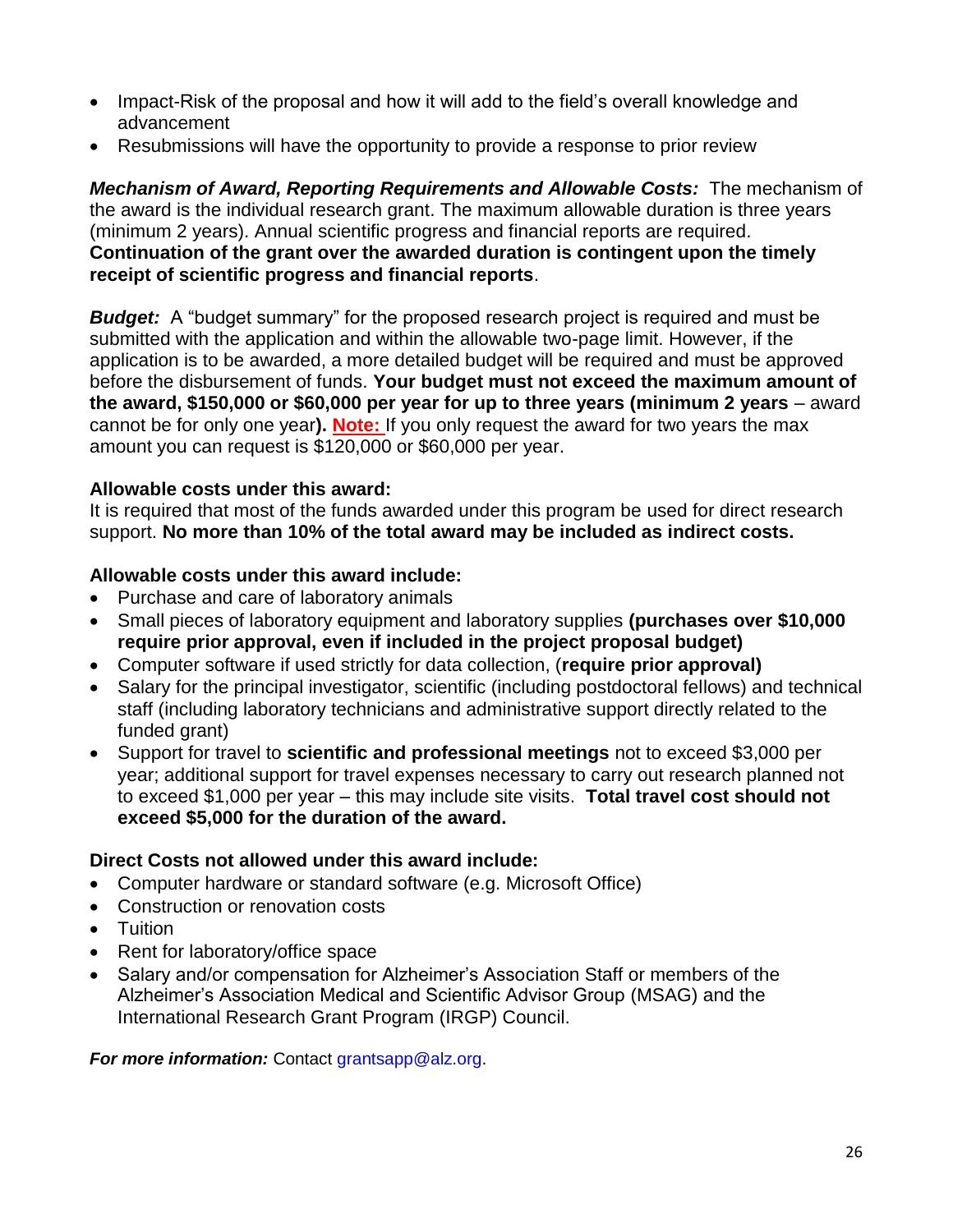#### **iv. Alzheimer's Association Research Grant to Promote Diversity- New to the Field (AARG-D-NTF) Program**

*Competition objectives***:** The Alzheimer's Association Research Grant to Promote Diversity- New to the Field award is up to three years (minimum 2 years) to increase the number of scientists from underrepresented groups at academic institutions in Alzheimer's and all dementia research. The AARG-D-NTF aims to fund individuals that are new to Alzheimer's and all dementia field of research. Individuals who are new to the field of neuroscience or neurodegeneration (Alzheimer's, Parkinson's, Lewy body dementia, etc) will be considered for this program. **Individuals who are new to the field of Neuroscience/Alzheimer's will need to contact the Association at [grantsapp@alz.org](mailto:grantsapp@alz.org) to receive an exception prior to submitting an LOI**. **Individuals who are new to the field of neuroscience or neurodegeneration (Alzheimer's, Parkinson's, Lewy body dementia, etc.) will be considered.** The goal of the New to the Field program is to provide an opportunity for investigators with expertise outside neurodegenerative research to apply their expertise to advance and accelerate Alzheimer's disease and all dementia research. Competitive applications to this program emphasize how the specific expertise/approach will advance research.

The objective of this award is to increase the number of highly trained investigators from diverse backgrounds whose basic, clinical and social/behavioral research interests are grounded in the advanced methods and experimental approaches needed to solve problems related to Alzheimer's and all dementias in general and in health disparities populations. The Alzheimer's Association recognizes the need to increase the number of scientists from underrepresented groups participating in biomedical and behavioral research. The Association anticipates that by providing these research opportunities, the number of scientists from underrepresented groups entering and remaining in biomedical research careers in Alzheimer's disease and all dementias will increase.

*Funding and award period:*Each AARG-D-NTF award is limited to \$150,000 (direct and indirect costs) for up to three years (minimum 2 years). Requests in any given year may not exceed \$60,000 (direct and indirect costs). Indirect costs are capped at 10 percent (rent for laboratory/office space is expected to be covered by indirect costs paid to the institution).

*Eligibility:* Applicants must be Assistant Professors or above at their respective institution. For individuals who are at non-academic institutions, please contact the Alzheimer's Association at [grantsapp@alz.org](mailto:grantsapp@alz.org) to verify your eligibility.

Eligibility to apply for this grant competition is restricted to investigators who are new to Alzheimer's and all dementias field of research. **Individuals who are new to the field as defined above will need to contact the Association at [grantsapp@alz.org](mailto:grantsapp@alz.org) to receive an exception prior to submitting an LOI**. Important Note: If you submit an LOI without an approved exception, your LOI will be rejected.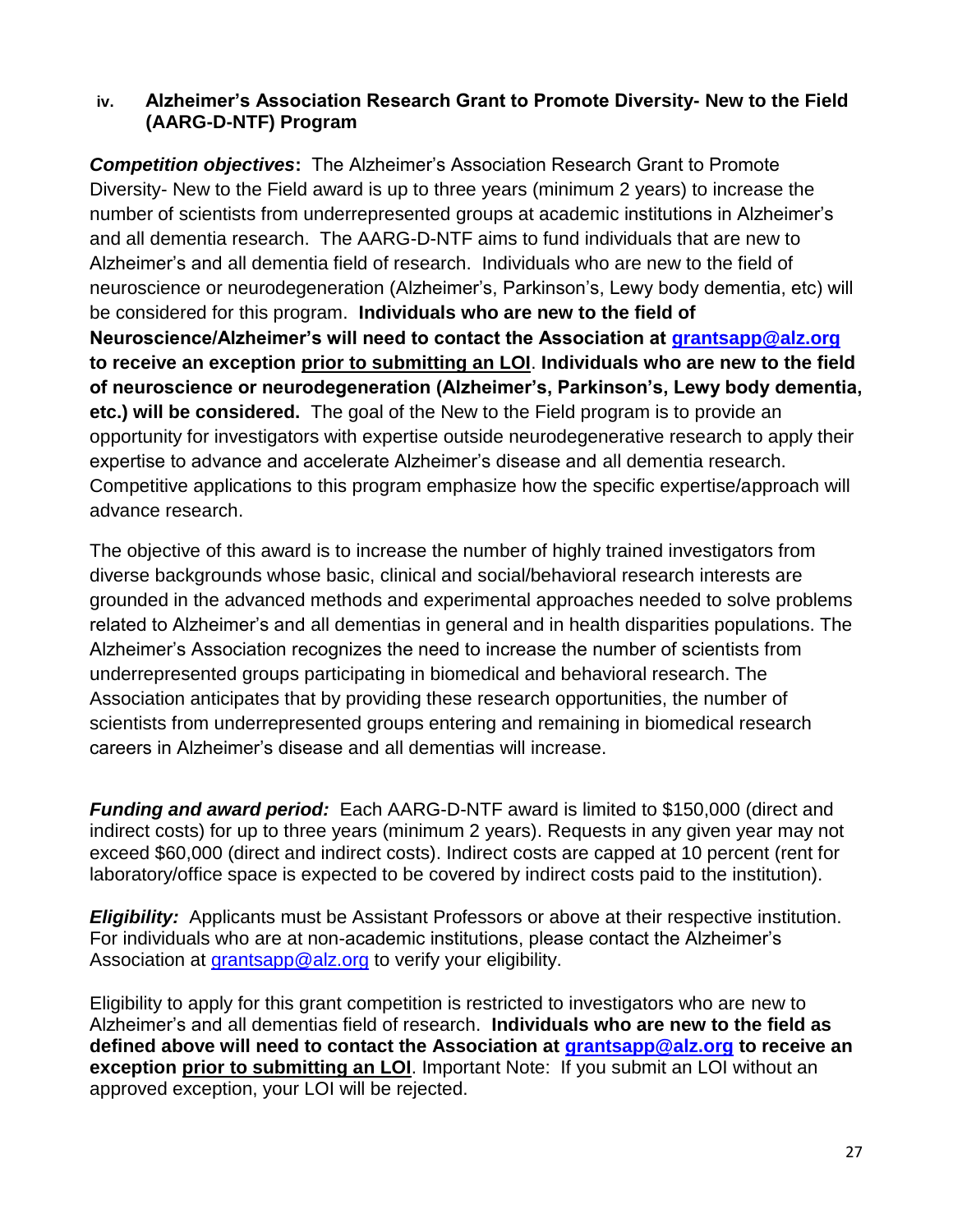**Specific for the AARG-D-NTF program,** eligible applicants are faculty members who have been determined from underrepresented groups in biomedical and behavioral research on a national or institutional basis. The Alzheimer's Association will require documentation to support the faculty member's underrepresented status at their institution. Applicants in the United States will be subject to the definitions as stated by the National Institutes of Health:

- 1. Individuals from racial and ethnic groups that have been shown by the National Science Foundation to be underrepresented in health-related sciences on a national basis. The following racial and ethnic groups have been shown to be underrepresented in biomedical research: African Americans, Hispanic Americans, American Indians, Alaska Natives, Native Hawaiians, and other Pacific Islanders. In addition, it is recognized that underrepresentation can vary from setting to setting; individuals from racial or ethnic groups that can be convincingly demonstrated to be underrepresented by the grantee institution should be encouraged to participate in this program.
- 2. Individuals with disabilities, who are defined as those with a physical or mental impairment that substantially limits one or more major life activities.
- 3. Individuals from disadvantaged backgrounds who are defined as:
	- Individuals who come from a family with an annual income below established low-income thresholds. These thresholds are based on family size; published by the U.S. Bureau of the Census; adjusted annually for changes in the Consumer Price Index; and adjusted by the Secretary for use in all health professions programs. The Secretary periodically publishes these income levels at HHS - Poverty Guidelines, Research, and Measurement. For individuals from low income backgrounds, the institution must be able to demonstrate that such participants have qualified for Federal disadvantaged assistance or they have received any of the following student loans: Health Professions Student Loans (HPSL), Loans for Disadvantaged Student Program, or they have received scholarships from the U.S. Department of Health and Human Services under the Scholarship for Individuals with Exceptional Financial Need.
	- Individuals who come from a social, cultural, or educational environment such as that found in certain rural or inner-city environments that have demonstrably and recently directly inhibited the individual from obtaining the knowledge, skills, and abilities necessary to develop and participate in a research career.

Applicants must submit a Letter of Assurance printed on the hiring institution letterhead, signed by an authorized institutional official (i.e. Grants and Contracts officer) that states you have been determined by your institution to be underrepresented in the above areas at the time of Letter of Intent (LOI) for verification. The Alzheimer's Association reserves the right to require additional documentation to help confirm the applicant's eligibility. **Non-US Applicants in addition to the letter must provide official documentation from their institutional materials, such as, website, manual or other legal documentation that indicates their eligibility for this program.**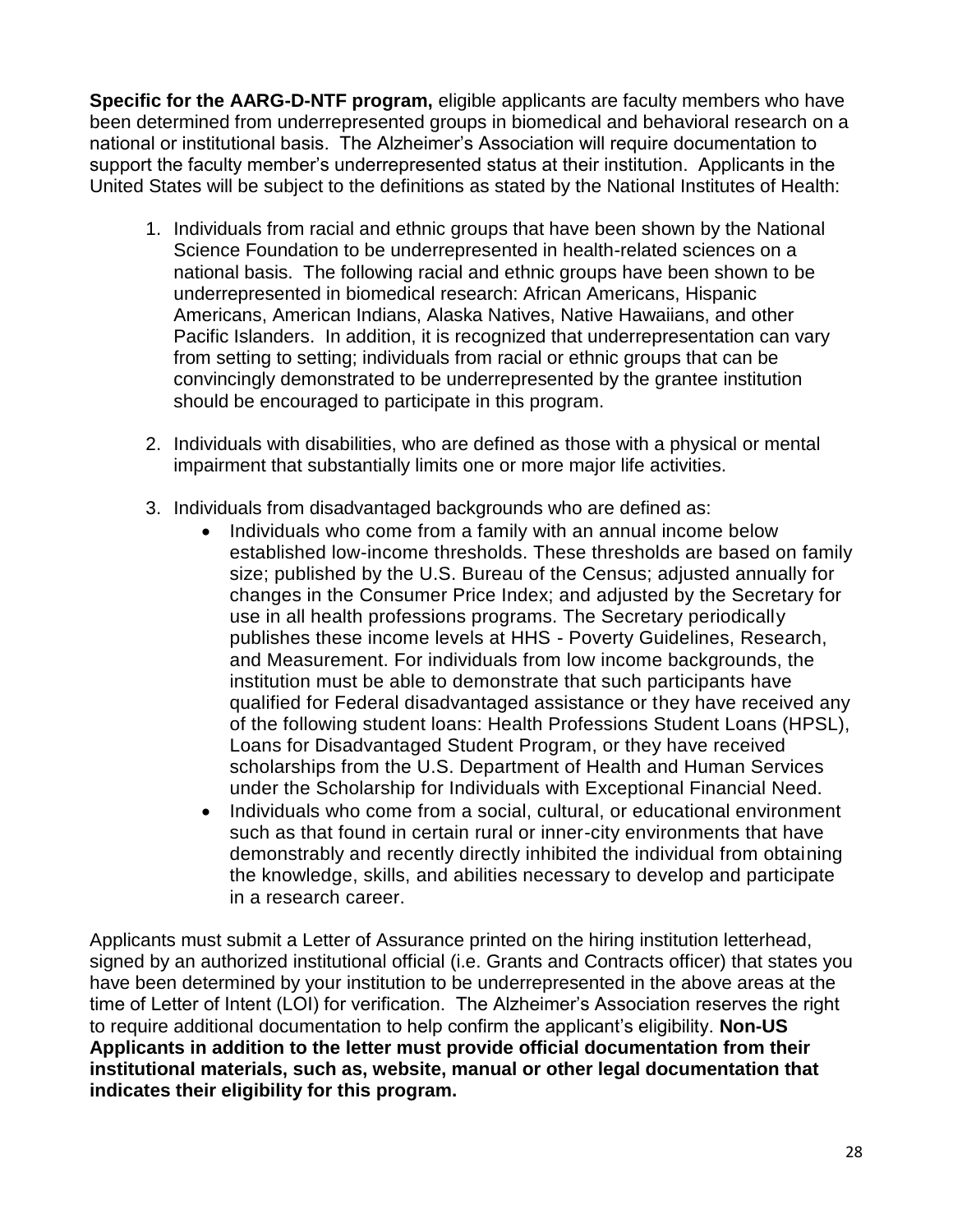**Please note: If the applicant institution does not have an Assistant Professor position, the letter of employment should include sufficient information to allow the Alzheimer's Association staff to evaluate the eligibility of the applicant.** 

**Ineligibility:** The Alzheimer's Association will not accept new grant applications from currently funded investigators who are delinquent in submitting required reports and other deliverables on active grants. Investigators that have previous Alzheimer's Association awards closed as 'Incomplete' are not eligible to apply without exception. **This policy will be strictly adhered to with no exceptions.**

*Deadlines and award dates:* **Letters of Intent must be received by 5:00 PM EASTERN STANDARD TIME, September 30, 2019.** Letters of Intent will not be accepted after this date. No exceptions will be made. Hard copies or emails will not be accepted.

**NEW REQUIREMENT – All applicants must include an ORCID ID, it is a required field, you will not be able to submit your LOI without this information**.

**Applications must be received by 5:00 PM EASTERN STANDARD TIME, November 20, 2019.**

Scientific and technical review will be conducted from **November 2019 – January 2020**. The Alzheimer's Association will lead a second-tier review with leading research experts to evaluate each program during January 2020. **Funding will be awarded by February 15, 2020**.

#### **Create and submit your LOI online at [http://proposalcentral.com](http://proposalcentral.com/)**

**LOI Review Procedures (**Note: Feedback is not provided at the LOI stage for LOIs not invited to submit a full application).

All LOIs will be evaluated prior to invitation. Only LOIs that meet program specific guidelines will be invited to submit full applications. LOIs will also be reviewed by the Alzheimer's Association panel of experts with special attention to:

- 1. Background and training of Applicant and how transitioning to the field will elevate Alzheimer's and all dementia research; specifically, how their unique expertise applied to Alzheimer's and all dementias will advance/elevate research in potentially new directions
- 2. Demonstrable innovation/novelty of the proposed project (especially in the context of the PIs recently funded work)
- 3. Alignment with the research priorities of the Alzheimer's Association
- 4. Impact of project on Alzheimer's disease and all dementia research
- 5. Evidence of methodological rigor that address the research question(s) being proposed

#### **Applications will be reviewed with special attention to:**

- Significance of the question being studied
- Applicant information– including the training of the PI insofar as it enables them to perform the work proposed and qualifications of the collaborators and the expertise they bring to the project. Special consideration will be given to description of how transitioning to the field will elevate AD research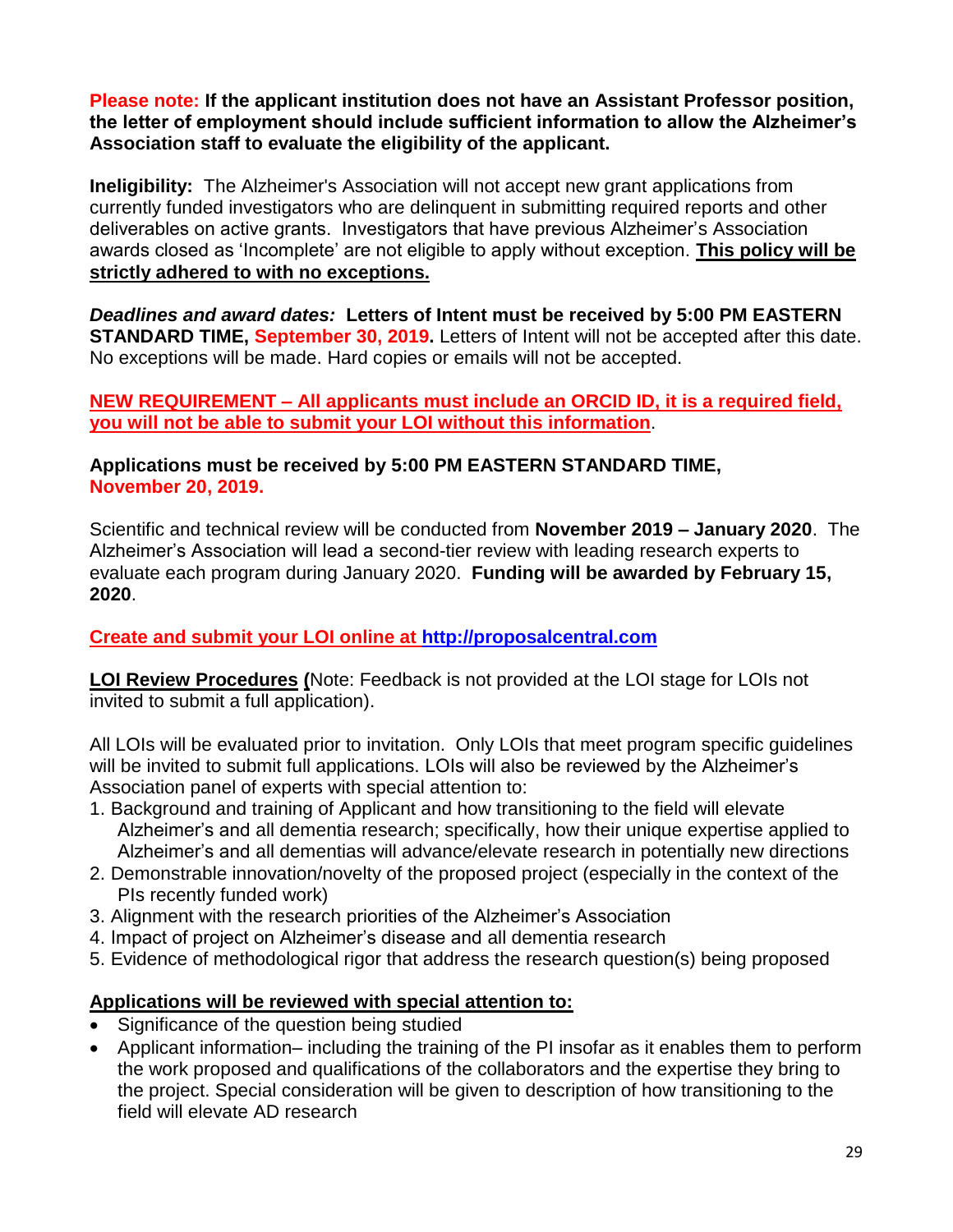- Quality of the work plan, including novelty and innovation of the proposed project
- Quality and adequacy of available resources and budget
- Impact-Risk of the proposal and how it will add to the field's overall knowledge and advancement
- Resubmissions will have the opportunity to provide a response to prior review

*Mechanism of award, reporting requirements and allowable costs:* The mechanism of the award is the individual research grant. The maximum allowable duration is three years (minimum 2 years). Annual scientific progress and financial reports are required. **Continuation of the grant over the awarded duration is contingent upon the timely receipt of scientific progress and financial reports.** 

*Budget:* A "budget summary" for the proposed research project is required and must be submitted with the application and within the allowable two-page limit. However, if the application is to be awarded, a more detailed budget will be required and must be approved before the disbursement of funds. **Your budget must not exceed the maximum amount of the award, \$150,000 or \$60,000 per year for up to three years (minimum 2 years** – award cannot be for only one year**). Note:** If you only request the award for two years the max amount you can request is \$120,000 or \$60,000 per year.

#### **Allowable costs under this award:**

It is required that most of the funds awarded under this program be used for direct research support. **No more than 10% of the total award may be included as indirect costs.**

## **Allowable costs under this award include:**

- Purchase and care of laboratory animals
- Small pieces of laboratory equipment and laboratory supplies **(purchases over \$10,000 require prior approval, even if included in the project proposal budget)**
- Computer equipment if used strictly for data collection **(require prior approval)**
- Support for travel to **scientific and professional** meetings not to exceed \$3,000 per year; additional support for travel expenses necessary to carry our research planned not to exceed \$1,000 per year – this may include site visits. **Total travel cost should not exceed \$5,000 for the duration of the award.**
- Salary for the principal investigator, scientific (including post-doctoral fellows) and technical staff (including laboratory technicians and administrative support related directly to the funded project)

## **Direct Costs not allowed under this award include:**

- Tuition
- Computer hardware or software for investigators
- Rent for laboratory/office space
- Construction or renovation costs
- Salary and/or compensation for Alzheimer's Association Staff or members of the Alzheimer's Association Medical and Scientific Advisory Group (MSAG) and the International Research Grant Program (IRGP) Council.

*For more information:* Contact [grantsapp@alz.org.](mailto:grantsapp@alz.org)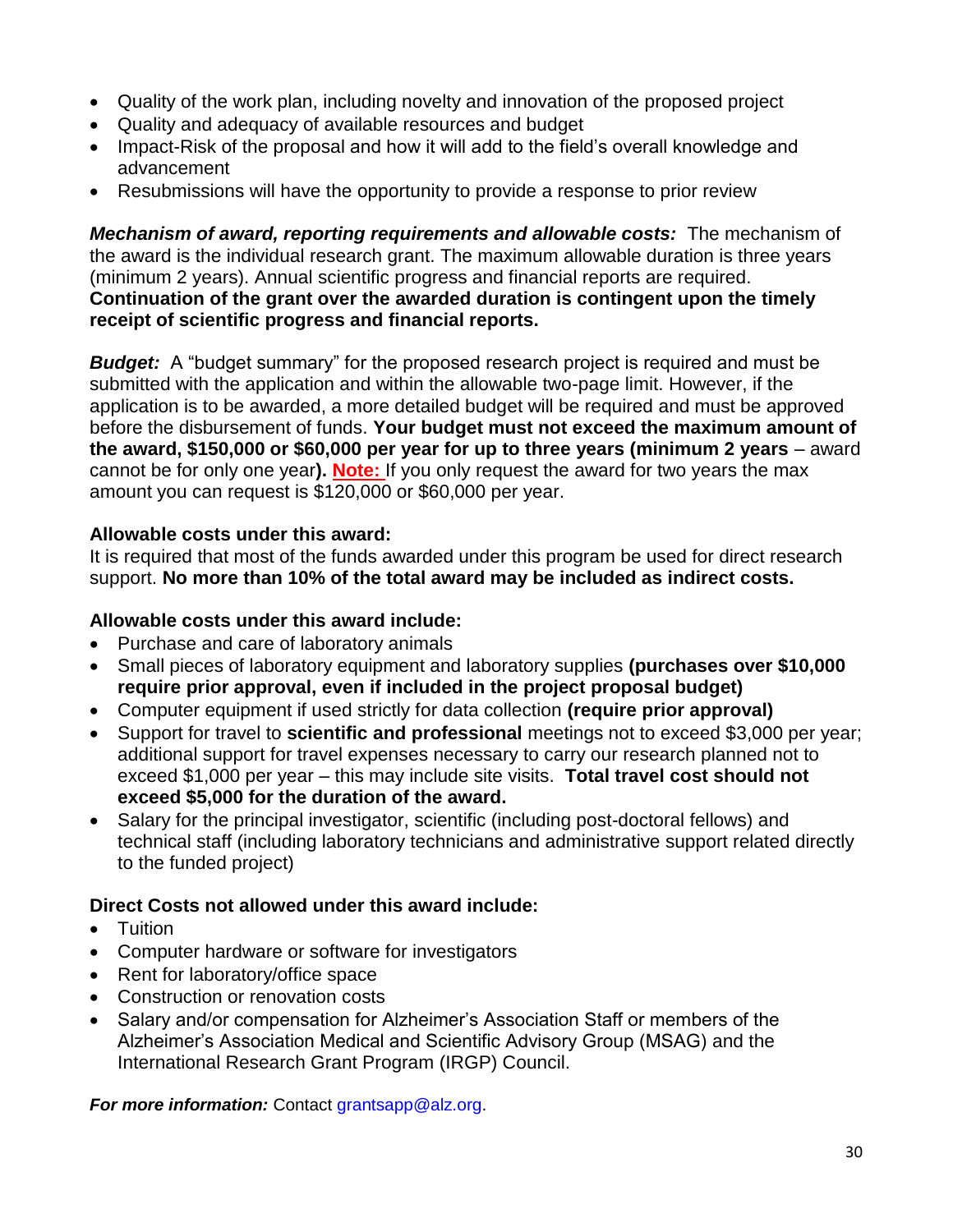#### **v. Alzheimer's Association Research Fellowship (AARF) Program**

*Competition objectives***:** The Alzheimer's Association Research Fellowship Award is up to three years (minimum 2 years) intended to support exceptional researchers who are engaged in their post-graduate work (i.e. postdoctoral fellows) and before they have their first independent faculty positions (i.e. Assistant Professor) and working in diverse areas of research, including basic, translational, clinical, functional and social-behavioral research. **Please note, individuals applying to the program will be accepted from postdoctoral fellows with full time positions at their respective institution who have less than 10 years of research experience after receipt of their doctorate or other terminal degree. Individuals who have a position of an Assistant Professorship or above are not eligible.** Investigators doing clinically-focused research without clinical practice are encouraged to apply to the AARF program. The Alzheimer's Association feels strongly that the mentoring and involvement of researchers from diverse backgrounds and perspectives is essential to engaging cutting edge ideas and thinking in addressing scientific gaps for Alzheimer's and all dementias.

*Funding and award period:* Each Alzheimer's Association Research Fellowship award is limited to \$175,000. A total of **\$155,000** will be awarded for costs related to the proposed research for up to three years (minimum 2 years) for direct and indirect costs. Requests in any given year may not exceed \$60,000 (direct and indirect costs). Indirect costs are capped at 10 percent (rent for laboratory/office space is expected to be covered by indirect costs paid to the institution). The Principal Investigator must commit to a 50 percent effort toward the proposed project **each** funding year.

The remaining funds, \$10,000 to the applicant and \$10,000 to the primary mentor, will be awarded upon successful completion of the three year (minimum 2 years). These additional funds are to be applied to sustaining ongoing research in the Alzheimer's field and will be awarded through the applicant's and mentor's institutions. Successful completion of the program includes, but is not limited to, reaching all of the demonstrable benchmarks listed.

**Please note regarding travel funds:** A total of \$5,000 over a three year period may be requested for travel purposes and is not to exceed \$3,000 per year*.* A portion must be allocated to support registration and travel to the annual Alzheimer's Association International Conference (AAIC), as AAIC attendance is a condition of the award. If you request the full \$5,000 for 2 years of travel and are requesting a 3 year award you will not be able to request travel funds for one of those years.

**Application:** The mentor should be experienced in conducting Alzheimer's and dementia research and in mentoring junior investigators. The application must include a 2-3 page statement from the selected mentor that includes information on his/her research qualifications, experience as a research supervisor and commitment to the applicant. This statement will be a significant part of the application review. The application must also include information to describe the mentor's research support relevant to the applicant's research plan and the nature and extent of supervision and training that he/she will provide during the period of the award. The primary mentor must agree to provide annual evaluations of the applicant's progress for the duration of the award, as required for the yearly progress report. Only one primary mentor can be included. Additional team members who might function as mentors can be listed as key personnel.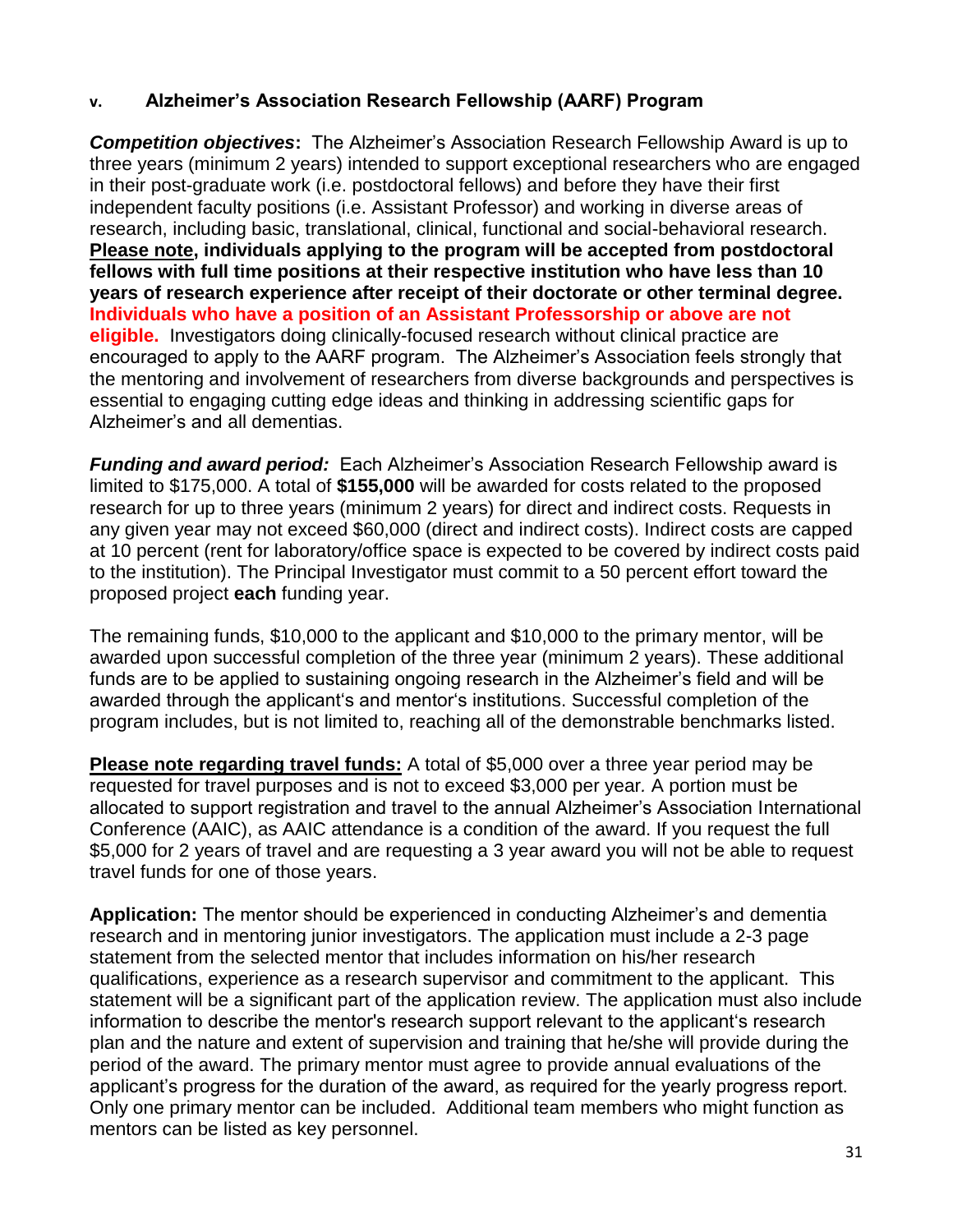#### **The full grant application for the AARF, AARF-D, AACSF and AACSF-D programs consists of the following:** (Templates and instructions are located under WorkPlan and **Other Attachments)**

## **1. Statement of Mentorship - 2-3 pages**

Written by the mentor to provide additional information on their commitment and perspective regarding the individual's training.

- The mentor should be experienced in conducting Alzheimer's and all dementia research and in mentoring junior investigators.
- The mentor should include information on his/her research qualifications and experience as a research supervisor, commitment to the applicant (this statement will be a significant part of the application review).
- The mentor should provide information on the training, resources and opportunities for the applicant for the duration of the fellowship award; this could include reference to the applicant's scientific goals and milestones to achieving those goals.

## **2. Statement of Commitment – 3 pages**

Written by the applicant to highlight their interest in Alzheimer's and all dementia research).

- Applicant should provide context regarding their scientific goals, their training plan and objectives for achieving those goals – in the context of the fellowship award and beyond, as applicable.
- Information to describe the mentor's research support relevant to the applicant's research plan and the nature and extent of supervision and training that he/she will provide during the period of the award.
- The primary mentor must agree to provide annual evaluations of the applicant's progress for the duration of the award, as required for the yearly progress report.

## **3**. **Area of Research – 3 pages**

Written by the mentor and applicant; Summary of the specific area of research and project that applicant is pursuing.

- The Areas of Research section should include the following:
	- o Specific hypothesis
	- $\circ$  List of the specific aims, objectives that will be used to examine the hypothesis
	- o Description of the methods/ approaches/ techniques to be used in each aim
	- o Discussion of possible problems and how they will be managed; and
	- o Alternative approaches that might be tried if the initial approaches do not work.
- The experimental design and methods, technical procedures, instruments, characteristics of human subjects and animal populations, recruitment and retention plans, model systems, data management, quality control and analytic procedures are to be discussed as appropriate to the proposed investigation. Preliminary data/results that support the hypotheses or research strategies chosen should be discussed in this section.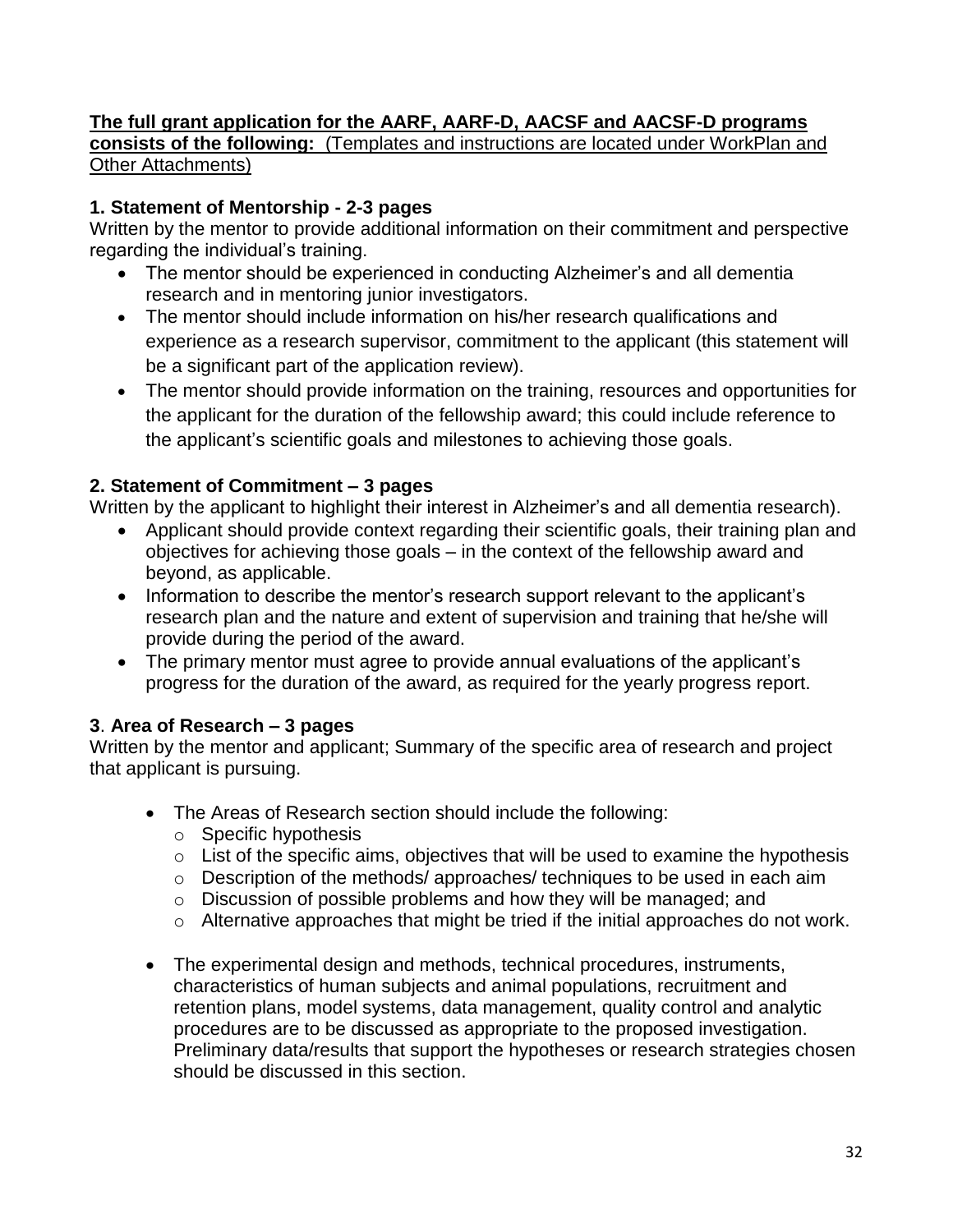- A brief justification of the experimental design selected should be included, in addition to the alternative strategies considered during the development of the project plans. Brief justifications or arguments supporting the choices of instruments, methods or models chosen will be helpful to reviewers. Outline the plans for data management, quality control and analysis.
- Mention alternative strategies where appropriate. If relevant to the project and nature of the research work, discuss plans for sharing data, samples or resources with other investigators. Describe any significant collaborations that are beyond the budget of this proposal and have not been previously described.

#### **4. Available Resources & Budget Justification - 2 pages**

Provide information about the resources that:

- Are available and necessary to support the proposed project and
- Can be accessed for the duration of the project without additional funds.
- Budget and expenses must be reported in U.S. dollars.
- List and describe facilities and space, equipment, animals and/or human subject or clinical populations, and any other relevant physical or human resources. Identify all new resources that the proposed project will require. Include a brief justification and rationale for the individual line items in the proposed online budget that you are requesting funding.
- A total of \$5,000 over a two-three year period not to exceed \$3,000 per year *(if you request the full \$5,000 for 2 years of travel and are requesting a 3 year award you will not be able to request travel funds for one of those years)* must be allocated to support registration and travel to the annual Alzheimer's Association International Conference (AAIC), a condition of the award.

#### **5. Plan for Data Sharing – 1 page**

#### **6. Biosketch – 4 pages each**

A biosketch should be included for both the **applicant and mentor**.

#### **7. Letters of Reference**

Limited to 3 letters and no more than 3 pages each. *A letter of reference from the mentor is not necessary as they are submitting a Statement of Mentorship.*

**8. Provide a W9 signed and dated by the Signing Official for US entities. For non-US entities provide a W8 signed and dated by the Signing Official.** The signing official should be someone in your Grants and Contracts office or Office of Sponsored Research/Programs.

#### **9. Resubmission – 1 page**

All resubmissions have the opportunity, if they wish, to provide a 1 page summary addressing comments raised by reviewers in a prior review cycle(s).

#### **10. References – 1 page**

Use the reference style that is most common in the major journal(s) discipline, specialty or sub- specialty.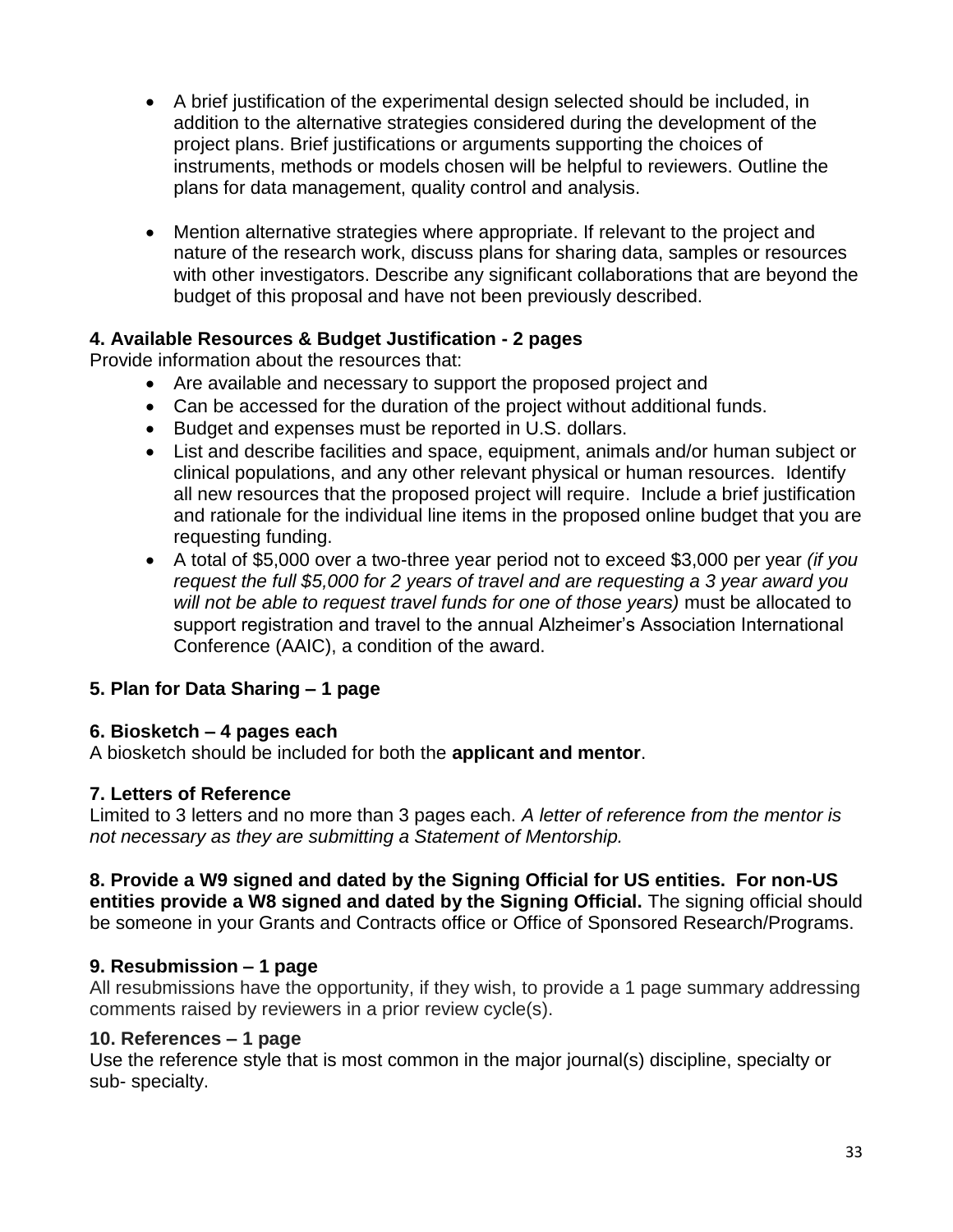Mentoring selections may include early-career researchers and/or mid-career scientists who choose to shift into Alzheimer's and all dementia research. The applicant and proposed mentor must specify a mechanism for ensuring effective mentoring. The application should contain a plan for and an evaluation strategy of the mentoring process for enhancing diversity in the professional research workforce. Specific benchmarks are outlined below and considered by the Alzheimer's Association as critical for the development of early-career investigators. A successful mentorship plan should include some of these benchmarks but should not be limited to these alone.

## *REQUIRED benchmarks:*

- Attendance at an Association-sponsored event for new investigators at the Alzheimer's Association's International Conference (AAIC)
- Acceptance of an abstract at AAIC
- Mandatory documentation of hours spent on face-to-face mentoring
- Citation of specific exercises of mentorship such as supervision of manuscript writing and submission or grant writing and submission
- Specific instances of the facilitation of networking, introductions to colleagues and/or inclusion in discussions at scientific meetings
- Submission of funding proposal(s) to other funding agencies, including Alzheimer's Association, National Institutes of Health or National Science Foundation, Medical Research Council (UK), Canadian Institutes of Health Research, etc.

#### *SUGGESTED benchmark (not required)*

**•** Submission of an application to the National Institute on Aging's Butler-Williams Scholars Program (formerly the Summer Institute on Aging Research) or submission to another training program..

*Eligibility:* **Please note, individuals applying to the AARF program will be accepted from postdoctoral fellows with full time positions at their respective institution who have less than 10 years of research experience after receipt of their terminal degree. Individuals who have a position of an Assistant Professorship or above are not eligible.** 

For individuals who are at non-academic institutions, please contact the Alzheimer's Association at [grantsapp@alz.org](mailto:grantsapp@alz.org) [t](mailto:grantsapp@alz.org)o verify your eligibility.

*Ineligibility:* Although it is unlikely that individuals will have current Alzheimer's Association awards, applications from currently funded investigators who are delinquent in submitting required reports and other deliverables on active grants. Investigators that have previous Alzheimer's Association awards closed as 'Incomplete' are not eligible to apply without exception. **This policy will be strictly adhered to with no exceptions.**

*Deadlines and award dates:* **Letters of Intent must be received by 5:00 PM EASTERN STANDARD TIME, September 30, 2019.** Letters of Intent will not be accepted after this date. No exceptions will be made. Hard copies or emails will not be accepted.

**NEW REQUIREMENT – All applicants must include an ORCID ID, it is a required field, you will not be able to submit your LOI without this information**.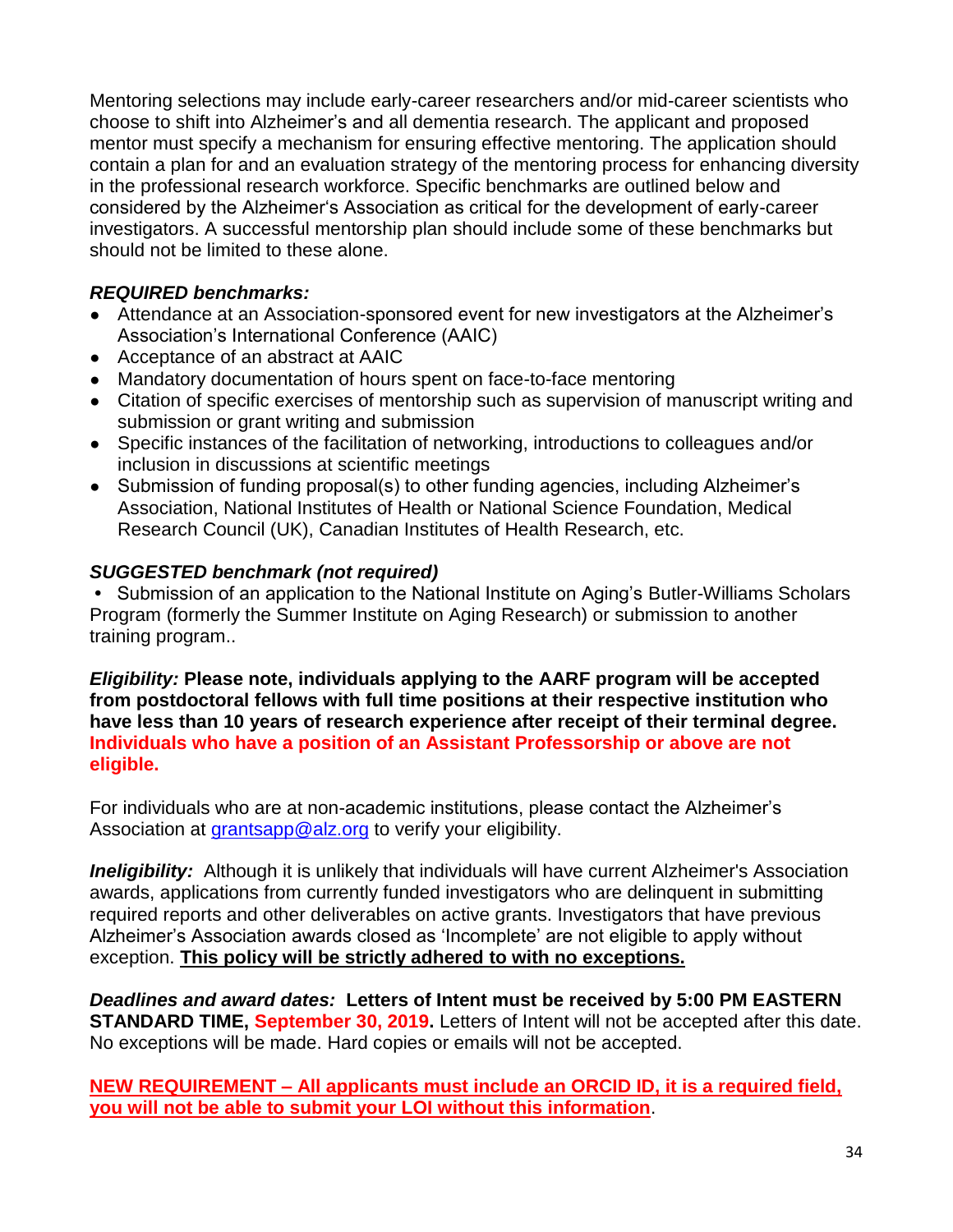#### **Applications must be received by 5:00 PM EASTERN STANDARD TIME, November 20, 2019.**

Scientific and technical review will be conducted from **November 2019 – January 2020**. The Alzheimer's Association will lead a second-tier review with leading research experts to evaluate each program during January 2020. **Funding will be awarded by February 15, 2020**.

## **Create and submit your LOI online at [http://proposalcentral.com](http://proposalcentral.com/)**

#### **Applications will be reviewed with special attention to:**

- Quality and nature of the training to be provided and the institutional, departmental, and mentor-specific training environment, this includes available resources to support the applicant in their training (30 percent)
- Quality and emphasis of applicant and originality of the research plan (40 percent)
- Significance of the question being studied, quality of the work plan and the impact-risk of the proposal (30 percent)
- Resubmissions will have the opportunity to provide a response to prior review

*Mechanism of award, reporting requirements and allowable costs:* The mechanism of the award is an individual research grant; this award is made to the individual and managed by their institution. Significant emphasis will be on the mentor and letters of reference provided in the application. The mentor is expected to contribute a statement regarding commitment to the applicant. The maximum allowable duration is three years (minimum 2 years). Please note that due to the nature of this grant being awarded to a Fellow, only in extreme circumstances will a transfer of PI be allowed; it is expected that the Fellow will transfer their funding to their future institution. Annual scientific progress and financial reports are required from both the applicant and the mentor throughout the award period.

#### **Continuation of the grant over the awarded duration is contingent upon the timely receipt of scientific progress and financial reports as well as a mentor's report outlining progress toward meeting required benchmarks.**

*Budget:* A "budget summary" for the proposed research project is required and must be submitted with the application and within the allowable two-page limit. However, if the application is to be awarded, a more detailed budget will be required and must be approved before the disbursement of funds. **Your budget must not exceed the maximum amount of the award, \$155,000 (\$150K for direct research and \$5K for travel) and may not exceed \$60,000 (direct and indirect costs) in a given year.** A total of \$5,000 over a three year period not to exceed \$3,000 per year must be allocated to support registration and travel to the annual Alzheimer's Association International Conference (AAIC), a condition of the award. *Note: if you request the full \$5,000 for 2 years of travel and are requesting a 3 year award you will not be able to request travel funds for one of those years.* Indirect costs are capped at no more than ten percent (10%). The remaining funds, \$10,000 to the applicant and \$10,000 to the primary mentor, will be awarded upon successful completion of the three year **(minimum 2 years** – an award cannot be for only one year**)** program and should not be included in your overall budget. These research stipends are paid to the institution(s) following successful completion of the grant and must go towards continued research endeavors.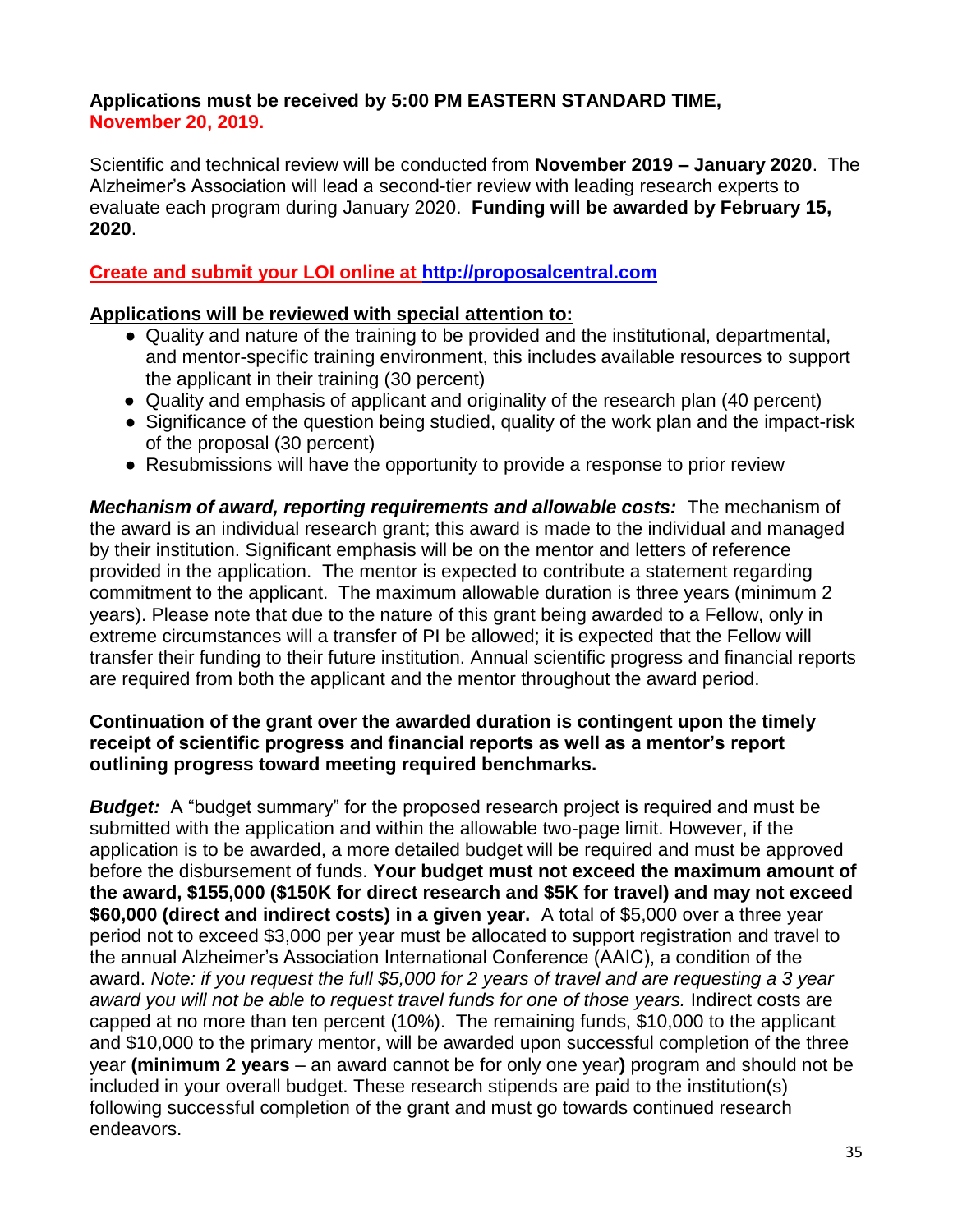#### **Allowable costs under this award:**

It is required that most of the funds awarded under this program be used for direct research support. **No more than 10% of the total award may be included as indirect costs.**

#### **Allowable costs under this award include:**

- Purchase and care of laboratory animals
- Small pieces of laboratory equipment and laboratory supplies **(purchases over \$10,000 require prior approval, even if included in the project proposal budget)**
- Computer equipment if used strictly for data collection **(require prior approval)**
- Travel (up to \$5,000 max over 2-3yr award to travel to the annual Alzheimer's Association International Conference (AAIC), a condition of the award)
- Salary for the principal investigator, scientific (including post-doctoral fellows) and technical staff (including laboratory technicians and administrative support related directly to the funded project)

#### **Direct Costs not allowed under this award include:**

- **Tuition**
- Computer hardware or software for investigators
- Rent for laboratory/office space (should be included in the indirect costs)
- Construction or renovation costs
- **Facilities fee**
- Salary and/or compensation for Alzheimer's Association Staff or members of the Alzheimer's Association Medical and Scientific Advisory Group (MSAG) and the International Research Grant Program (IRGP) Council.

*For more information:* Contact [grantsapp@alz.org.](mailto:grantsapp@alz.org)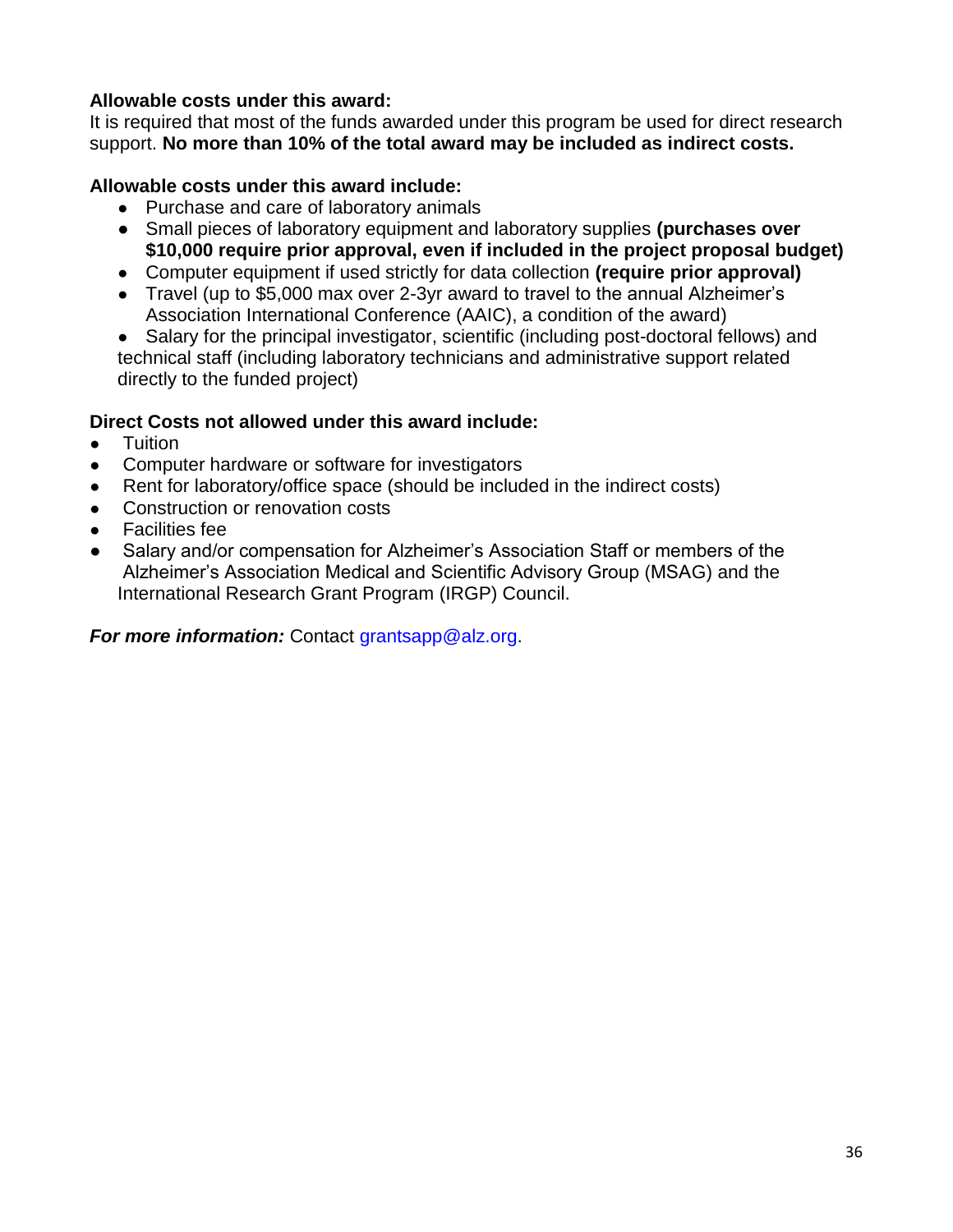## **iv. Alzheimer's Association Research Fellowship to Promote Diversity (AARF-D) Program**

*Competition objectives***:** The Alzheimer's Association Research Fellowship Award to Promote Diversity is up to three years (minimum 2 years) intended to support exceptional scientist from underrepresented groups working in Alzheimer's or all dementias research and who are engaged in their post-graduate work (i.e. postdoctoral fellows) and before they have their first independent faculty positions (i.e. Assistant Professor) and working in diverse areas of research, including basic, translational, clinical, functional and social-behavioral research. **Please note, individuals applying to the program will be accepted from postdoctoral fellows with full time positions at their respective institution who have less than 10 years of research experience after receipt of their terminal degree. Individuals who have a position of an Assistant Professorship or above are not eligible.** Investigators doing clinically-focused research without clinical practice are encouraged to apply to the AARF-D program. The objective of this award is to increase the number of highly trained investigators from diverse backgrounds whose basic, clinical and social/behavioral research interests are grounded in the advanced methods and experimental approaches needed to solve problems related to Alzheimer's and all dementias in general and in health disparities populations. The Alzheimer's Association recognizes the need to increase the number of scientists from underrepresented groups participating in biomedical and behavioral research. The Association anticipates that by providing these research opportunities, the number of scientists from underrepresented groups entering and remaining in biomedical research careers in Alzheimer's disease and all dementias will increase.

The Alzheimer's Association feels strongly that the mentoring and involvement of researchers from diverse backgrounds and perspectives is essential to engaging cutting edge ideas and thinking in addressing scientific gaps for Alzheimer's and all dementias.

*Funding and award period:*Each Alzheimer's Association Research Fellowship to Promote Diversity award is limited to \$175,000. A total of **\$155,000** will be awarded for costs related to the proposed research for up to three years (minimum 2 years) for direct and indirect costs. Requests in any given year may not exceed \$60,000 (direct and indirect costs). Indirect costs are capped at 10 percent (rent for laboratory/office space is expected to be covered by indirect costs paid to the institution). The Principal Investigator must commit to a 50 percent effort toward the proposed project each funding year.

The remaining funds, \$10,000 to the applicant and \$10,000 to the primary mentor, will be awarded upon successful completion of the three year (minimum 2 years). These additional funds are to be applied to sustaining ongoing research in the Alzheimer's field and will be awarded through the applicant's and mentor's institutions. Successful completion of the program includes, but is not limited to, reaching all of the demonstrable benchmarks listed.

**Please note regarding travel funds:** A total of \$5,000 over a three year period may be requested for travel purposes and is not to exceed \$3,000 per year*.* A portion must be allocated to support registration and travel to the annual Alzheimer's Association International Conference (AAIC), as AAIC attendance is a condition of the award. If you request the full \$5,000 for 2 years of travel and are requesting a 3 year award you will not be able to request travel funds for one of those years.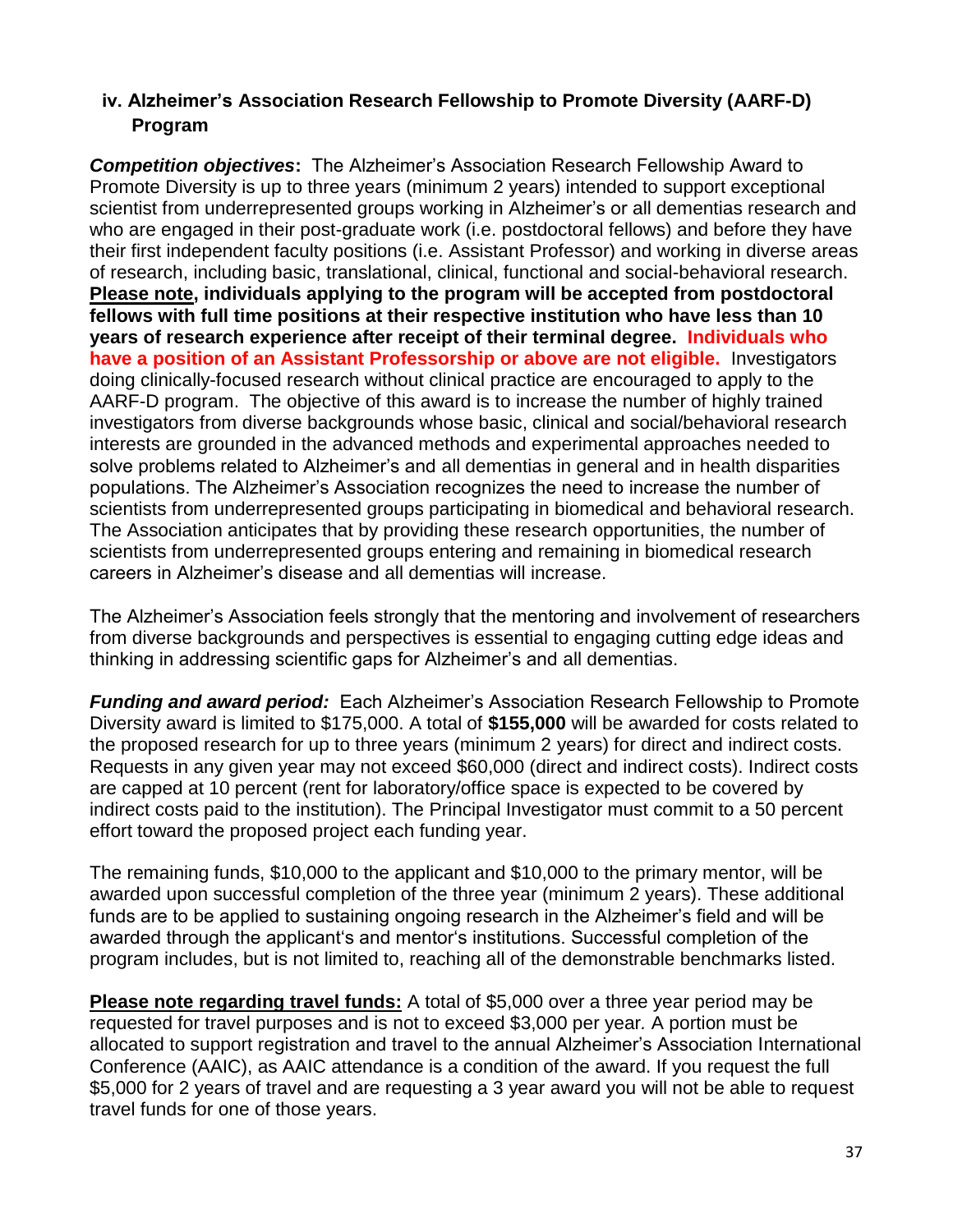**Application:** The mentor should be experienced in conducting Alzheimer's and other dementia research and in mentoring junior investigators. The application must include a 2-3 page statement from the selected mentor that includes information on his/her research qualifications, experience as a research supervisor and commitment to the applicant. This statement will be a significant part of the application review. The application must also include information to describe the mentor's research support relevant to the applicant's research plan and the nature and extent of supervision and training that he/she will provide during the period of the award. The primary mentor must agree to provide annual evaluations of the applicant's progress for the duration of the award, as required for the yearly progress report. Only one primary mentor can be included. Additional team members who might function as mentors can be listed as key personnel.

## **The full grant application for the AARF, AARF-D, AACSF and AACSF-D programs**

**consists of the following:** (Templates and instructions are located under WorkPlan and Other Attachments)

## **1. Statement of Mentorship - 2-3 pages**

Written by the mentor to provide additional information on their commitment and perspective regarding the individual's training.

- 4. The mentor should be experienced in conducting Alzheimer's and other dementia research and in mentoring junior investigators.
- 5. The mentor should include information on his/her research qualifications and experience as a research supervisor, commitment to the applicant (this statement will be a significant part of the application review).
- 6. The mentor should provide information on the training, resources and opportunities for the applicant for the duration of the fellowship award; this could include reference to the applicant's scientific goals and milestones to achieving those goals.

## **2. Statement of Commitment – 3 pages**

Written by applicant to highlight their interest in Alzheimer's and other dementia research.

- Applicant should provide context regarding their scientific goals, their training plan and objectives for achieving those goals – in the context of the fellowship award and beyond, as applicable.
- Information to describe the mentor's research support relevant to the applicant's research plan and the nature and extent of supervision and training that he/she will provide during the period of the award.
- The primary mentor must agree to provide annual evaluations of the applicant's progress for the duration of the award, as required for the yearly progress report.

## **3**. **Area of Research – 3 pages**

Written by mentor and applicant; Summary of the specific area of research and project that applicant is pursuing.

- The Areas of Research section should include the following:
	- o Specific hypothesis
	- $\circ$  List of the specific aims, objectives that will be used to examine the hypothesis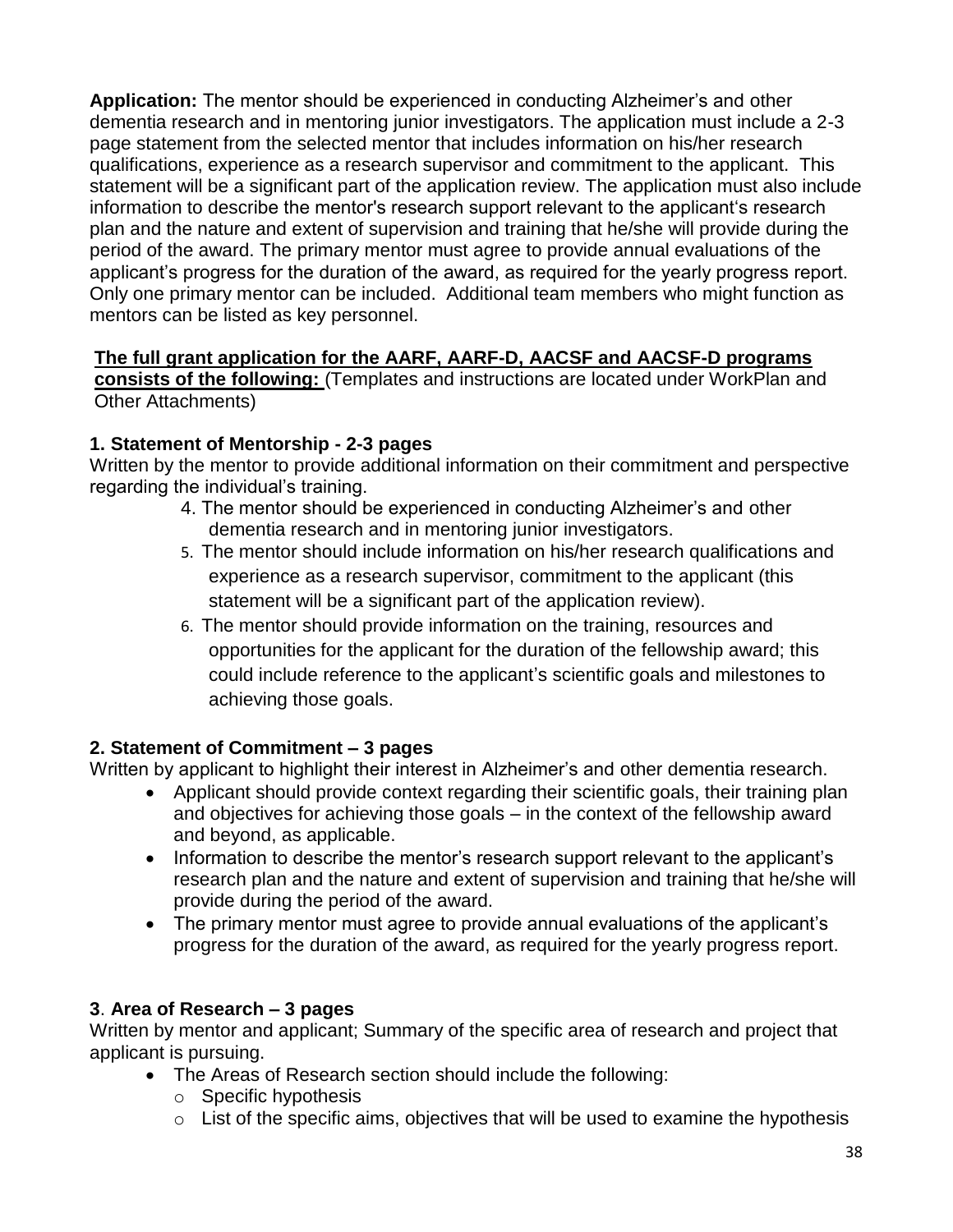- $\circ$  Description of the methods/ approaches/ techniques to be used in each aim
- o Discussion of possible problems and how they will be managed; and
- $\circ$  Alternative approaches that might be tried if the initial approaches do not work.
- The experimental design and methods, technical procedures, instruments, characteristics of human subjects and animal populations, recruitment and retention plans, model systems, data management, quality control and analytic procedures are to be discussed as appropriate to the proposed investigation. Preliminary data/results that support the hypotheses or research strategies chosen should be discussed in this section.
- A brief justification of the experimental design selected should be included, in addition to the alternative strategies considered during the development of the project plans. Brief justifications or arguments supporting the choices of instruments, methods or models chosen will be helpful to reviewers. Outline the plans for data management, quality control and analysis.
- Mention alternative strategies where appropriate. If relevant to the project and nature of the research work, discuss plans for sharing data, samples or resources with other investigators. Describe any significant collaborations that are beyond the budget of this proposal and have not been previously described.

#### **4. Available Resources & Budget Justification - 2 pages**

Provide information about the resources that:

- Are available and necessary to support the proposed project and
- Can be accessed for the duration of the project without additional funds.
- Budget and expenses must be reported in U.S. dollars.
- List and describe facilities and space, equipment, animals and/or human subject or clinical populations, and any other relevant physical or human resources. Identify all new resources that the proposed project will require. Include a brief justification and rationale for the individual line items in the proposed online budget that you are requesting funding. A total of \$5,000 over a two-three year period not to exceed \$3,000 per year *(if you request the full \$5,000 for 2 years of travel and are requesting a 3 year award you will not be able to request travel funds for one of those years)* must be allocated to support registration and travel to the annual Alzheimer's Association International Conference (AAIC), a condition of the award.

#### **5. Plan for Data Sharing – 1 page**

#### **6. Biosketch – 4 pages each**

A biosketch should be included for both the **applicant and mentor**.

#### **7. Letters of Reference**

Limited to 3 letters and no more than 3 pages each. *A letter of reference from the mentor is not necessary as they are submitting a statement of mentorship.*

#### **8. Provide a W9 signed and dated by the Signing Official for US entities. For non-US entities provide a W8 signed and dated by the Signing Official.**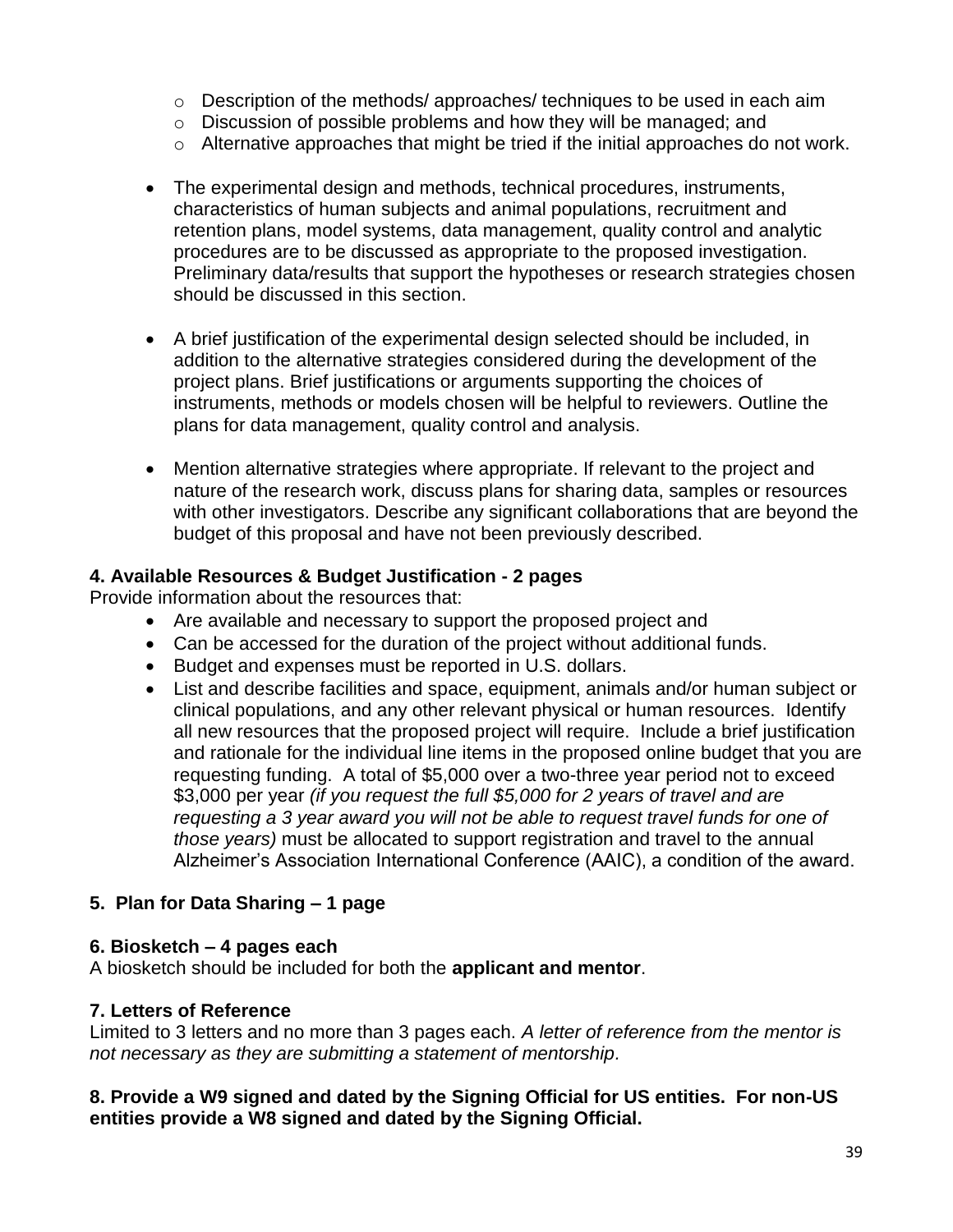#### **9. Resubmission – 1 page**

All resubmissions have the opportunity, if they wish, to provide a 1 page summary addressing comments raised by reviewers in a prior review cycle(s).

#### **10. References – 1 page**

Use the reference style that is most common in the major journal(s) discipline, specialty or sub- specialty.

Mentoring selections may include early-career researchers and/or mid-career scientists who choose to shift into Alzheimer's and other dementia research. The applicant and proposed mentor must specify a mechanism for ensuring effective mentoring. The application should contain a plan for and an evaluation strategy of the mentoring process for enhancing diversity in the professional research workforce. Specific benchmarks are outlined below and considered by the Alzheimer's Association as critical for the development of early-career investigators. A successful mentorship plan should include some of these benchmarks but should not be limited to these alone.

#### *REQUIRED benchmarks:*

- Attendance at an Association-sponsored event for new investigators at the Alzheimer's Association's International Conference (AAIC)
- Acceptance of an abstract at AAIC
- Mandatory documentation of hours spent on face-to-face mentoring
- Citation of specific exercises of mentorship such as supervision of manuscript writing and submission or grant writing and submission
- Specific instances of the facilitation of networking, introductions to colleagues and/or inclusion in discussions at scientific meetings
- Submission of funding proposal(s) to other funding agencies, including Alzheimer's Association, National Institutes of Health or National Science Foundation, Medical Research Council (UK), Canadian Institutes of Health Research, etc.

#### *SUGGESTED benchmark (not required)*

**•** Submission of an application to the National Institute on Aging's Butler-Williams Scholars Program (formerly the Summer Institute on Aging Research). or submission to another training program..

*Eligibility:* **Please note, individuals applying to the program will be accepted from postdoctoral fellows with full time positions at their respective institution who have less than 10 years of research experience after receipt of their terminal degree. Individuals who have a position of an Assistant Professorship or above are not eligible.** For individuals who are at non-academic institutions, please contact the Alzheimer's Association at [grantsapp@alz.org](mailto:grantsapp@alz.org) [t](mailto:grantsapp@alz.org)o verify your eligibility.

**Specific for the AARF-D program**, eligible applicants are faculty members who have been determined to be scientist from underrepresented groups in biomedical and behavioral research on a national or institutional basis. The Alzheimer's Association will require documentation to support the faculty member's underrepresented status at their institution.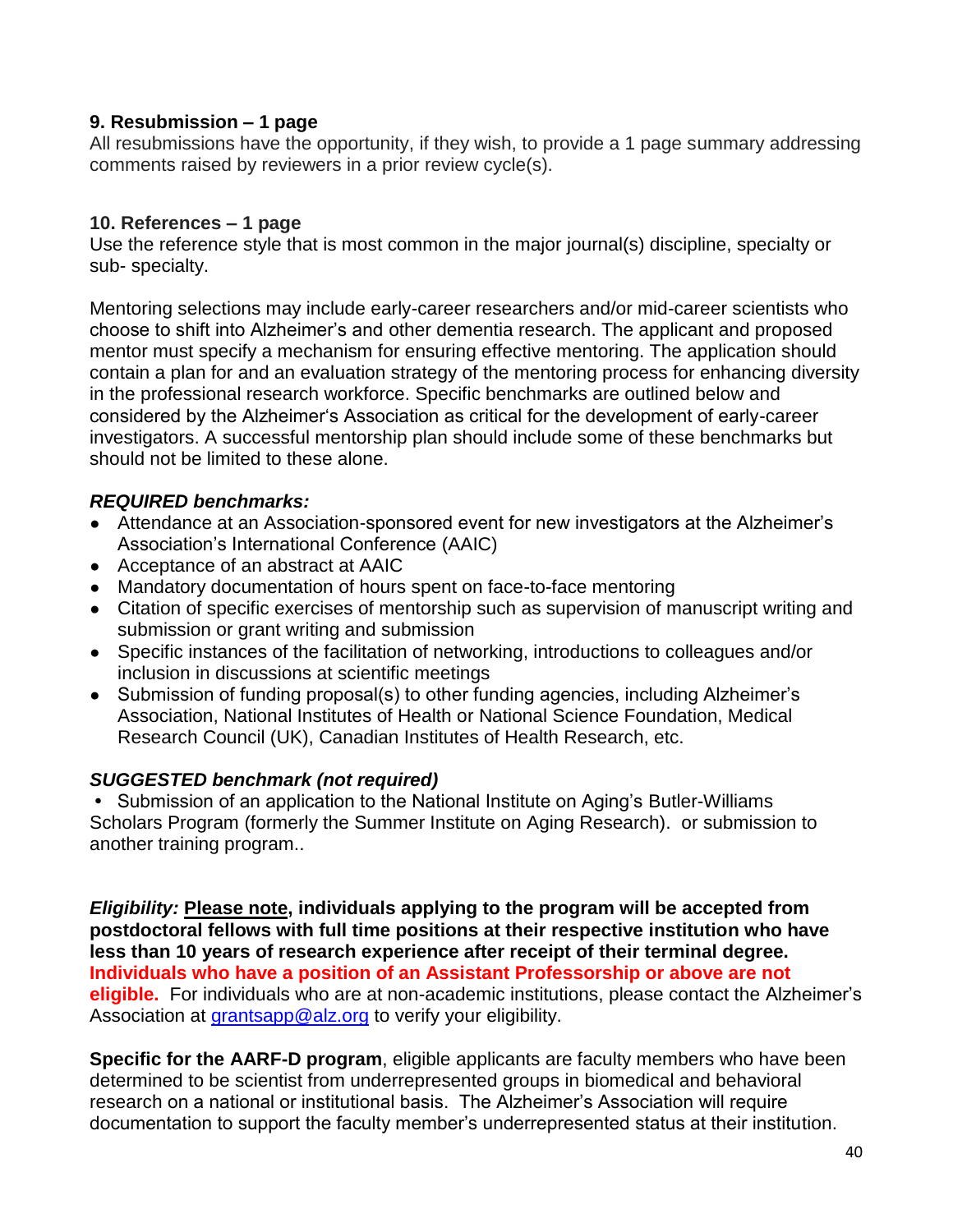Applicants in the United States will be subject to the definitions as stated by the National Institutes of Health:

- 1. Individuals from racial and ethnic groups that have been shown by the National Science Foundation to be underrepresented in health-related sciences on a national basis. The following racial and ethnic groups have been shown to be underrepresented in biomedical research: African Americans, Hispanic Americans, American Indians, Alaska Natives, Native Hawaiians, and other Pacific Islanders. In addition, it is recognized that underrepresentation can vary from setting to setting; individuals from racial or ethnic groups that can be convincingly demonstrated to be underrepresented by the grantee institution should be encouraged to participate in this program.
- 2. Individuals with disabilities, who are defined as those with a physical or mental impairment that substantially limits one or more major life activities.
- 3. Individuals from disadvantaged backgrounds who are defined as:
	- Individuals who come from a family with an annual income below established low-income thresholds. These thresholds are based on family size; published by the U.S. Bureau of the Census; adjusted annually for changes in the Consumer Price Index; and adjusted by the Secretary for use in all health professions programs. The Secretary periodically publishes these income levels at HHS - Poverty Guidelines, Research, and Measurement. For individuals from low income backgrounds, the institution must be able to demonstrate that such participants have qualified for Federal disadvantaged assistance or they have received any of the following student loans: Health Professions Student Loans (HPSL), Loans for Disadvantaged Student Program, or they have received scholarships from the U.S. Department of Health and Human Services under the Scholarship for Individuals with Exceptional Financial Need.
	- Individuals who come from a social, cultural, or educational environment such as that found in certain rural or inner-city environments that have demonstrably and recently directly inhibited the individual from obtaining the knowledge, skills, and abilities necessary to develop and participate in a research career.

Applicants must submit a Letter of Assurance letter printed on the hiring institution letterhead with the current date, signed by an authorized institutional official (i.e. Grants and Contracts officer) that states you have been determined by your institution to be underrepresented in the above areas at the time of Letter of Intent (LOI) for verification. The Alzheimer's Association reserves the right to require additional documentation to help confirm the applicant's eligibility. **Non-US Applicants in addition to the letter must provide official documentation from their institutional materials, such as, website, manual or other legal documentation that indicates their eligibility for this program.** 

*Ineligibility:* Although it is unlikely that individuals will have current Alzheimer's Association awards, applications from currently funded investigators who are delinquent in submitting required reports and other deliverables on active grants. Investigators that have previous Alzheimer's Association awards closed as 'Incomplete' are not eligible to apply without exception. **This policy will be strictly adhered to with no exceptions.**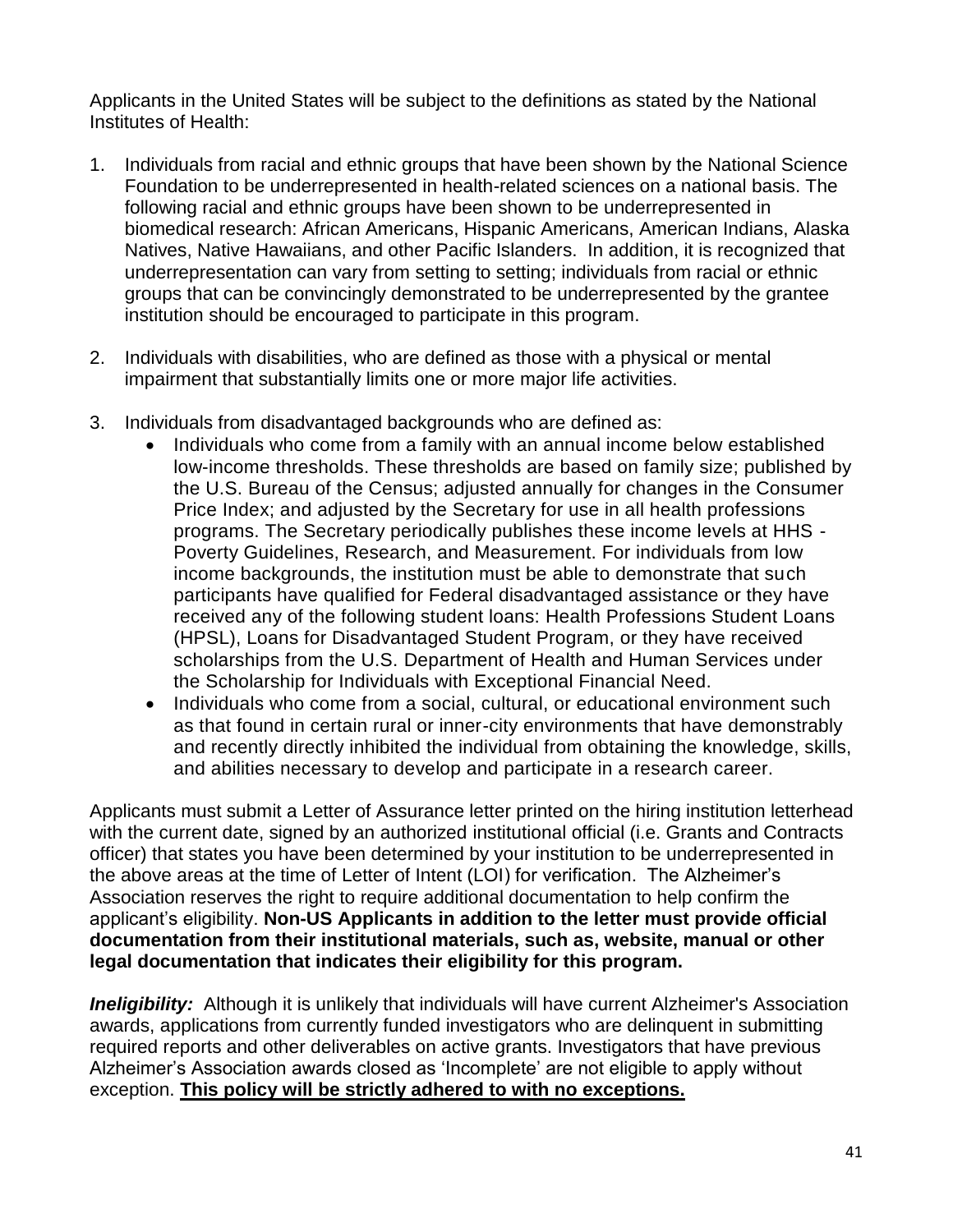*Deadlines and award dates:* **Letters of Intent must be received by 5:00 PM EASTERN STANDARD TIME, September 30, 2019.** Letters of Intent will not be accepted after this date. No exceptions will be made. Hard copies or emails will not be accepted.

#### **NEW REQUIREMENT – All applicants must include an ORCID ID, it is a required field, you will not be able to submit your LOI without this information**.

#### **Applications must be received by 5:00 PM EASTERN STANDARD TIME, November 20, 2019.**

Scientific and technical review will be conducted from **November 2019 – January 2020**. The Alzheimer's Association will lead a second-tier review with leading research experts to evaluate each program during January 2020. **Funding will be awarded by February 15, 2020**.

#### **Create and submit your LOI online at [http://proposalcentral.com.](http://proposalcentral.com/)**

#### **Applications will be reviewed with special attention to:**

- Quality and nature of the training to be provided and the institutional, departmental, and mentor-specific training environment, this includes available resources to support the applicant in their training (30 percent)
- Quality and emphasis of applicant and originality of the research plan (40 percent)
- Significance of the question being studied, quality of the work plan and the impact-risk of the proposal (30 percent)
- Resubmissions will have the opportunity to provide a response to prior review

*Mechanism of award, reporting requirements and allowable costs:* The mechanism of the award is an individual research grant; this award is made to the individual and managed by their institution. Significant emphasis will be on the mentor and letters of reference provided in the application. The mentor is expected to contribute a statement regarding commitment to the applicant. The maximum allowable duration is three years (minimum 2 years). Please note that due to the nature of this grant being awarded to a Fellow, only in extreme circumstances will a transfer of PI be allowed; it is expected that the Fellow will transfer their funding to their future institution. Annual scientific progress and financial reports are required from both the applicant and the mentor throughout the award period. **Continuation of the grant over the awarded duration is contingent upon the timely receipt of scientific progress and financial reports as well as a mentor's report outlining progress toward meeting required benchmarks.**

*Budget:* A "budget summary" for the proposed research project is required and must be submitted with the application and within the allowable two-page limit. However, if the application is to be awarded, a more detailed budget will be required and must be approved before the disbursement of funds. **Your budget must not exceed the maximum amount of the award, \$155,000 (\$150K for direct research and \$5K for travel) and may not exceed \$60,000 (direct and indirect costs) in a given year.** A total of \$5,000 over a three year period not to exceed \$3,000 per year must be allocated to support registration and travel to the annual Alzheimer's Association International Conference (AAIC), a condition of the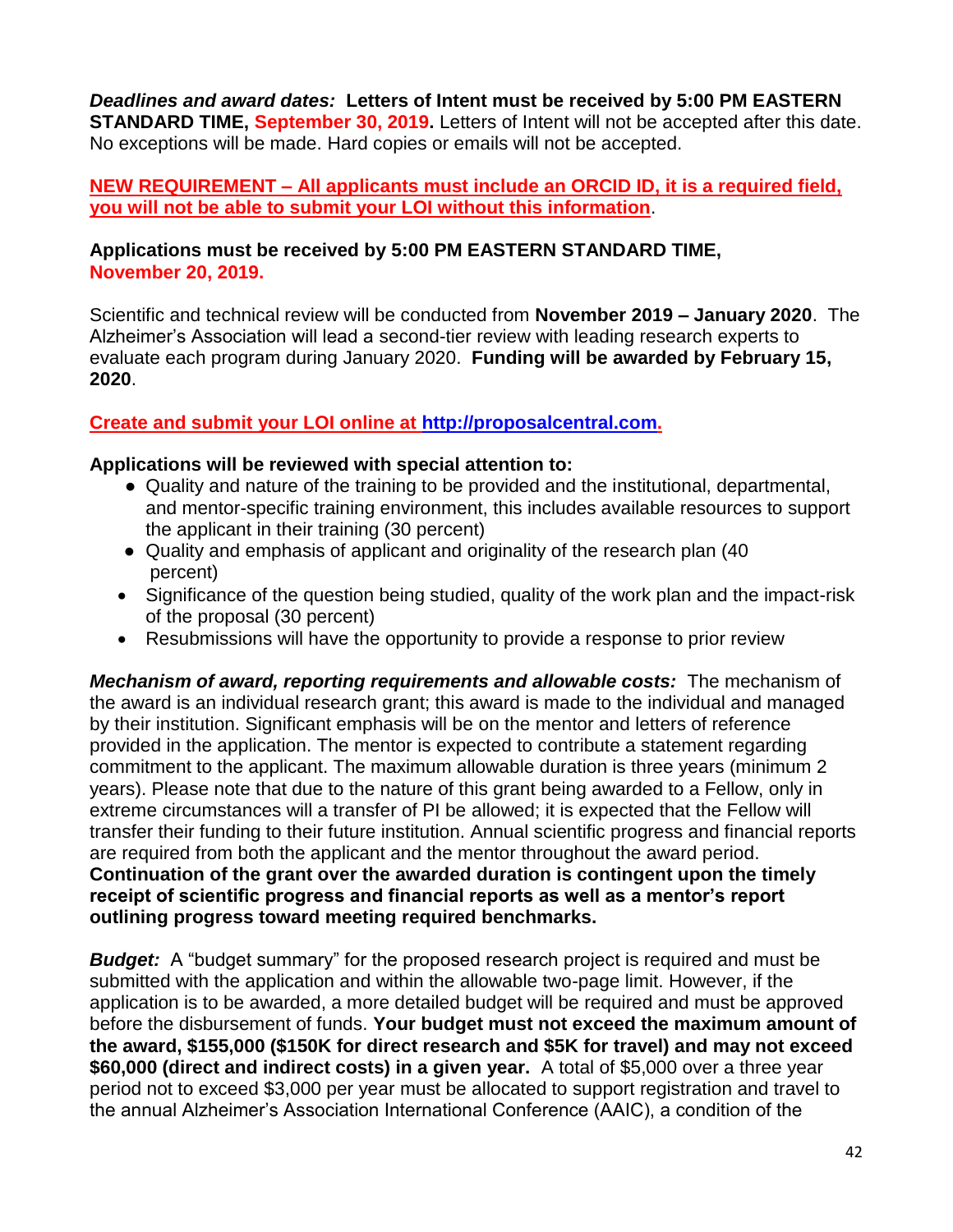award. *Note: if you request the full \$5,000 for 2 years of travel and are requesting a 3 year award you will not be able to request travel funds for one of those years.* Indirect costs are capped at no more than ten percent (10%). The remaining funds, \$10,000 to the applicant and \$10,000 to the primary mentor, will be awarded upon successful completion of the three year **(minimum 2 years** – an award cannot be for only one year**)** program and should not be included in your overall budget. These research stipends are paid to the institution(s) following successful completion of the grant and must go towards continued research endeavors.

#### **Allowable costs under this award:**

It is required that most of the funds awarded under this program be used for direct research support. **No more than 10% of the total award may be included as indirect costs.**

#### **Allowable costs under this award include:**

- Purchase and care of laboratory animals
- Small pieces of laboratory equipment and laboratory supplies **(purchases over \$10,000 require prior approval, even if included in the project proposal budget)**
- Computer equipment if used strictly for data collection **(require prior approval)**
- Travel (up to \$5,000 max over 2-3yr award to travel to the annual Alzheimer's Association International Conference (AAIC), a condition of the award)
- Salary for the principal investigator, scientific (including post-doctoral fellows) and technical staff (including laboratory technicians and administrative support related directly to the funded project)

#### **Direct Costs not allowed under this award include:**

- Tuition
- Computer hardware or software for investigators
- Rent for laboratory/office space (should be included in the indirect costs)
- Construction or renovation costs
- **Facilities fee**
- Salary and/or compensation for Alzheimer's Association Staff or members of the Alzheimer's Association Medical and Scientific Advisory Group (MSAG) and the International Research Grant Program (IRGP) Council.

*For more information:* Contact [grantsapp@alz.org.](mailto:grantsapp@alz.org)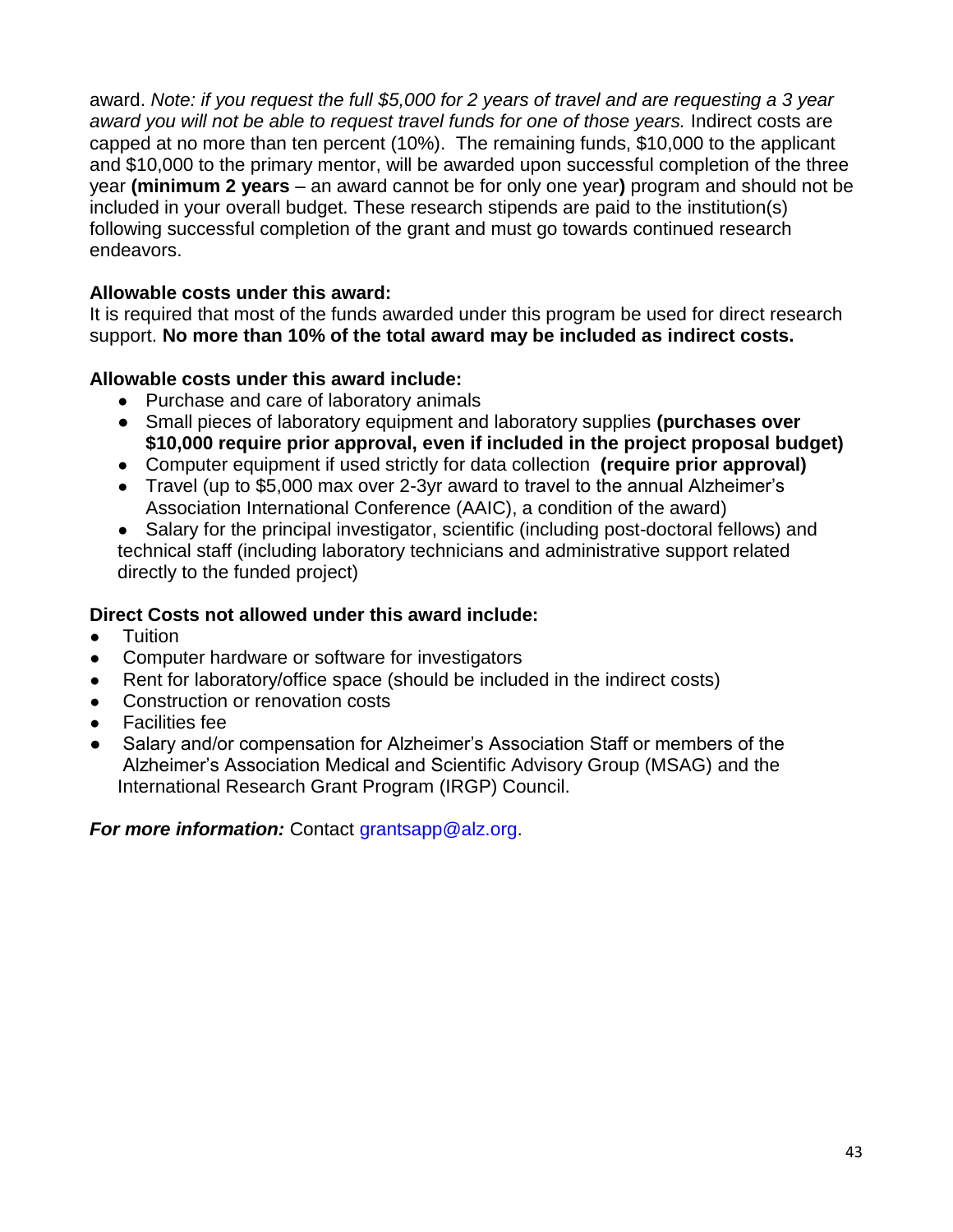#### **v. Alzheimer's Association Clinician Scientist Fellowship (AACSF) Program**

*Competition Objectives:* The Alzheimer's Association recognizes the need to support the training of clinician scientists in Alzheimer's and all dementias. For the purpose of this program, a clinician scientist is defined as an individual already trained, licensed and practicing in a clinical field that includes patient contact (e.g., neurology, psychiatry, geriatrics, psychology) or patient-related diagnostic studies (e.g., neuropathology and radiology). Applicants who hold an M.D. or D.O. degree or applicants with a Ph.D. who have licensure for clinical practice are eligible. **Please note, individuals applying to the program will be accepted from individuals with full time positions at their respective institution who are within 10 years of receiving their M.D., D.O. or Ph.D. (or equivalent), including postdoctoral fellows through Assistant Professors. Positions higher than Assistant Professor will not be considered.** The areas of research that the clinician scientist proposes for funding are not limited to patient-oriented, human subject research, but may also include translational research specifically designed to develop treatments or enhance diagnosis of neurological disease. These translational areas of research include epidemiologic or behavioral studies, clinical trials, studies of disease mechanisms, the development of new technologies, and health services and outcomes research. Disease related basic science studies not directly involving humans or human tissue are also encouraged if the primary goal is the development of therapies, diagnostic tests, or other tools to prevent or mitigate neurological diseases.

*Funding and award period:*Each Alzheimer's Association Clinician Scientist Fellowship is limited to \$175,000. A total of **\$155,000** will be awarded for costs related to the proposed research for up to three years (minimum 2 years) for direct and indirect costs. Requests in any given year may not exceed \$60,000 (direct and indirect costs). Indirect costs are capped at 10 percent (rent for laboratory/office space is expected to be covered by indirect costs paid to the institution). **The Principal Investigator must commit up to an average of 2 protected days per week (40%) effort toward their research efforts during each funding year.** 

**Please Note:** Applicant's additional funding will be considered, please include all funding applicant has received.

The remaining funds, \$10,000 to the applicant and \$10,000 to the primary mentor, will be awarded upon successful completion of the three year (minimum 2 years). These additional funds are to be applied to sustaining ongoing research in the Alzheimer's field and will be awarded through the applicant's and mentor's institutions. Successful completion of the program includes, but is not limited to, reaching all of the demonstrable benchmarks listed.

**Please note regarding travel funds:** A total of \$5,000 over a three year period may be requested for travel purposes and is not to exceed \$3,000 per year*.* A portion must be allocated to support registration and travel to the annual Alzheimer's Association International Conference (AAIC), as AAIC attendance is a condition of the award. If you request the full \$5,000 for 2 years of travel and are requesting a 3 year award you will not be able to request travel funds for one of those years.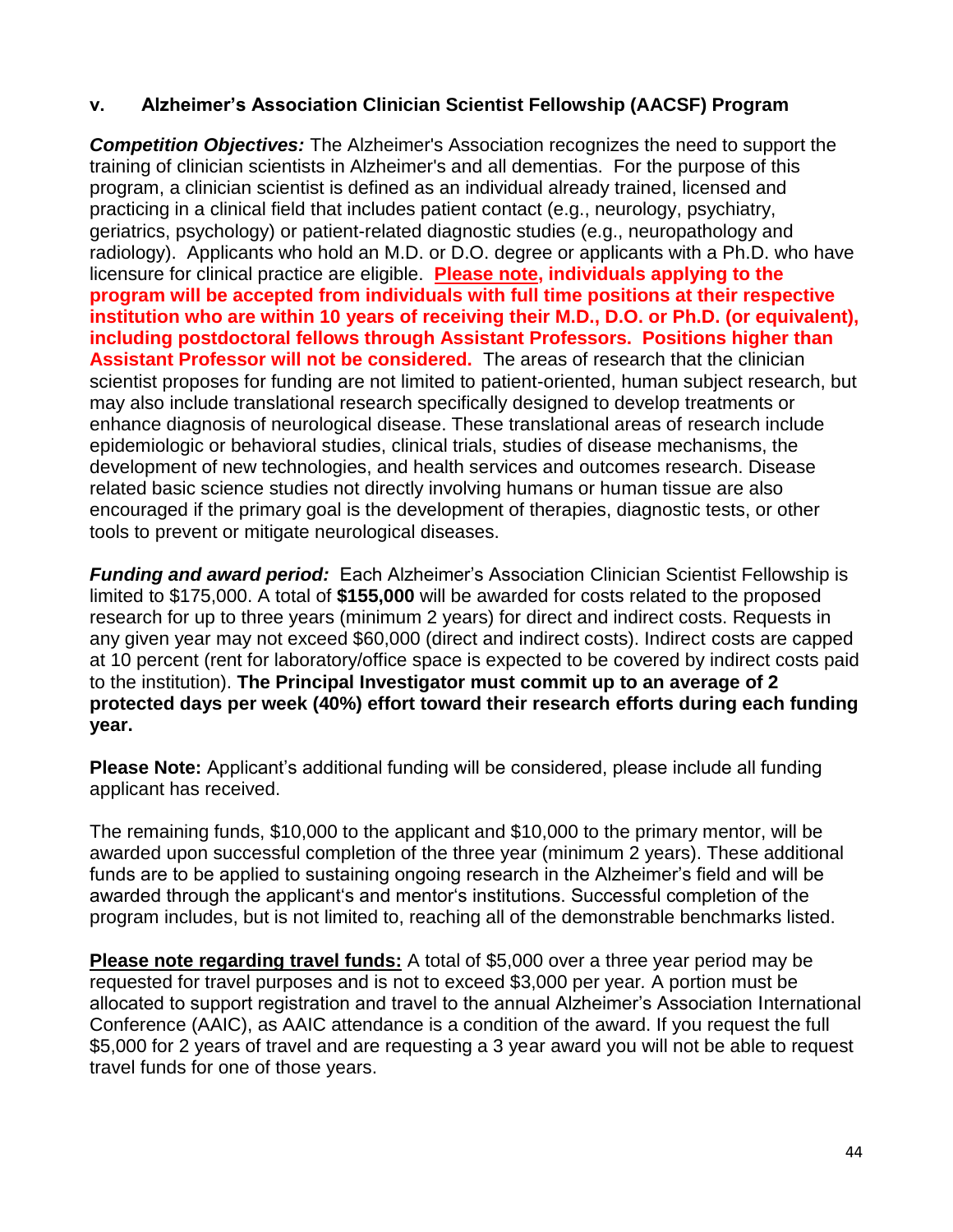*Eligibility:* Applicant must be a clinician who is interested in an academic career in research and has completed residency for an M.D. or D.O. (i.e. any degree that allows the applicant to achieve licensure to practice medicine) or a post-doctoral fellowship (Ph.D.) in a clinical practice field or both within the past five years. **Please note, individuals applying to the program will be accepted from individuals with full time positions at their respective institution who are within 10 years of receiving their M.D., D.O. or Ph.D. (or equivalent) , including postdoctoral fellows through Assistant Professors. Positions higher than Assistant Professor will not be considered.** Individuals who are early in their clinician scientist careers will be given priority. Proposals are strongly encouraged from individuals training in specialties of behavioral neurology and neuropathology, geriatrics with focus on dementia/cognitive disorders, geriatric psychiatry with focus on dementia/cognitive disorders or neuropsychology with focus on dementia/cognitive disorders.

The applicant must be at a recognized academic institution. The Alzheimer's Association reserves the right to request additional information to confirm that the institution meets notfor-profit requirements of the Association. **For questions as to whether an applicant or organization is eligible, please contact the Alzheimer's Association at grantsapp@alz.org** [prior to submitting an LOI, no exceptions will be made after the LOI](mailto:grantsapp@alz.org%20prior%20to%20submitting%20an%20LOI,%20no%20exceptions%20will%20be%20made%20after%20the%20LOI%20deadline%20has%20passed.)  [deadline has passed.](mailto:grantsapp@alz.org%20prior%20to%20submitting%20an%20LOI,%20no%20exceptions%20will%20be%20made%20after%20the%20LOI%20deadline%20has%20passed.)

*Ineligibility:* Although it is unlikely individuals will have current Alzheimer's Association awards, applications from currently funded investigators (including the mentor) who are delinquent in submitting required reports and other deliverables on active grants are ineligible. Investigators (or mentors) that have previous Alzheimer's Association awards closed as 'Incomplete' are not eligible to apply. **This policy will be strictly adhered to with no exceptions.**

*Deadlines and award dates:* **Letters of Intent must be received by 5:00 PM EASTERN STANDARD TIME, September 30, 2019.** Letters of Intent will not be accepted after this date. No exceptions will be made. Hard copies or emails will not be accepted.

**NEW REQUIREMENT – All applicants must include an ORCID ID, it is a required field, you will not be able to submit your LOI without this information**.

#### **Applications must be received by 5:00 PM EASTERN STANDARD TIME, November 20, 2019.**

Scientific and technical review will be conducted from **November 2019 – January 2020**. The Alzheimer's Association will lead a second-tier review with leading research experts to evaluate each program during January 2020. **Funding will be awarded by February 15, 2020**.

#### **Create and submit your LOI online at [http://proposalcentral.com.](http://proposalcentral.com/)**

#### **Applications will be reviewed with special attention to:**

- Applicant's ability and promise as a clinician scientist based on prior record of achievement and career plan, letters of reference, and curriculum vitae (30 percent)
- Quality and nature of the training to be provided and the institutional, departmental, and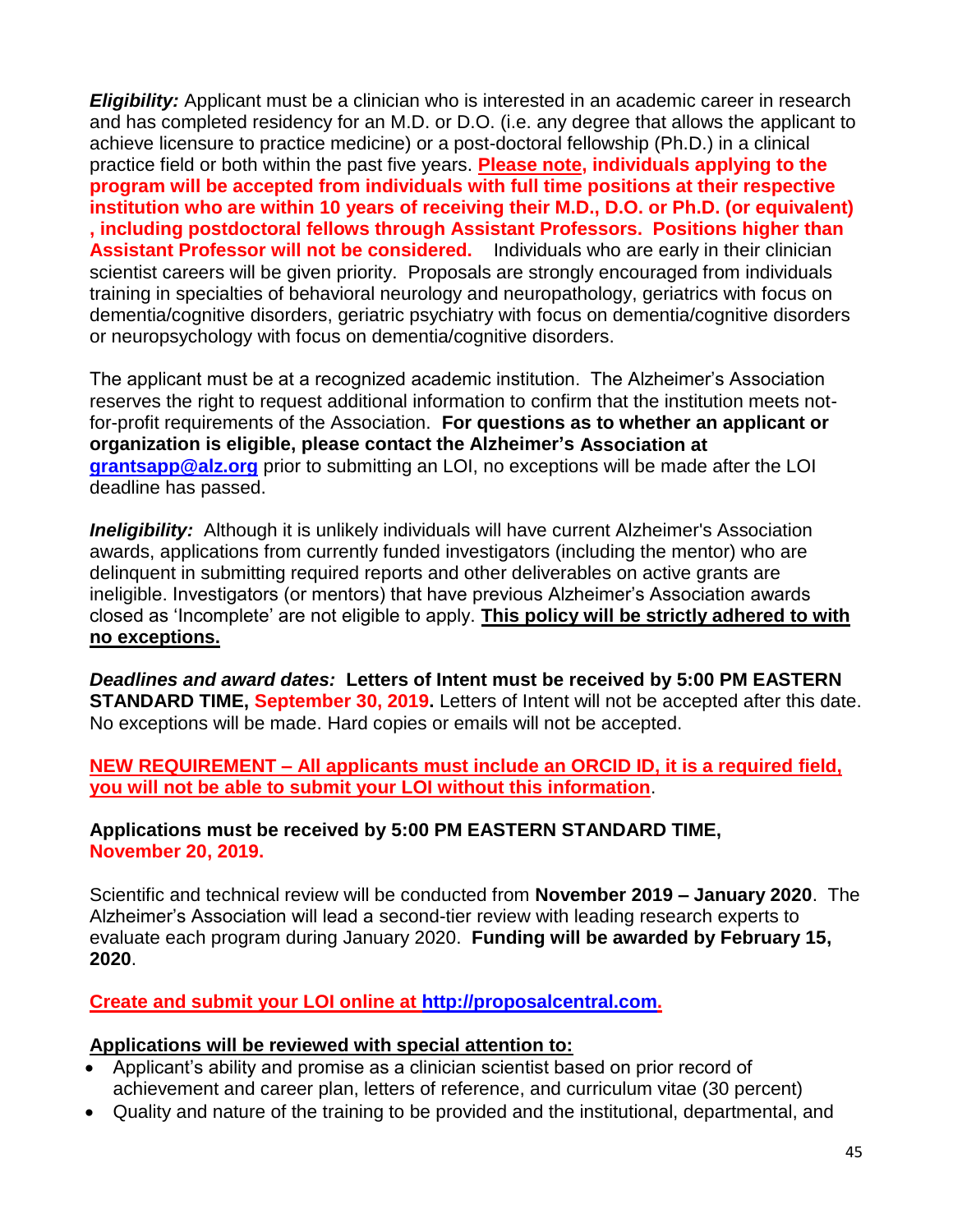mentor-specific training environment, this includes available resources to support the applicant in their training (30 percent)

- Quality and originality of the research plan (40 percent)
- Resubmissions will have the opportunity to provide a response to prior review

*Mechanism of award, reporting requirements and allowable costs:* The mechanism of the award is an individual research grant; this award is made to the individual and managed by their institution. Significant emphasis will be on the mentor and letters of reference provided in the application. The mentor is expected to contribute a statement regarding commitment to the applicant. The maximum allowable duration is three years (minimum 2 years). Please note that due to the nature of this grant being awarded to a Fellow, only in extreme circumstances will a transfer of PI be allowed; it is expected that the Fellow will transfer their funding to their future institution. Annual scientific progress and financial reports are required from both the applicant and the mentor throughout the award period. **Continuation of the grant over the awarded duration is contingent upon the timely receipt of scientific progress and financial reports as well as a mentor's report outlining progress toward meeting required benchmarks.**

**Application:** The mentor should be experienced in conducting Alzheimer's and other dementia research and in mentoring junior investigators. The application must include a 2-3 page statement from the selected mentor that includes information on his/her research qualifications and experience as a research supervisor, commitment to the applicant. This statement will be a significant part of the application review. The application must also include information to describe the mentor's research support relevant to the applicant's research plan and the nature and extent of supervision and training that he/she will provide during the period of the award. The primary mentor must agree to provide annual evaluations of the applicant's progress for the duration of the award, as required for the yearly progress report. Only one primary mentor can be included. Additional team members who might function as mentors can be listed as key personnel.

## **The full grant application for the AARF, AARF-D, AACSF and AACSF-D programs**

**consists of the following:** (Templates and instructions are located under WorkPlan and Other Attachments)

## **1. Statement of Mentorship - 2-3 pages**

Written by the mentor to provide additional information on their commitment and perspective regarding the individual's training.

- The mentor should be experienced in conducting Alzheimer's and other dementia research and in mentoring junior investigators.
- The mentor should include information on his/her research qualifications and experience as a research supervisor, commitment to the applicant (this statement will be a significant part of the application review).
- The mentor should provide information on the training, resources and opportunities for the applicant for the duration of the fellowship award; this could include reference to the applicant's scientific goals and milestones to achieving those goals.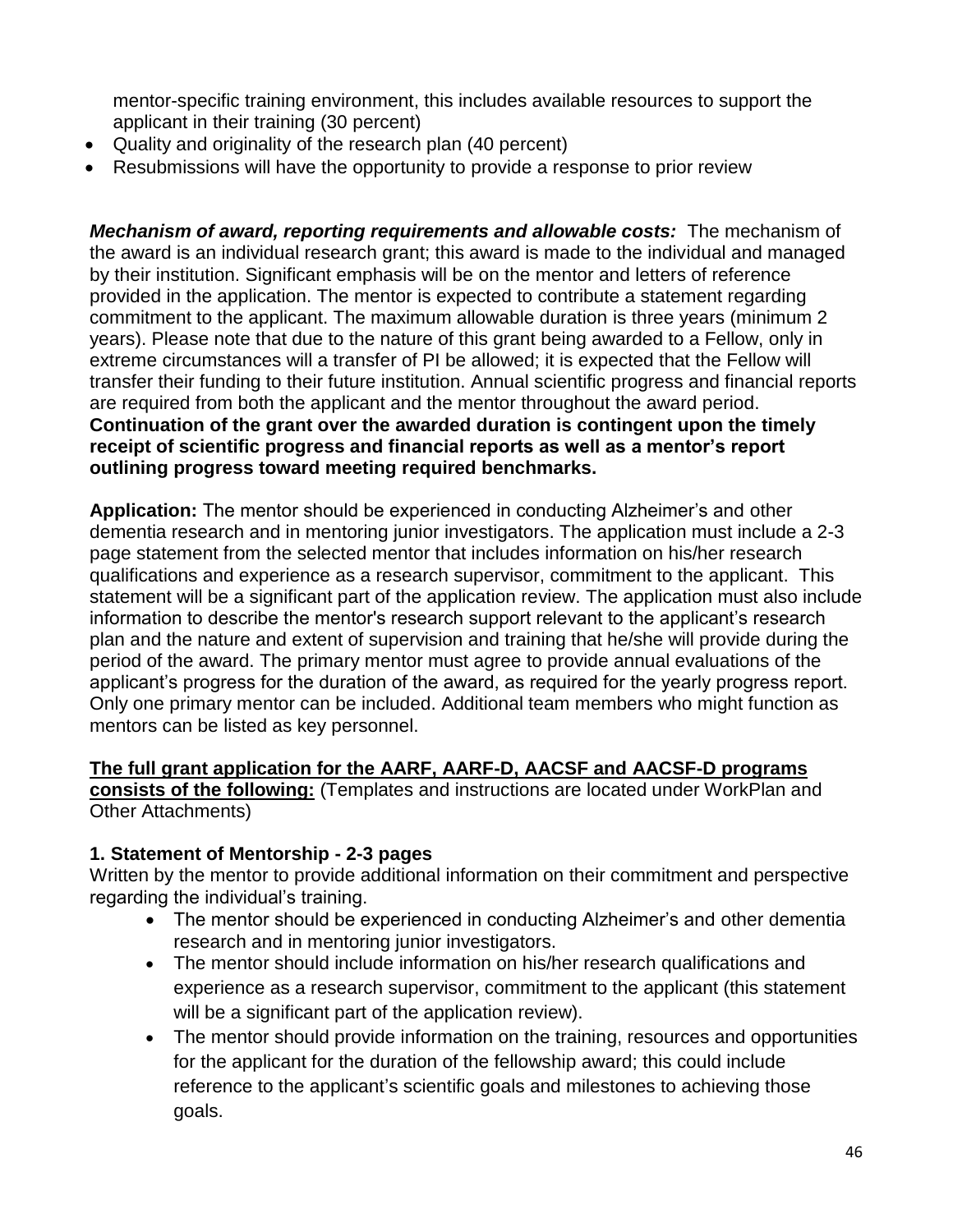#### **2. Statement of Commitment – 3 pages**

Written by the applicant to highlight their interest in Alzheimer's and other dementia research)

- Applicant should provide context regarding their scientific goals, their training plan and objectives for achieving those goals – in the context of the fellowship award and beyond, as applicable.
- Information to describe the mentor's research support relevant to the applicant's research plan and the nature and extent of supervision and training that he/she will provide during the period of the award.
- The primary mentor must agree to provide annual evaluations of the applicant's progress for the duration of the award, as required for the yearly progress report.

#### **3**. **Area of Research – 3 pages**

Written by the mentor and applicant; Summary of the specific area of research and project that applicant is pursuing.

- The Areas of Research section should include the following:
	- o Specific hypothesis
	- $\circ$  List of the specific aims, objectives that will be used to examine the hypothesis
	- o Description of the methods/ approaches/ techniques to be used in each aim
	- o Discussion of possible problems and how they will be managed; and
	- $\circ$  Alternative approaches that might be tried if the initial approaches do not work.
- The experimental design and methods, technical procedures, instruments, characteristics of human subjects and animal populations, recruitment and retention plans, model systems, data management, quality control and analytic procedures are to be discussed as appropriate to the proposed investigation. Preliminary data/results that support the hypotheses or research strategies chosen should be discussed in this section.
- A brief justification of the experimental design selected should be included, in addition to the alternative strategies considered during the development of the project plans. Brief justifications or arguments supporting the choices of instruments, methods or models chosen will be helpful to reviewers. Outline the plans for data management, quality control and analysis.
- Mention alternative strategies where appropriate. If relevant to the project and nature of the research work, discuss plans for sharing data, samples or resources with other investigators. Describe any significant collaborations that are beyond the budget of this proposal and have not been previously described.

#### **4. Available Resources & Budget Justification - 2 pages**

Provide information about the resources that:

- Are available and necessary to support the proposed project and
- Can be accessed for the duration of the project without additional funds.
- Budget and expenses must be reported in U.S. dollars.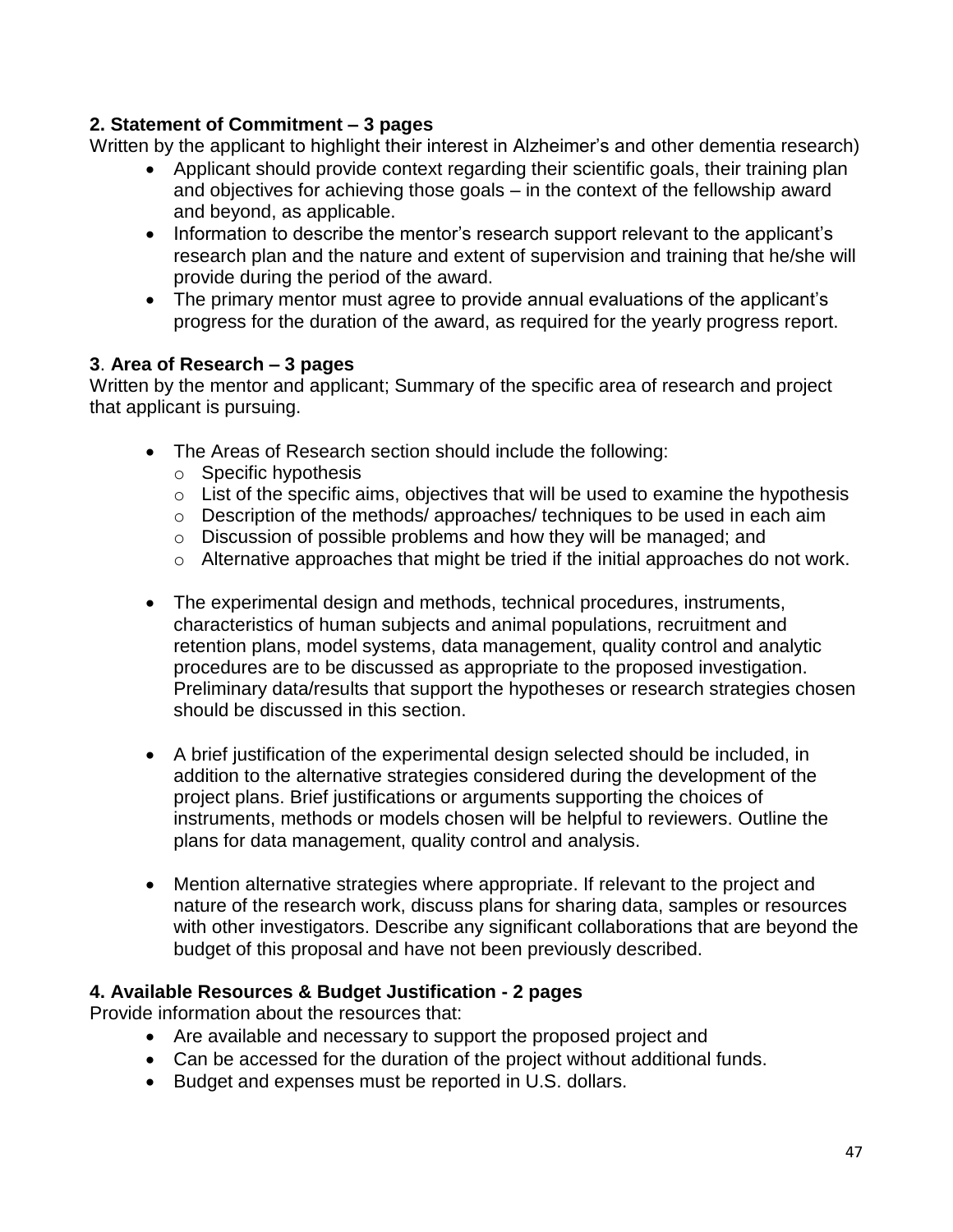List and describe facilities and space, equipment, animals and/or human subject or clinical populations, and any other relevant physical or human resources. Identify all new resources that the proposed project will require. Include a brief justification and rationale for the individual line items in the proposed online budget that you are requesting funding. A total of \$5,000 over a two-three year period not to exceed \$3,000 per year *(if you request the full \$5,000 for 2 years and are requesting a 3 year award you will not be able to request travel funds for one of those years)* must be allocated to support registration and travel to the annual Alzheimer's Association International Conference (AAIC), a condition of the award.

## **5. Plan for Data Sharing – 1 page**

#### **6. Biosketch – 4 pages each**

A biosketch should be included for both the **applicant and mentor**.

#### **7. Letters of Reference**

Limited to 3 letters and no more than 3 pages each. *A letter of reference from the mentor is not necessary as they are submitting a statement of mentorship.*

**8. Provide a W9 signed and dated by the Signing Official for US entities. For non-US entities provide a W8 signed and dated by the Signing Official.** The signing official should be someone in your Grants and Contracts office or Office of Sponsored Research/Programs.

#### **9. Resubmission – 1 page**

All resubmissions have the opportunity, if they wish, to provide a 1 page summary addressing comments raised by reviewers in a prior review cycle(s).

*Budget:* A "budget summary" for the proposed research project is required and must be submitted with the application and within the allowable two-page limit. However, if the application is to be awarded, a more detailed budget will be required and must be approved before the disbursement of funds. **Your budget must not exceed the maximum amount of the award, \$155,000 (\$150K for direct research and \$5K for travel) and may not exceed \$60,000 (direct and indirect costs) in a given year.** A total of \$5,000 over a three year period not to exceed \$3,000 per year must be allocated to support registration and travel to the annual Alzheimer's Association International Conference (AAIC), a condition of the award. *Note: if you request the full \$5,000 for 2 years of travel and are requesting a 3 year award you will not be able to request travel funds for one of those years.* Indirect costs are capped at no more than ten percent (10%). The remaining funds, \$10,000 to the applicant and \$10,000 to the primary mentor, will be awarded upon successful completion of the three year **(minimum 2 years** – an award cannot be for only one year**)** program and should not be included in your overall budget. These research stipends are paid to the institution(s) following successful completion of the grant and must go towards continued research endeavors.

#### **Allowable costs under this award:**

It is required that most of the funds awarded under this program be used for direct research support. **No more than 10% of the total award may be included as indirect costs.**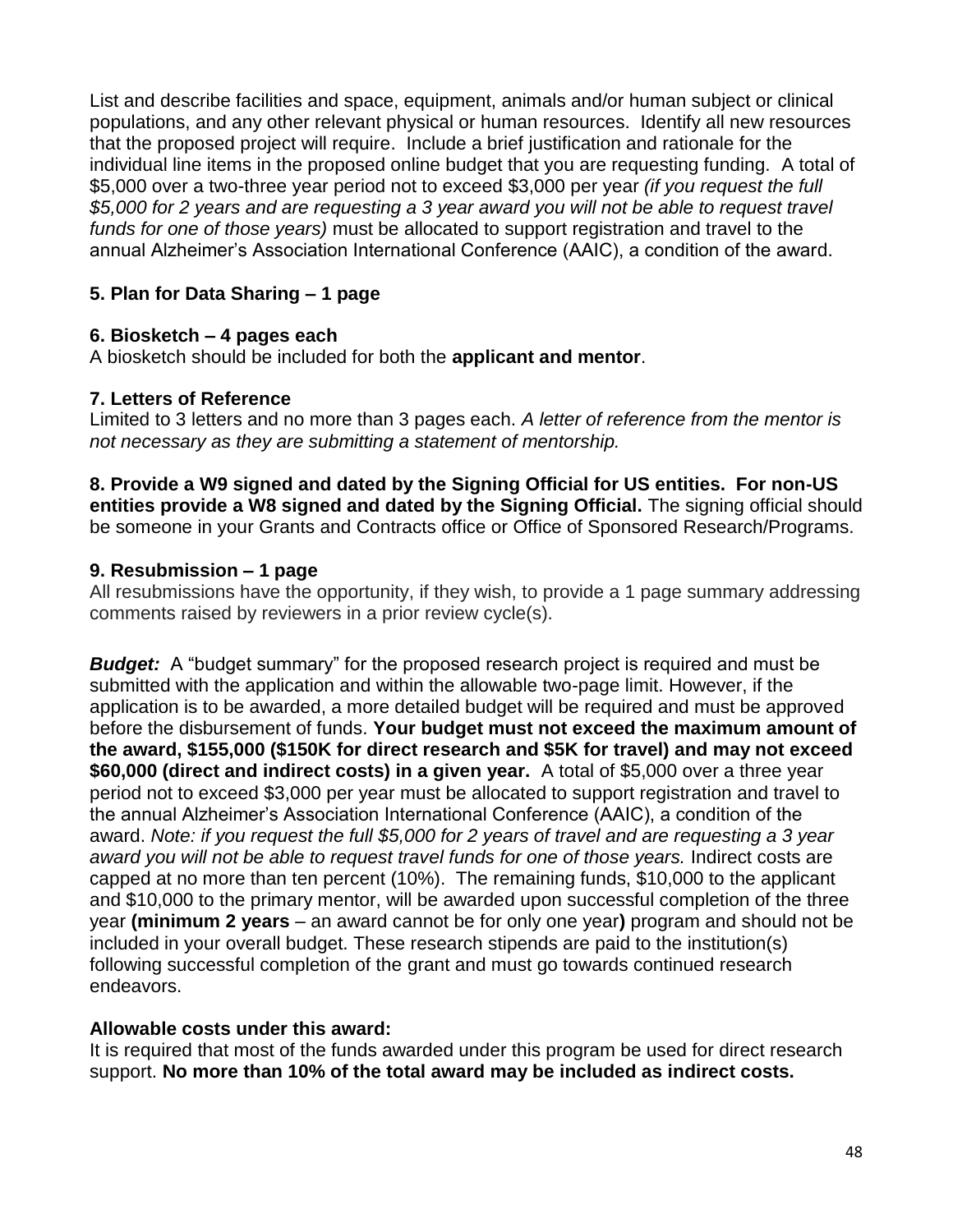#### **Allowable costs under this award include:**

- Purchase and care of laboratory animals
- Small pieces of laboratory equipment and laboratory supplies **(purchases over \$10,000 require prior approval, even if included in the project proposal budget)**
- Computer software if used strictly for data collection, (**require prior approval**)
- Salary for the principal investigator, scientific (including postdoctoral fellows) and technical staff (including laboratory technicians and administrative support directly related to the funded grant)
- Travel (up to \$5,000 max over 2-3yr award to travel to the annual Alzheimer's Association International Conference (AAIC), a condition of the award)

#### **Direct Costs not allowed under this award include:**

- Computer hardware or standard software (e.g. Microsoft Office)
- Construction or renovation costs
- Rent for laboratory/office space
- Salary and/or compensation for Alzheimer's Association Staff or members of the Alzheimer's Association Medical and Scientific Advisory Group (MSAG) and the International Research Grant Program (IRGP) Council

*For more information:* Contact [grantsapp@alz.org.](mailto:grantsapp@alz.org)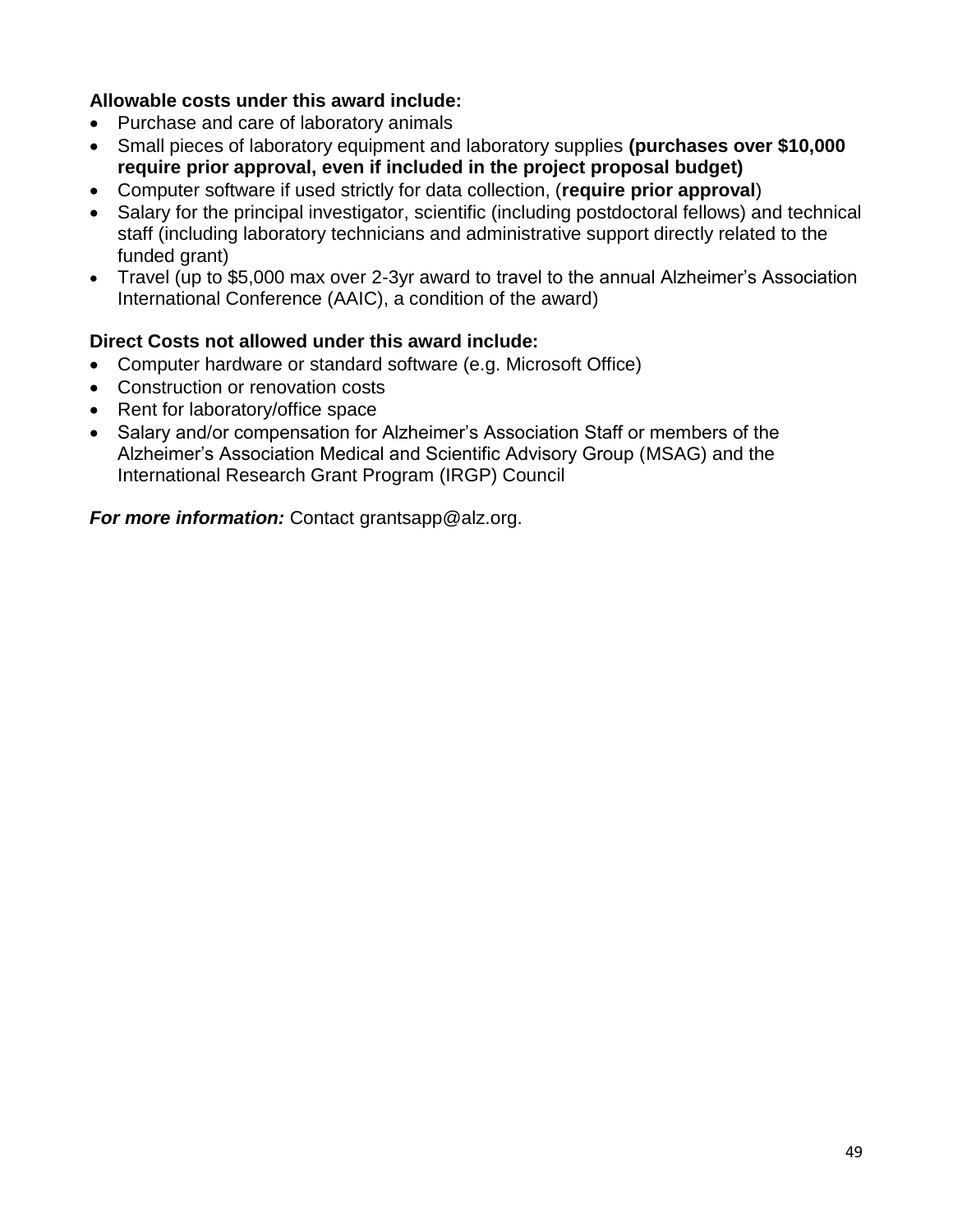#### **vi. Alzheimer's Association Clinician Scientist Fellowship to Promote Diversity (AACSF-D) Program**

*Competition Objectives:* The Alzheimer's Association Clinician Scientist Fellowship to Promote Diversity is up to three years (minimum 2 years) and is intended to support exceptional clinician scientists who are currently underrepresented at academic institutions in clinical research training in Alzheimer's and all dementias. Applicants who hold an M.D. or D.O. degree or applicants with a Ph.D. who have licensure for clinical practice are eligible. For the purpose of this fellowship, clinical research is defined as patient-oriented research conducted with human subjects, or translational research specifically designed to develop treatments or enhance diagnosis of neurological disease. These areas of research include epidemiologic or behavioral studies, clinical trials, studies of disease mechanisms, the development of new technologies, and health services and outcomes research." Disease related studies not directly involving humans or human tissue are also encouraged if the primary goal is the development of therapies, diagnostic tests, or other tools to prevent or mitigate neurological diseases. The Alzheimer's Association recognizes the need to increase the number of underrepresented clinicians participating in clinical research. The Association anticipates that by providing this funding opportunity, the number of underrepresented physicians entering and remaining in clinical careers in Alzheimer's disease and all dementias will increase. **Please note, individuals applying to the program will be accepted from individuals with full time positions at their respective institution who are within 10 years of receiving their M.D., D.O. or Ph.D. (or equivalent), including postdoctoral fellows through Assistant Professors. Positions higher than Assistant Professor will not be considered.**

**Funding and award period:** Each Alzheimer's Association Clinician Scientist Fellowship to Promote Diversity award is limited to \$175,000. A total of **\$155,000** will be awarded for costs related to the proposed research for up to three years (minimum 2 years) for direct and indirect costs. Requests in any given year may not exceed \$60,000 (direct and indirect costs). Indirect costs are capped at 10 percent (rent for laboratory/office space is expected to be covered by indirect costs paid to the institution). **The Principal Investigator must commit up to an average of 2 protected days per week (40%) effort toward their research efforts during each funding year.** 

**Please Note:** Applicant's additional funding will be considered, please include all funding applicant has received.

The remaining funds, \$10,000 to the applicant and \$10,000 to the primary mentor, will be awarded upon successful completion of the three year (minimum 2 years). These additional funds are to be applied to sustaining ongoing research in the Alzheimer's field and will be awarded through the applicant's and mentor's institutions. Successful completion of the program includes, but is not limited to, reaching all of the demonstrable benchmarks listed.

**Please note regarding travel funds:** A total of \$5,000 over a three year period may be requested for travel purposes and is not to exceed \$3,000 per year*.* A portion must be allocated to support registration and travel to the annual Alzheimer's Association International Conference (AAIC), as AAIC attendance is a condition of the award. If you request the full \$5,000 for 2 years of travel and are requesting a 3 year award you will not be able to request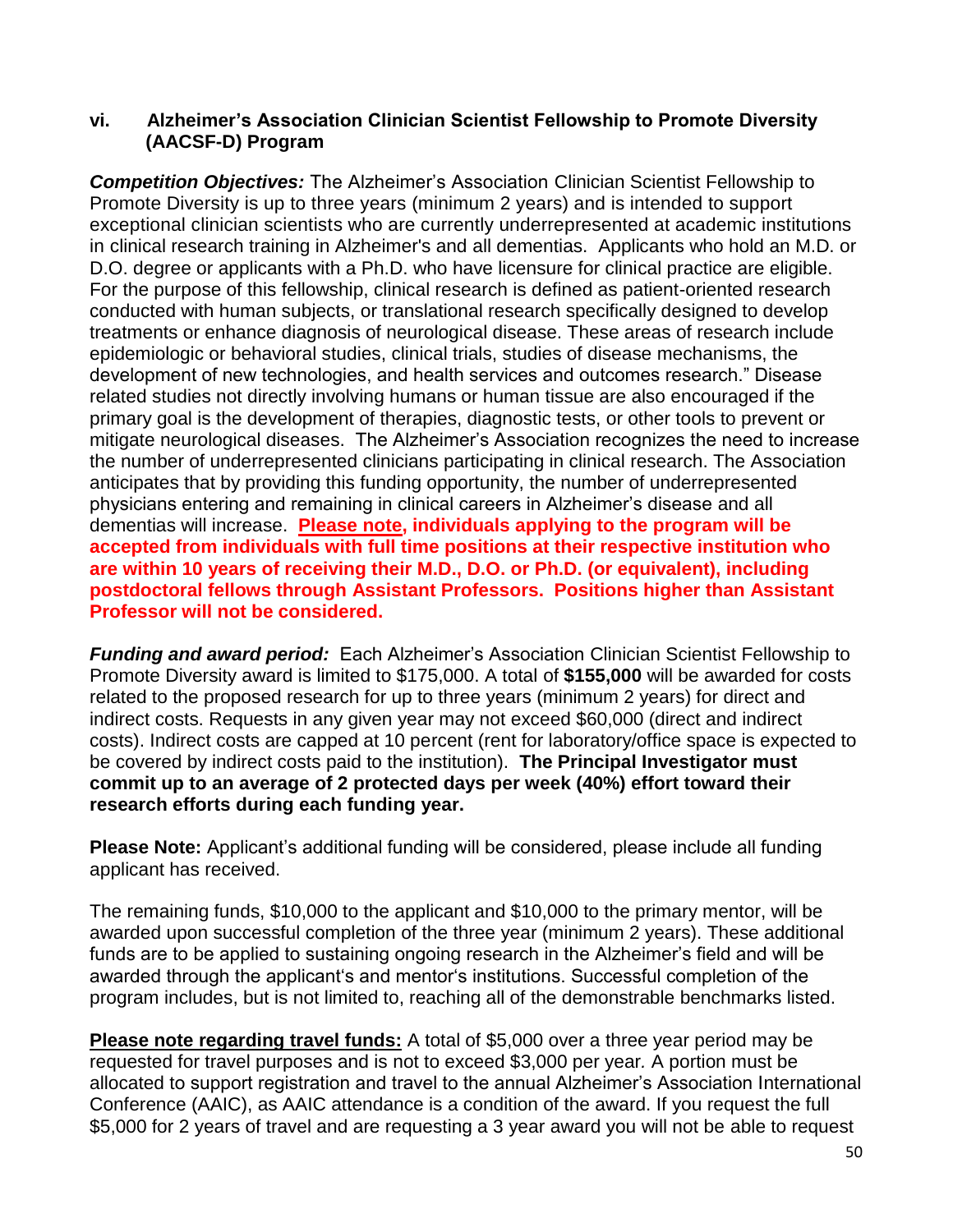travel funds for one of those years.

*Eligibility:* Applicant must be a clinician who is interested in an academic career in research and has completed residency for an M.D. or D.O. (i.e. any degree that allows the applicant to achieve licensure to practice medicine) or a post-doctoral fellowship (Ph.D.) in a clinical practice field or both within the past five years. **Please note, individuals applying to the program will be accepted from individuals with full time positions at their respective institution who are within 10 years of receiving their M.D., D.O. or Ph.D. (or equivalent) , including postdoctoral fellows through Assistant Professors. Positions higher than Assistant Professor will not be considered.** Individuals who are early in their clinician scientist careers will be given priority. Proposals are strongly encouraged from individuals training in specialties of behavioral neurology and neuropathology, geriatrics with focus on dementia/cognitive disorders, geriatric psychiatry with focus on dementia/cognitive disorders or neuropsychology with focus on dementia/cognitive disorders.

**Specific for the AACSF-D program**, eligible applicants are faculty members who have been determined to be underrepresented faculty in biomedical and behavioral research on a national or institutional basis. The Alzheimer's Association will require documentation to support the faculty member's underrepresented status at their institution. Applicants in the United States will be subject to the definitions as stated by the National Institutes of Health:

- 1. Individuals from racial and ethnic groups that have been shown by the National Science Foundation to e underrepresented in health-related sciences on a national basis. The following racial and ethnic groups have been shown to be underrepresented in biomedical research: African Americans, Hispanic Americans, American Indians, Alaska Natives, Native Hawaiians, and other Pacific Islanders. In addition, it is recognized that underrepresentation can vary from setting to setting; individuals from racial or ethnic groups that can be convincingly demonstrated to be underrepresented by the grantee institution should be encouraged to participate in this program.
- 2. Individuals with disabilities, who are defined as those with a physical or mental impairment that substantially limits one or more major life activities.
- 3. Individuals from disadvantaged backgrounds who are defined as:
	- Individuals who come from a family with an annual income below established low-income thresholds. These thresholds are based on family size; published by the U.S. Bureau of the Census; adjusted annually for changes in the Consumer Price Index; and adjusted by the Secretary for use in all health professions programs. The Secretary periodically publishes these income levels at HHS - Poverty Guidelines, Research, and Measurement. For individuals from low income backgrounds, the institution must be able to demonstrate that such participants have qualified for Federal disadvantaged assistance or they have received any of the following student loans: Health Professions Student Loans (HPSL), Loans for Disadvantaged Student Program, or they have received scholarships from the U.S. Department of Health and Human Services under the Scholarship for Individuals with Exceptional Financial Need.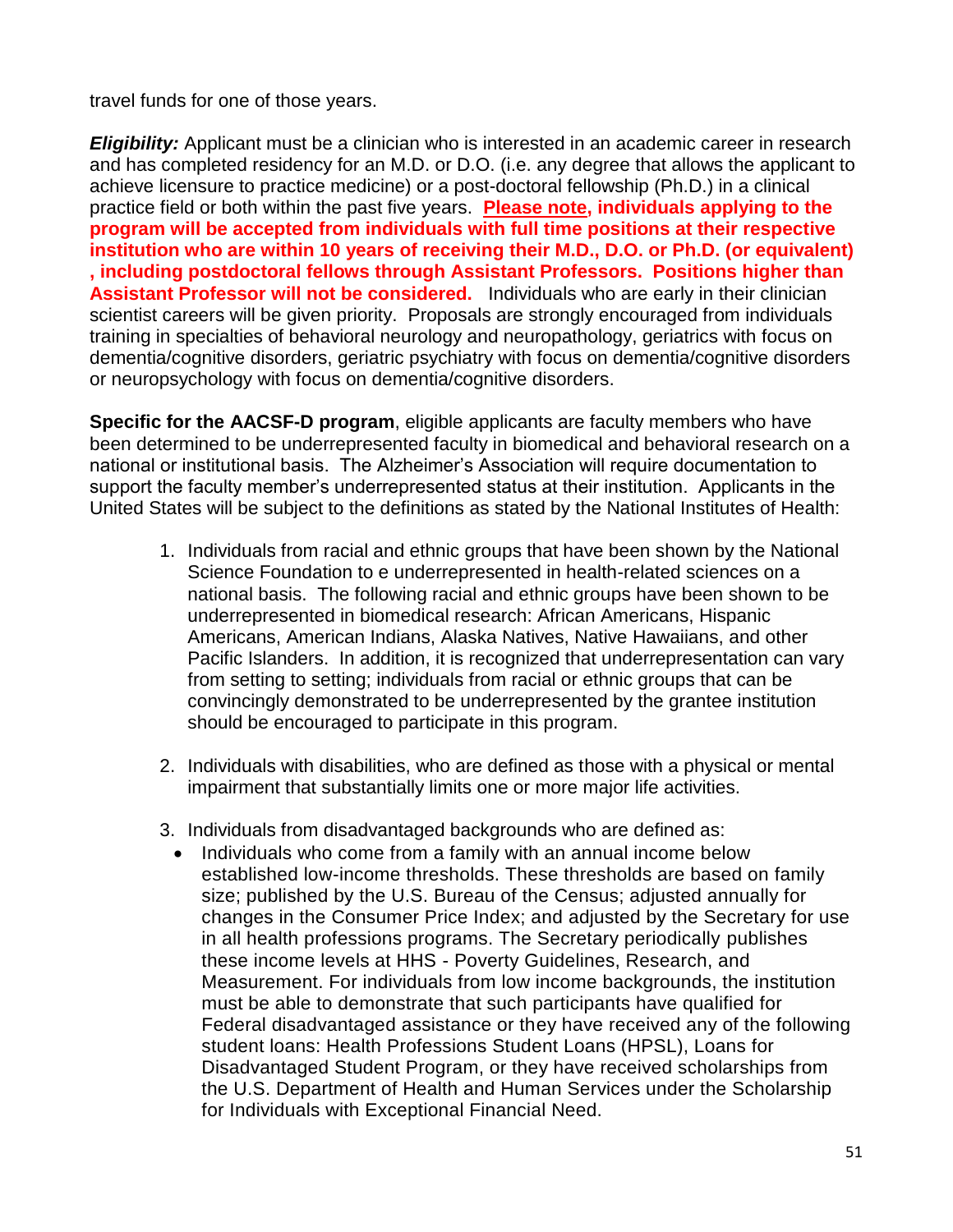• Individuals who come from a social, cultural, or educational environment such as that found in certain rural or inner-city environments that have demonstrably and recently directly inhibited the individual from obtaining the knowledge, skills, and abilities necessary to develop and participate in a research career.

Applicants must submit a Letter of Assurance letter printed on the hiring institution letterhead with the current date, signed by an authorized institutional official (i.e. Grants and Contracts officer) that states you have been determined by your institution to be underrepresented in the above areas at the time of Letter of Intent (LOI) for verification. The Alzheimer's Association reserves the right to require additional documentation to help confirm the applicant's eligibility. **Non-US Applicants in addition to the letter must provide official documentation from their institutional materials, such as, website, manual or other legal documentation that indicates their eligibility for this program.** 

The applicant must be at a recognized academic institution. The Alzheimer's Association reserves the right to request additional information to confirm that the institution meets notfor-profit requirements of the Association. **For questions as to whether an applicant or organization is eligible, please contact the Alzheimer's Association at [grantsapp@alz.org prior to submitting an LOI, no exceptions will be made after the LOI](mailto:grantsapp@alz.org%20prior%20to%20submitting%20an%20LOI,%20no%20exceptions%20will%20be%20made%20after%20the%20LOI%20deadline%20has%20passed.)  [deadline has passed.](mailto:grantsapp@alz.org%20prior%20to%20submitting%20an%20LOI,%20no%20exceptions%20will%20be%20made%20after%20the%20LOI%20deadline%20has%20passed.)**

*Ineligibility:* Although it is unlikely individuals will have current Alzheimer's Association awards, applications from currently funded investigators (including the mentor) who are delinquent in submitting required reports and other deliverables on active grants are ineligible. Investigators (or mentors) that have previous Alzheimer's Association awards closed as 'Incomplete' are not eligible to apply. **This policy will be strictly adhered to with no exceptions.**

*Deadlines and award dates:* **Letters of Intent must be received by 5:00 PM EASTERN STANDARD TIME, September 30, 2019.** Letters of Intent will not be accepted after this date. No exceptions will be made. Hard copies or emails will not be accepted.

**NEW REQUIREMENT – All applicants must include an ORCID ID, it is a required field, you will not be able to submit your LOI without this information**.

**Applications must be received by 5:00 PM EASTERN STANDARD TIME, November 20, 2019.**

Scientific and technical review will be conducted from **November 2019 – January 2020**. The Alzheimer's Association will lead a second-tier review with leading research experts to evaluate each program during January 2020. **Funding will be awarded by February 15, 2020**.

**Create and submit your LOI online at [http://proposalcentral.com.](http://proposalcentral.com/)**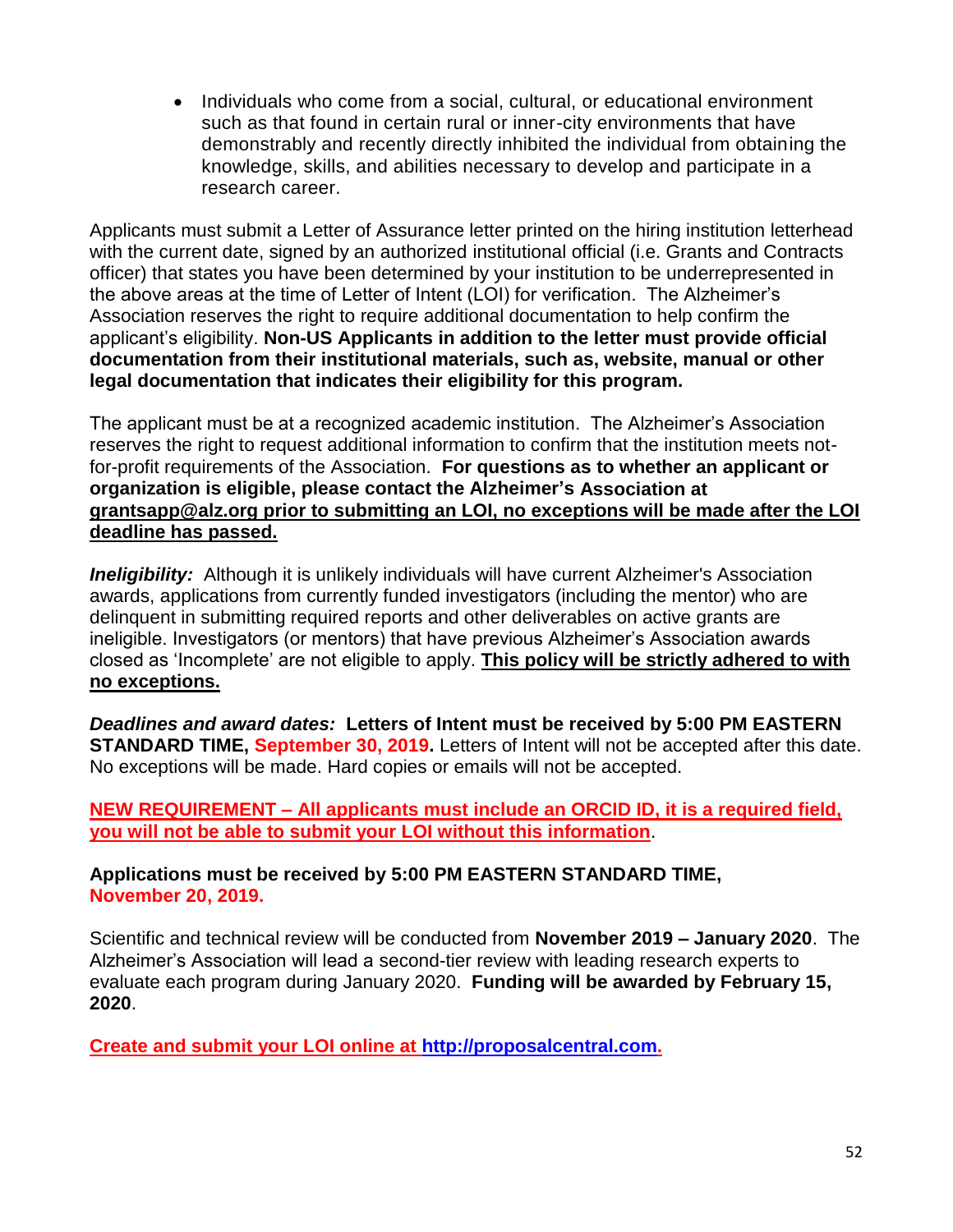## **Applications will be reviewed with special attention to:**

- Applicant's ability and promise as a clinician-scientist based on prior record of achievement and career plan, letters of reference, and curriculum vitae (30 percent)
- Quality and nature of the training to be provided and the institutional, departmental, and mentor-specific training environment, this includes available resources to support the applicant in their training (30 percent)
- Quality and originality of the research plan (40 percent)
- Resubmissions will have the opportunity to provide a response to prior review

*Mechanism of award, reporting requirements and allowable costs:* The mechanism of the award is an individual research grant; this award is made to the individual and managed by their institution. Significant emphasis will be on the mentor and letters of reference provided in the application. The mentor is expected to contribute a statement regarding commitment to the applicant. The maximum allowable duration is three years (minimum 2 years). Please note that due to the nature of this grant being awarded to a Fellow, only in extreme circumstances will a transfer of PI be allowed; it is expected that the Fellow will transfer their funding to their future institution. Annual scientific progress and financial reports are required from both the applicant and the mentor throughout the award period. **Continuation of the grant over the awarded duration is contingent upon the timely receipt of scientific progress and financial reports as well as a mentor's report outlining progress toward meeting required benchmarks.**

**Application:** The mentor should be experienced in conducting Alzheimer's and other dementia research and in mentoring junior investigators. The application must include a 2-3 page statement from the selected mentor that includes information on his/her research qualifications and experience as a research supervisor, commitment to the applicant. This statement will be a significant part of the application review. The application must also include information to describe the mentor's research support relevant to the applicant's research plan and the nature and extent of supervision and training that he/she will provide during the period of the award. The primary mentor must agree to provide annual evaluations of the applicant's progress for the duration of the award, as required for the yearly progress report. Only one primary mentor can be included. Additional team members who might function as mentors can be listed as key personnel.

#### **The full grant application for the AARF, AARF-D, AACSF and AACSF-D programs consists of the following:** (Templates and instructions are located under WorkPlan and Other Attachments)

## **1. Statement of Mentorship - 2-3 pages**

Written by the mentor to provide additional information on their commitment and perspective regarding the individual's training.

- The mentor should be experienced in conducting Alzheimer's and other dementia research and in mentoring junior investigators.
- The mentor should include information on his/her research qualifications and experience as a research supervisor, commitment to the applicant (this statement will be a significant part of the application review).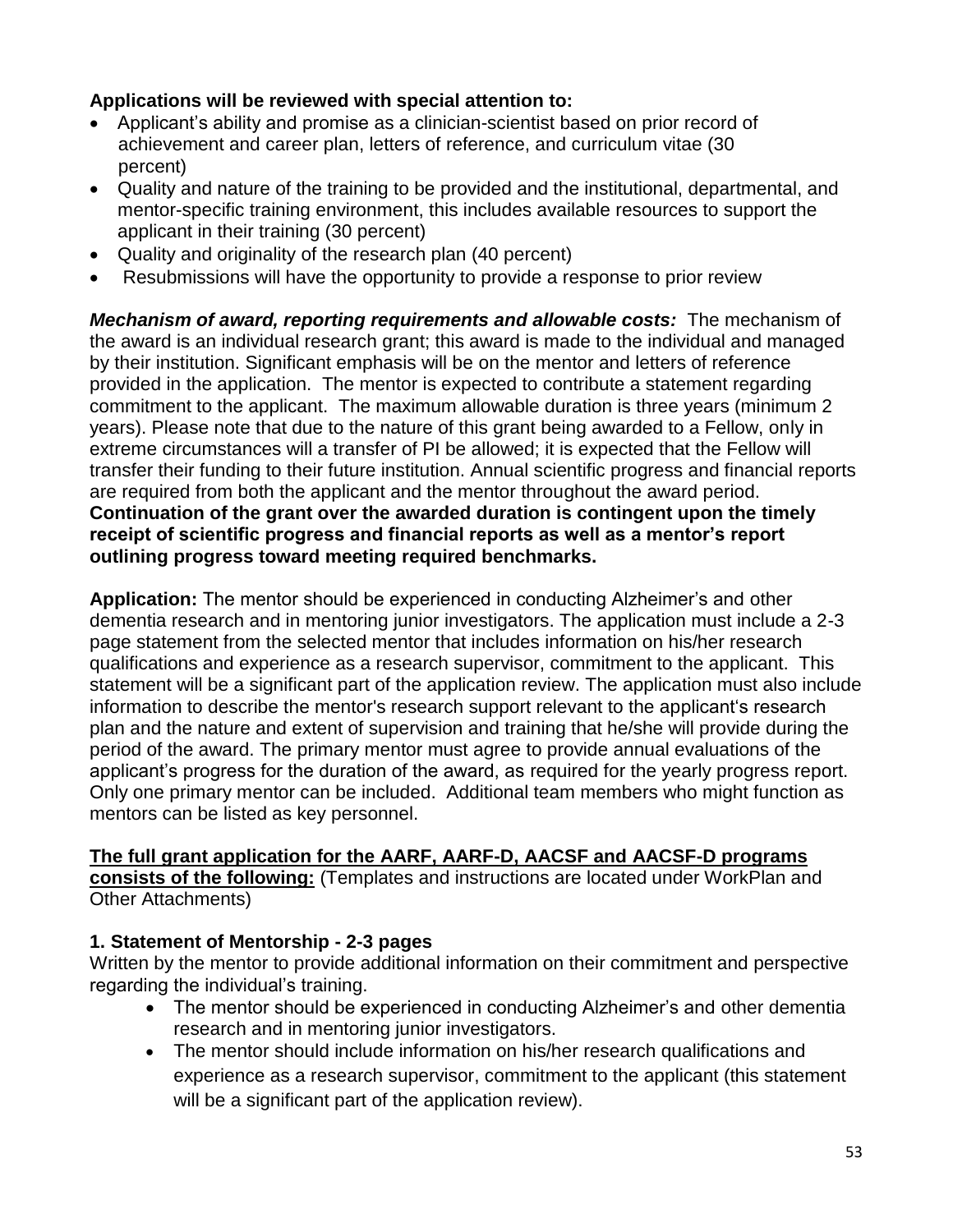The mentor should provide information on the training, resources and opportunities for the applicant for the duration of the fellowship award; this could include reference to the applicant's scientific goals and milestones to achieving those goals.

#### **2. Statement of Commitment – 3 pages**

Written by the applicant to highlight their interest in Alzheimer's and other dementia research)

- Applicant should provide context regarding their scientific goals, their training plan and objectives for achieving those goals – in the context of the fellowship award and beyond, as applicable.
- Information to describe the mentor's research support relevant to the applicant's research plan and the nature and extent of supervision and training that he/she will provide during the period of the award.
- The primary mentor must agree to provide annual evaluations of the applicant's progress for the duration of the award, as required for the yearly progress report.

#### **3**. **Area of Research – 3 pages**

Written by the mentor and applicant; Summary of the specific area of research and project that applicant is pursuing.

- The Areas of Research section should include the following:
	- o Specific hypothesis
	- $\circ$  List of the specific aims, objectives that will be used to examine the hypothesis
	- o Description of the methods/ approaches/ techniques to be used in each aim
	- $\circ$  Discussion of possible problems and how they will be managed; and
	- o Alternative approaches that might be tried if the initial approaches do not work.
- The experimental design and methods, technical procedures, instruments, characteristics of human subjects and animal populations, recruitment and retention plans, model systems, data management, quality control and analytic procedures are to be discussed as appropriate to the proposed investigation. Preliminary data/results that support the hypotheses or research strategies chosen should be discussed in this section.
- A brief justification of the experimental design selected should be included, in addition to the alternative strategies considered during the development of the project plans. Brief justifications or arguments supporting the choices of instruments, methods or models chosen will be helpful to reviewers. Outline the plans for data management, quality control and analysis.
- Mention alternative strategies where appropriate. If relevant to the project and nature of the research work, discuss plans for sharing data, samples or resources with other investigators. Describe any significant collaborations that are beyond the budget of this proposal and have not been previously described.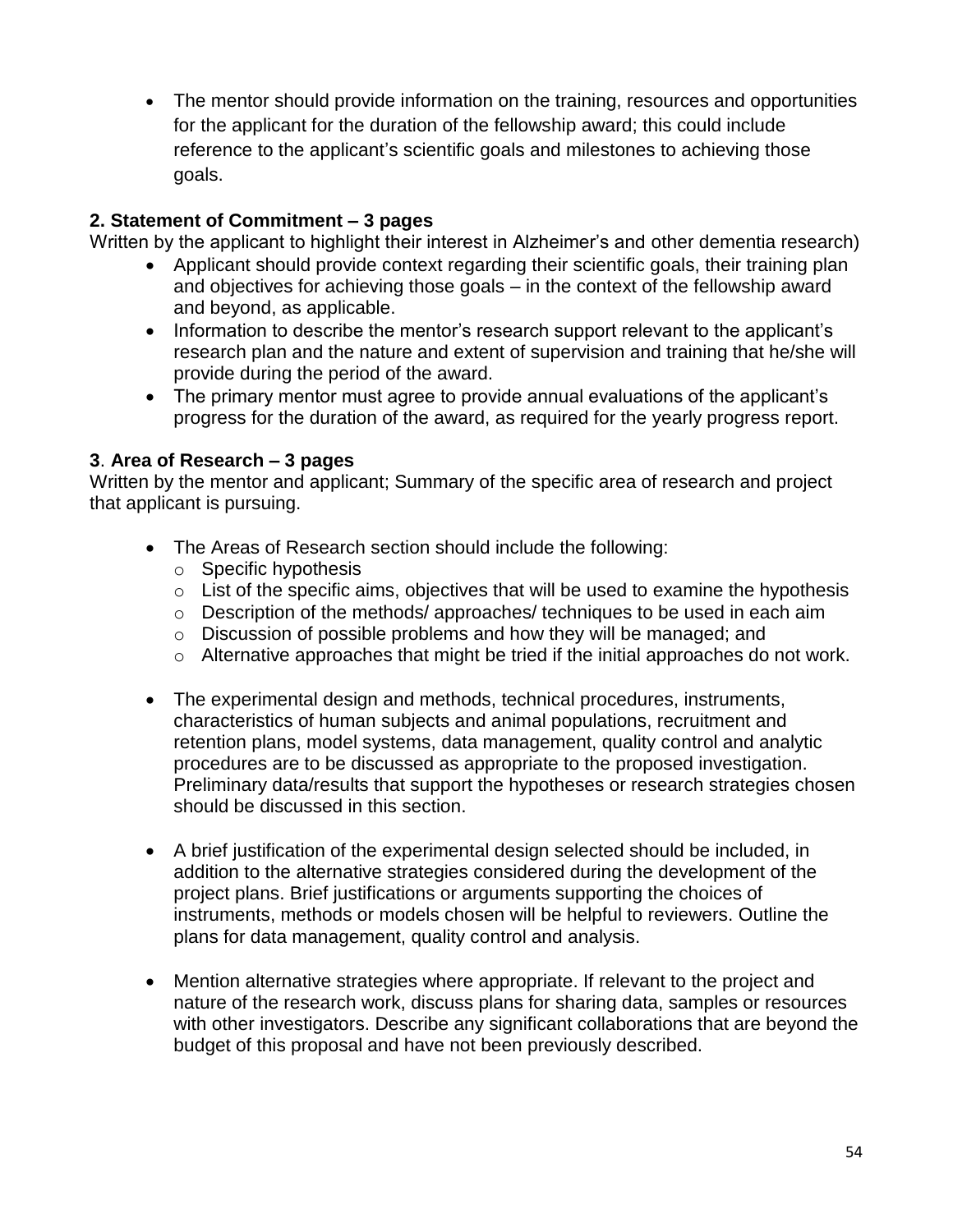## **4. Available Resources & Budget Justification - 2 pages**

Provide information about the resources that:

- Are available and necessary to support the proposed project and
- Can be accessed for the duration of the project without additional funds.
- Budget and expenses must be reported in U.S. dollars.

List and describe facilities and space, equipment, animals and/or human subject or clinical populations, and any other relevant physical or human resources. Identify all new resources that the proposed project will require. Include a brief justification and rationale for the individual line items in the proposed online budget that you are requesting funding. A total of \$5,000 over a two-three year period not to exceed \$3,000 per year *(if you request the full \$5,000 for 2 years and are requesting a 3 year award you will not be able to request travel funds for one of those years)* must be allocated to support registration and travel to the annual Alzheimer's Association International Conference (AAIC), a condition of the award.

#### **5. Plan for Data Sharing – 1 page**

#### **6. Biosketch – 4 pages each**

A biosketch should be included for both the **applicant and mentor**.

#### **7. Letters of Reference**

Limited to 3 letters and no more than 3 pages each. *A letter of reference from the mentor is not necessary as they are submitting a statement of mentorship.*

**8. Provide a W9 signed and dated by the Signing Official for US entities. For non-US entities provide a W8 signed and dated by the Signing Official.** The signing official should be someone in your Grants and Contracts office or Office of Sponsored Research/Programs.

#### **9. Resubmission – 1 page**

All resubmissions have the opportunity, if they wish, to provide a 1 page summary addressing comments raised by reviewers in a prior review cycle(s).

Mentoring selections may include early-career researchers and/or mid-career scientists who choose to shift into Alzheimer's and other dementia research. The applicant and proposed mentor must specify a mechanism for ensuring effective mentoring. The application should contain a plan for and an evaluation strategy of the mentoring process for enhancing diversity in the professional research workforce. Specific benchmarks are outlined below and considered by the Alzheimer's Association as critical for the development of early-career investigators. A successful mentorship plan should include some of these benchmarks but should not be limited to these alone.

*Budget:* A "budget summary" for the proposed research project is required and must be submitted with the application and within the allowable two-page limit. However, if the application is to be awarded, a more detailed budget will be required and must be approved before the disbursement of funds. **Your budget must not exceed the maximum amount of the award, \$155,000 (\$150K for direct research and \$5K for travel) and may not exceed \$60,000 (direct and indirect costs) in a given year.** A total of \$5,000 over a three year period not to exceed \$3,000 per year must be allocated to support registration and travel to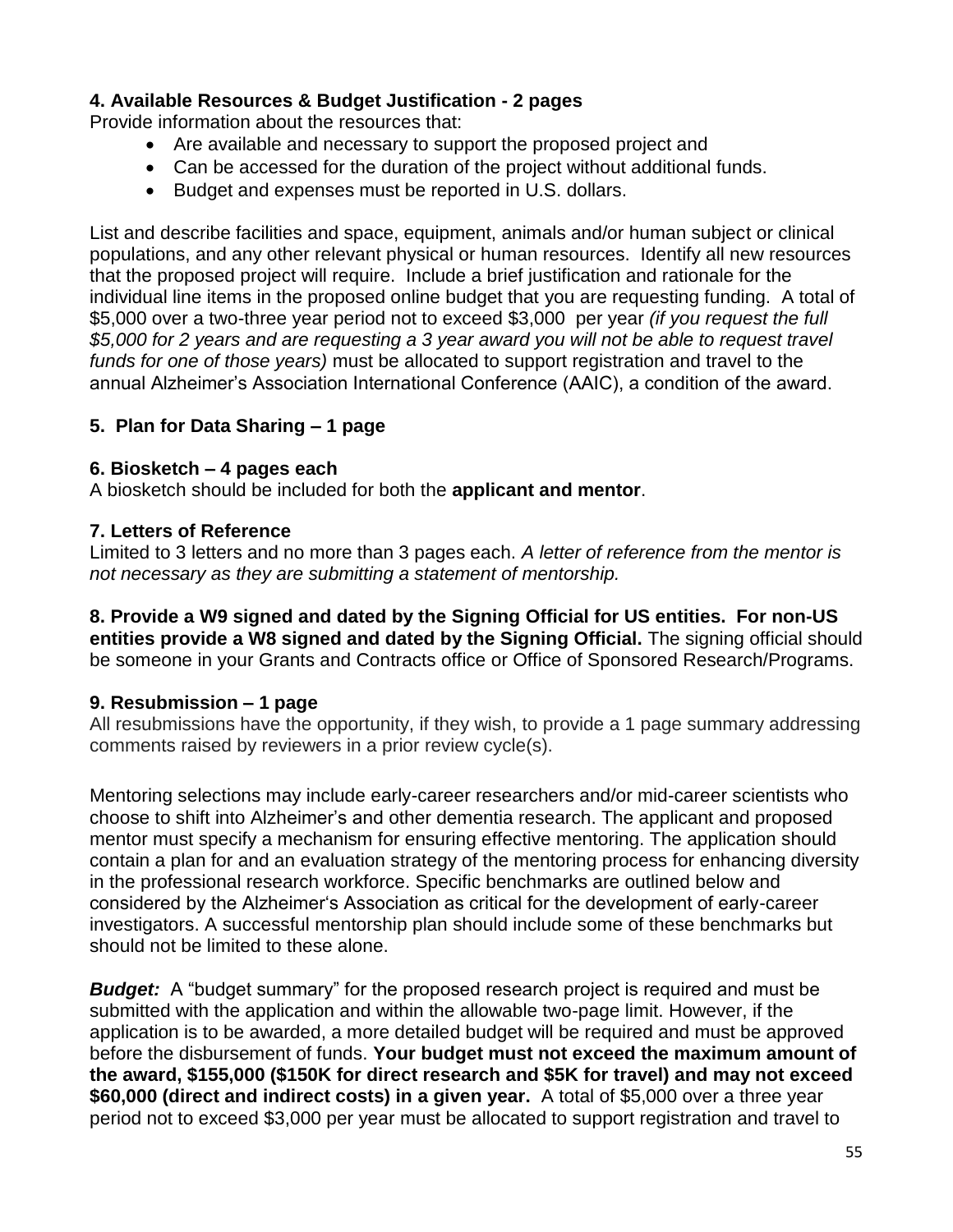the annual Alzheimer's Association International Conference (AAIC), a condition of the award. *Note: if you request the full \$5,000 for 2 years of travel and are requesting a 3 year award you will not be able to request travel funds for one of those years.* Indirect costs are capped at no more than ten percent (10%). The remaining funds, \$10,000 to the applicant and \$10,000 to the primary mentor, will be awarded upon successful completion of the three year **(minimum 2 years** – an award cannot be for only one year**)** program and should not be included in your overall budget. These research stipends are paid to the institution(s) following successful completion of the grant and must go towards continued research endeavors.

## **Allowable costs under this award:**

It is required that most of the funds awarded under this program be used for direct research support. **No more than 10% of the total award may be included as indirect costs.**

## **Allowable costs under this award include:**

- Purchase and care of laboratory animals
- Small pieces of laboratory equipment and laboratory supplies **(purchases over \$10,000 require prior approval, even if included in the project proposal budget)**
- Computer software if used strictly for data collection, **(require prior approval)**
- Salary for the principal investigator, scientific (including postdoctoral fellows) and technical staff (including laboratory technicians and administrative support directly related to the funded grant)
- Travel (up to \$5,000 max over 2-3yr award to travel to the annual Alzheimer's Association International Conference (AAIC), a condition of the award)

## **Direct Costs not allowed under this award include:**

- Computer hardware or standard software (e.g. Microsoft Office)
- Construction or renovation costs
- Rent for laboratory/office space
- Salary and/or compensation for Alzheimer's Association Staff or members of the Alzheimer's Association Medical and Scientific Advisory Group (MSAG) and the International Research Grant Program (IRGP) Council

*For more information:* Contact [grantsapp@alz.org.](mailto:grantsapp@alz.org)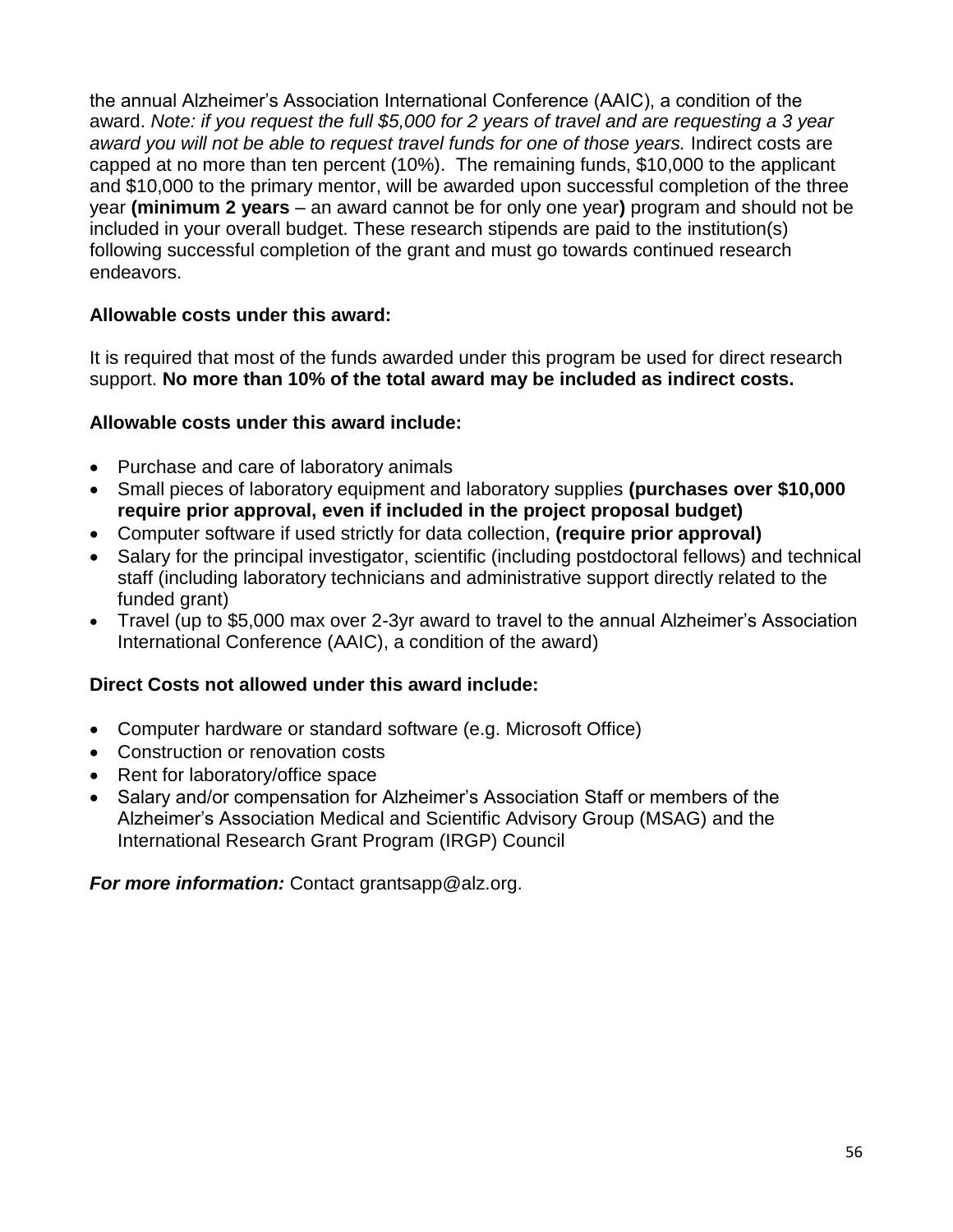#### **V. INTERNATIONAL RESEARCH GRANT PROGRAM - GENERAL CONSIDERATIONS**

## **i. Eligibility, Ineligibility and Nondiscrimination Statement**

To avoid disqualification, investigators are encouraged to carefully consider these eligibility and ineligibility requirements before applying. The Alzheimer's Association reserves the right to find an investigator ineligible to submit for a particular program, based on the guidelines below.

## *Eligibility*

In general, public, private, domestic and foreign research laboratories, medical centers, hospitals and universities are eligible to apply. State and federal government-appropriated laboratories in the U.S. and abroad and for-profit organizations are prohibited from serving as the applicant institution. However, state and federal government scientists can participate as collaborating scientists with research teams from other eligible applicant institutions. For the Letter of Intent (LOI), you will be required to upload proof of your organization's not-for-profit status, provide a W9 signed and dated by the signing official for US entities. For non-US entities provide a W8 signed and dated by the signing official. Your LOI will not be accepted without this document(IRS Letter of Determination is no longer accepted). For non-profit organizations (non-academic), additional documentation may be required to confirm your organization has segregation of duties between transaction execution and transaction recording.

## *Ineligibility*

This section describes general exclusion criteria. Specific requirements and additional exclusions to eligibility are noted in some detailed competition descriptions.

**1.) Overlapping funding** of more than one Alzheimer's Association grant **is not allowed**. Investigators who currently have an active Association grant may apply for another award in the last year of their grant if that last year concludes by June 30th before the start of the new funding year on July 1.

**2.) Investigators delinquent in reporting:** The Alzheimer's Association will not accept new grant applications from currently funded investigators who are delinquent in submitting required reports and other deliverables on active grants. Investigators that have previous Alzheimer's Association awards closed as 'Incomplete' are not eligible to apply without exception. **This policy will be strictly adhered to with no exceptions.**

**3.) Active members of the Association's Medical and Scientific Advisory Group (MSAG)** and the **International Research Grant Program (IRGP) Council** are ineligible to compete for any research grant. In addition, active MSAG and IRGP members are ineligible to be included as co-investigator or to receive any financial benefit from an application.

4.) Applications for a Alzheimer's Association Research Grant (AARG) and Alzheimer's Association Research Grant to Promote Diversity (AARG-D) programs will be accepted from postdoctoral fellows and other junior faculty members (for example: Instructor, Research Associate Scientist, Lecturer etc.) who can provide a letter of employment verification indicating they will have a full-time faculty position as an Assistant Professor or above by the application deadline.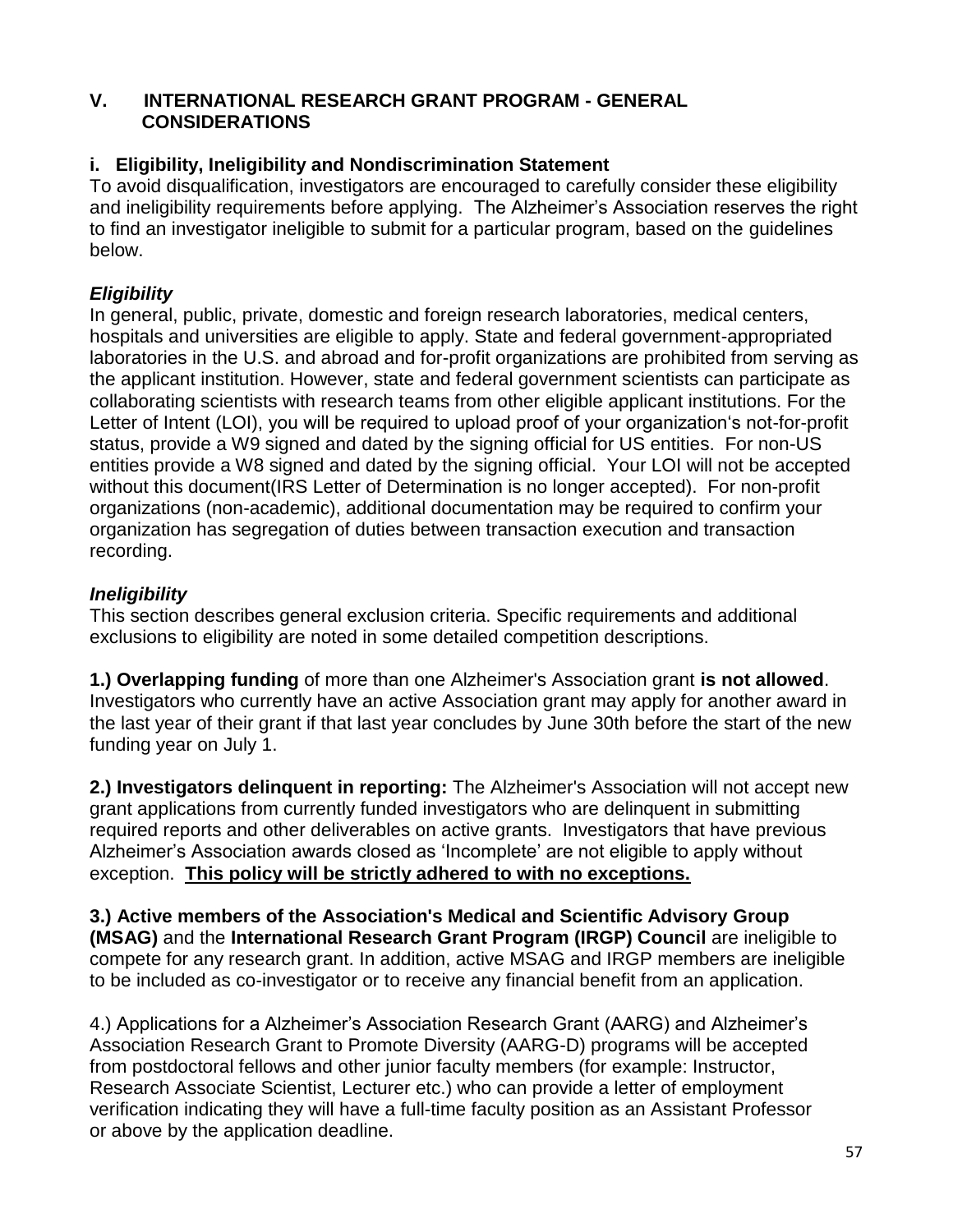The letter of employment for **AARG** and **AARG-D** programs must be uploaded to your full application, dated within 3 months from application submission date, printed on the hiring institution letterhead, signed by an authorized institutional official (i.e. Grants and Contracts officer or authorized organizational signature) and must indicate that the position will be activated by the grant award date. If the anticipated position is not activated by the award date for any reason, any offer of funding will be withdrawn. There will be no exceptions. In the event your application is funded, you will be required to provide an official letter on organizational letterhead, signed by an institutional signing official, stating you have a full-time faculty position of an Assistant Professor and above.

**If the applicant institution does not have an Assistant Professor position, the letter of employment should include sufficient information to allow the Alzheimer's Association staff to evaluate the eligibility of the applicant.**

**5.) Applications for the Alzheimer's Association Research Fellowship (AARF and AARF-D) will be accepted from individuals who have completed their graduate work and are not yet an independent investigator** (Post-doctoral fellow, Instructor, Research Associate Scientist, etc.) **Please note, applications to this program will be accepted from individuals with full time positions at their respective institution who have less than 10 years of research experience after receipt of their terminal degree.** The Alzheimer's Association reserves the right to request a letter of employment verification indicating the individual is full time and understanding the structure of an organization's professional rank system.

6.) **Applications for the Alzheimer's Association Clinician Scientist Fellowship (AACSF and AACSF-D) will be accepted from individuals with full time positions at their respective institution who are within 10 years of receiving their M.D., D.O. or Ph.D. (or equivalent) , including postdoctoral fellows through Assistant Professors. Positions higher than Assistant Professor will not be considered.** The Alzheimer's Association reserves the right to request a letter of employment verification indicating the individual is full time and understanding the structure of an organization's professional rank system

**7.) Checks are awarded to the institution, not to the individual principal investigator.**  The principal investigator or a first degree relative cannot be listed as the signing official or financial officer, or have checks sent to their attention if awarded. However, fellowship awards are expected to transition with the investigator and are not eligible for PI transfer.

**8.) The Alzheimer's Association reserves the right to request additional documentation** and/or materials to verify an applicant's status should any of the eligibility requirements be unconfirmed.

#### *Nondiscrimination statement*

The Alzheimer's Association values diversity and seeks applicants from diverse backgrounds. The Alzheimer's Association does not discriminate on the basis of race, sex, sexual orientation, religion, color, nationality or ethnic origin, age, disability, or status as a Vietnam Era Veteran or disabled veteran, in the administration of educational policies, programs or activities.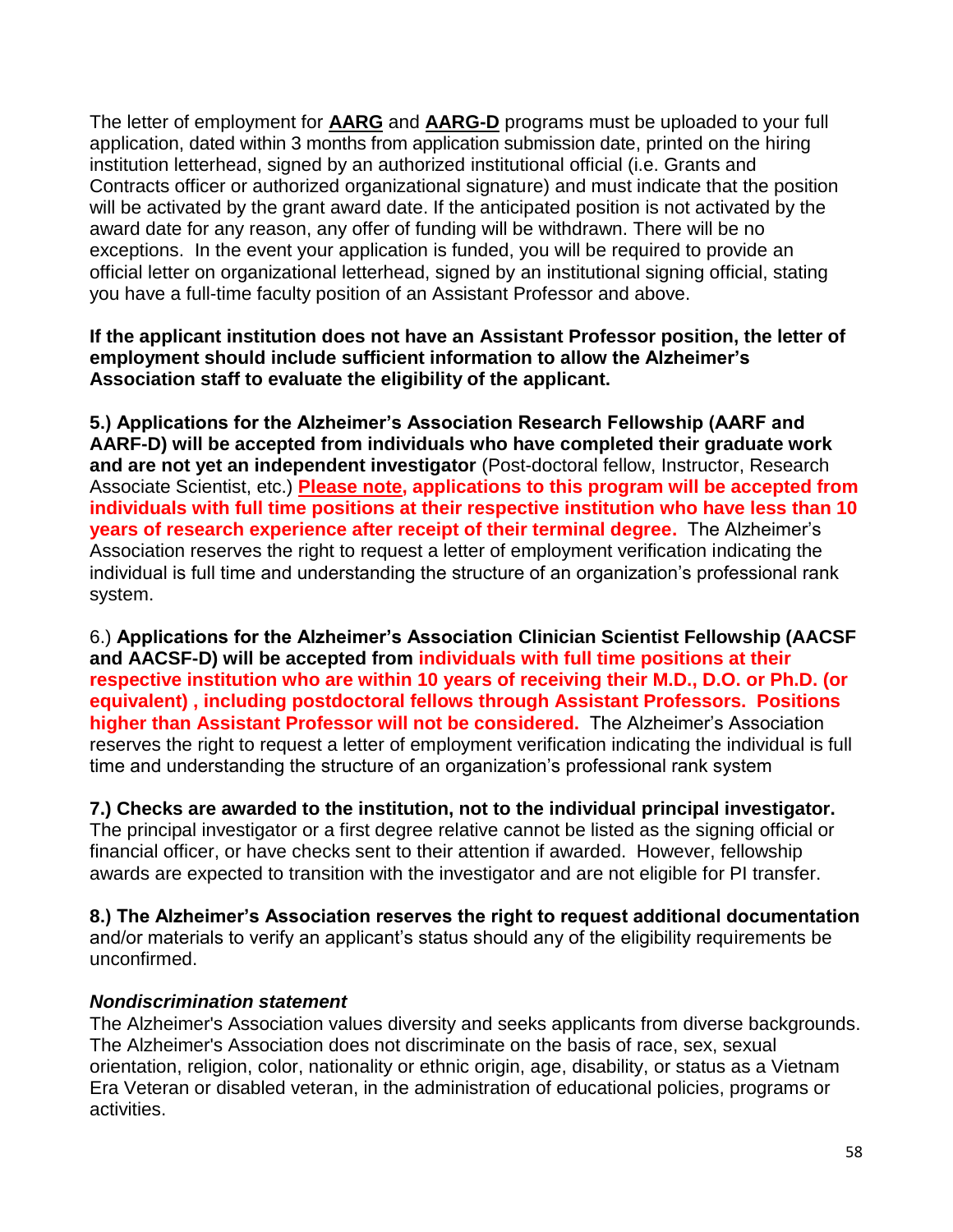#### *Harassment Statement*

The Alzheimer's Association is committed to providing an environment free from harassment and discrimination. The Alzheimer's Association strictly prohibits harassment and discrimination based on race, color, religion, gender, age, national origin, ethnic background, sexual orientation, gender expression, gender identity, genetic predisposition, a physical or mental disability, veteran status, marital status or any other characteristic protected by federal, state or local law. This applies to all persons (employees, applicants, volunteers (including reviewers), visitors, guests, vendors, etc.) and is intended to protect people from unlawful harassment and discrimination by anyone in connection with the performance of their job or volunteer role for the Association.

## **ii. Application Procedures**

## *Submitting a Letter of Intent on-line via proposalCENTRAL*

The first step in applying to the Alzheimer's Association for any research grant is to create and submit a Letter of Intent (LOI) through the on-line application system at [http://proposalcentral.com.](http://proposalcentral.com/) Applications will not be accepted without an approved LOI. Firsttime users **must** register and fill out a Professional Profile to begin the LOI/application process. The Alzheimer's Association requires that all applicants must be registered as a reviewer with the Association to submit a letter of Intent. If you submit a letter of intent/application and are NOT currently registered as a reviewer, you will be **automatically** added to the Alzheimer's Association reviewer roster. **Additionally, it is required that you review at least one grant proposal within your area of expertise, outside the grant competition to which you are applying.** 

**The application materials, including the application format, templates, and instructions, will be available online through proposalCENTRAL after your LOI has been approved.** 

## **The LOI and completed application must be submitted by a single Principal**

**Investigator (PI).** Additionally, a PI cannot submit an LOI that had been approved or rejected during a previous grant cycle. All LOIs must be approved or rejected in the current grant cycle. Hard copies of the LOI will not be accepted. The purpose of the LOI is to ensure that all applicants are eligible for the competition they are applying to and to assist Association staff in planning for peer reviews. **LOIs will not be accepted after the deadline date. No exceptions will be made.** The applicant is responsible for adhering to the space limitations (described below) and any decision regarding moving an LOI forward will be evaluated based on the submitted information. Additional attachments to the LOI are not allowed.

*The Letter of Intent (LOI) is completed through the online interactive system, you do not have to physically upload a letter, you will need to complete the required tabs and upload any required documents. Some of the fields you will need to complete are described below: (All LOIs must be submitted online though proposalCENTRAL no hardcopies or emails will be accepted)*

- Name of the principal investigator
- Contact information for the principal investigator (**complete** mailing address, telephone number, fax number and primary institution e-mail address (do not list Yahoo, Google or other g-mail accounts as your primary e-mail)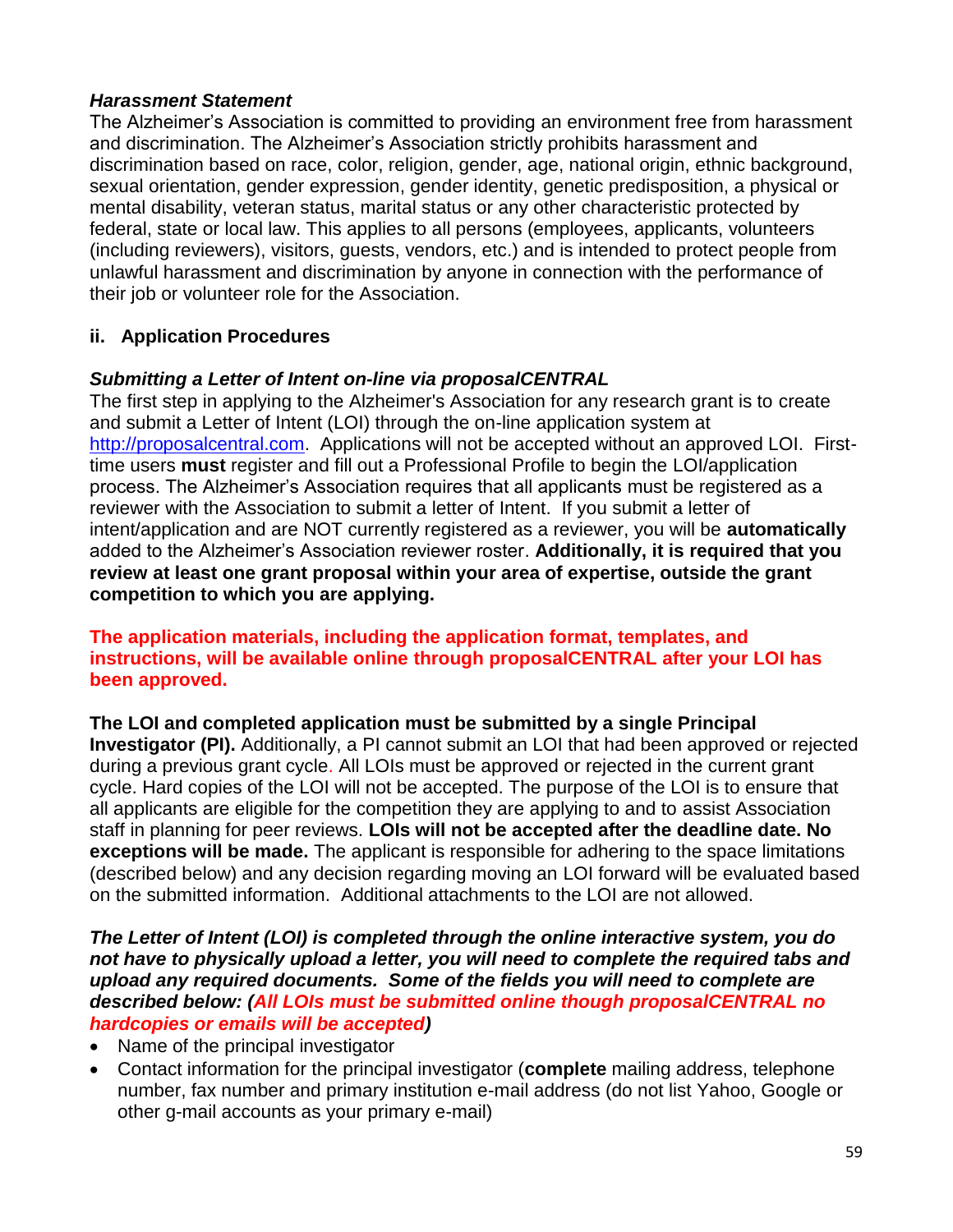- Institution involved in the research proposal (*institution/organization name must be in English*)
- Academic rank/position title (list your **current** academic rank/position at the time of submission, not pending academic rank/position)
- Title of the investigation limited to 75 characters including spaces
- Area of focus of the submission, such as diverse populations, social and behavioral or biological, as outlined in Section II
- Grant competition for which you are applying
- Brief project description, including methodology, specific aims of the project, innovation/novelty of the project, and the impact of Alzheimer's disease and other dementia field are required. **Each section is limited to 1,000 characters, including spaces** and *it is the responsibility of the applicant to ensure space limit is adhered.*
- Employer (institution) Identification Number (EIN), *must match the EIN on the non-profit documentation*
- **NEW REQUIREMENT – All applicants must include an ORCID ID, it is a required field, you will not be able to submit your LOI without this information**.
- Provide a W9 signed and dated by the Signing Official for US entities. For non-US entities provide a W8 signed and dated by the signing official. Your LOI will not be accepted without this document – the IRS Letter of Determination is no longer accepted
- Biosketch (**only** the primary applicant and, if applicable, the mentor at the LOI stage. Additional bios can be included in the full application stage. – 4 pages each
- Letter of Assurance (AARG-D, AARG-D-NTF, AARF-D and AACSF-D) programs only.
- Budget details are not required at the LOI stage, only if invited to submit a full application)

**LOI Review Procedures** (Note: Feedback is not provided at the LOI stage for LOIs not invited to submit a full application).

**All LOIs will be evaluated prior to invitation to submit a full application**. Only LOIs that meet program specific guidelines will be invited to submit full applications. LOIs will also be reviewed by the Alzheimer's Association Medical and Scientific Advisory Group (MSAG) and the International Research Grant Program (IRGP) Council with special attention to:

- 1. Demonstrable innovation/novelty of the proposed project (especially in the context of the PIs recently funded work)
- 2. Alignment with the research priorities of the Alzheimer's Association
- 3. Impact of project on Alzheimer's disease and other dementia research
- 4. Evidence of methodological rigor that address the research question(s) being proposed

## **Full Grant Application via proposalCENTRAL**

Once the on-line LOI is approved and invited to submit a full proposal, an email notification will be sent from **proposalCENTRAL** granting access to the on-line application at *proposalCENTRAL*. **The online system must be used to submit a grant application** hard copies or email copies of the application will not be accepted.

## **The full grant application for AARG, AARG-D, AARG-NTF, AARG-D-NTF consists of**

**the following** (Templates and instructions are located under the WorkPlan and Other Attachments section)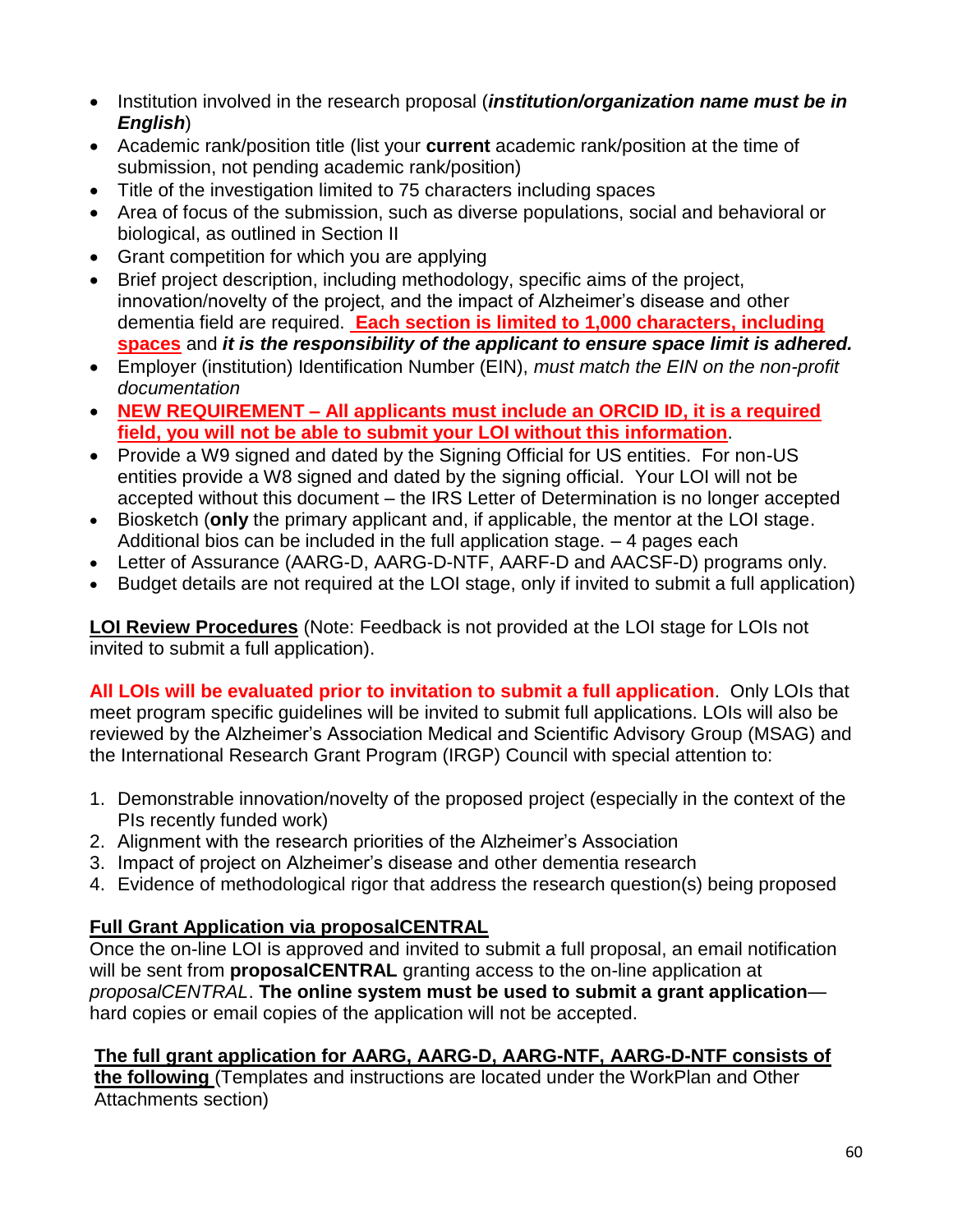- 1. Problem Statement 1 page
- 2. Work Plan 5 pages
- 3. Available Resources & Budget Justification 2 pages
- 4. Biosketch (PI/Co-PI) 4 pages each
- 5. Provide a W9 signed and dated by the signing official for US entities. For non-US entities provide a W8 signed and dated by the signing official.
- 7. Plan for Data Sharing 1 page
- 8. Resubmission 1 page **-** All resubmissions have the opportunity, if they wish, to provide a one page summary addressing comments raised by reviewers in a prior review cycle(s).
- 9. References 1 page use the reference style that is most common in the major journal(s) discipline, specialty or sub- specialty.

#### **The full grant application for the AARF, AARF-D, AACSF and AACSF-D programs**

**consists of the following:** (Templates and instructions are located under the WorkPlan and Other Attachments section)

- 1. Statement of Mentorship 2-3 pages (written by mentor to outline plan for the individual's training)
- 2. Statement of Commitment 3 pages (written by applicant to highlight their interest in Alzheimer's and other dementia research)
- 3. Area of Research 3 pages (summary of the area of research applicant is pursuing; written by mentor and applicant)
- 4. Available Resources & Budget Justification 2 pages
- 5. Biosketch 4 pages each, bio for the applicant and the mentor must be included.
- 6. Letters of reference are limited to 3 letters and no more than 3 pages each.
- 7. Provide a W9 signed and dated by the signing official for US entities. For non-US entities provide a W8 signed and dated by the signing official.
- 8. Plan for Data Sharing 1 page
- 9. Resubmission 1 page All resubmissions have the opportunity, if they wish, to provide a one page summary addressing comments raised by reviewers in a prior review cycle(s).
- 10. References 1 page use the reference style that is most common in the major journal(s) discipline, specialty or sub- specialty.

#### **The application materials, including the application format, templates, and instructions, will be available online at proposalCENTRAL after your LOI has been approved.**

**The PI who submits the LOI must be the same PI who submits the application.** LOIs submitted on behalf of other applicants or administrators will result in a rejected LOI. Once the applicant enters the application system, on-screen instructions will be provided to complete the application process. The application does not need to be completed in one session; a partially completed application can be saved and completed at any time before the deadline. **(Important Note:** It is **imperative** that you proofread your application before submission; you will not be allowed to make **any** changes to the application after the deadline or once applications are under review**).**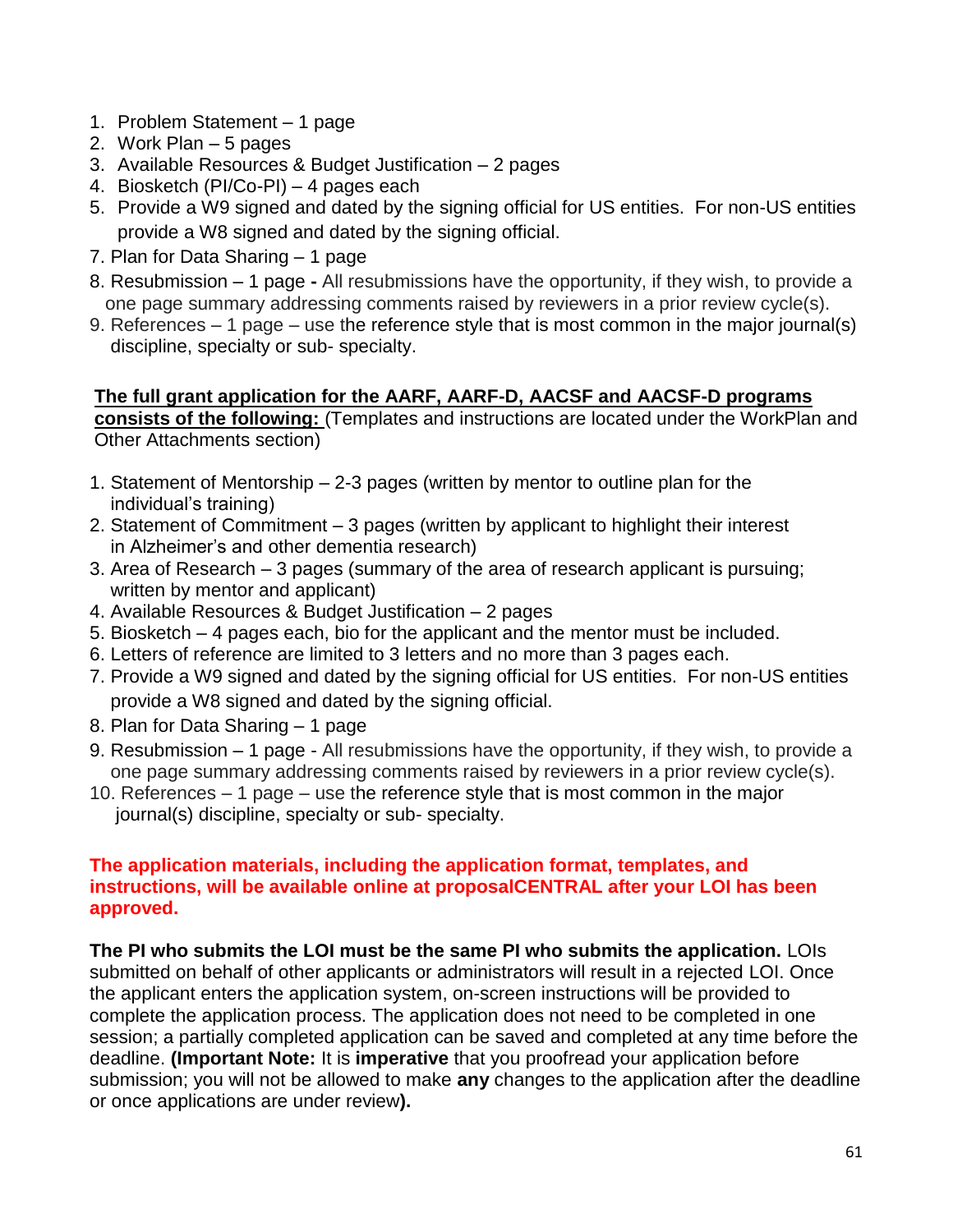#### **For AARF, AARF-D, AACSF and AACSF-D, the PI is the applicant and the co-PI is the mentor.**

#### **It is the responsibility of the applicant to ensure and verify that:**

(1) The application is submitted by the receipt date/time deadline. **Once submitted, you will receive a confirmation e-mail from proposalCENTRAL that your application was successfully submitted.** 

(2) The application is complete and accurate before submission. Only a single copy of an application will be accepted. **Signatures are not required at the time of submission, the signature page provided is for your use should your institution/organization require signatures, please do not submit with your application.** 

(3) Revisions, additional materials, letters of collaboration/support and/or reference, manuscripts, appendices, etc., are not allowed and if attached, will be removed from your application. **Letters of references will be accepted for those applying to the AARF, AARF-D, AACSF and AACSF-D programs only, see sections iii, iv, v and vi for details.**

(4) Application biosketch attachment(s) are on the Alzheimer's Association-provided template (available at proposalCENTRAL – under the Workplan and Other Attachments section.

#### **iii. Multiple and Overlapping Submissions**

If an applicant submits proposals to different grant competitions in the same grant cycle, each proposal submitted must address **a distinctly different topic**. Only one proposal will be funded if scores for multiple submissions fall within the funding range of different grant competitions.

#### **Applicants** *cannot* **submit more than one proposal in the same grant competition even if the proposals cover distinctly different topics (i.e. only one application is allowed regardless of the distinct areas of focus).**

Applicants may revise and resubmit an application that was previously submitted for an earlier grant cycle; however, a **new** LOI is required each year. A current LOI corresponding to the application year must accompany each application. **Revisions of previous submissions will be treated as new applications. Efforts will be made to provide some continuity in reviews.**

#### **iv. Review Procedures**

All proposals are subject to a multiple stage peer-review process carried out with an on-line system. Certain grant programs have an additional review process as described. In the first stage, applications are reviewed and rated by a minimum of three peer scientists with expertise in the proposed area of research. Applicants may include recommended reviewers or may exclude specific reviewers from evaluating their application. **Conflict of Interest includes:**

- (1) The Applicant trained with/ by the reviewer.
- (2) Reviewer published with the Applicant in the last four (4) years. This excludes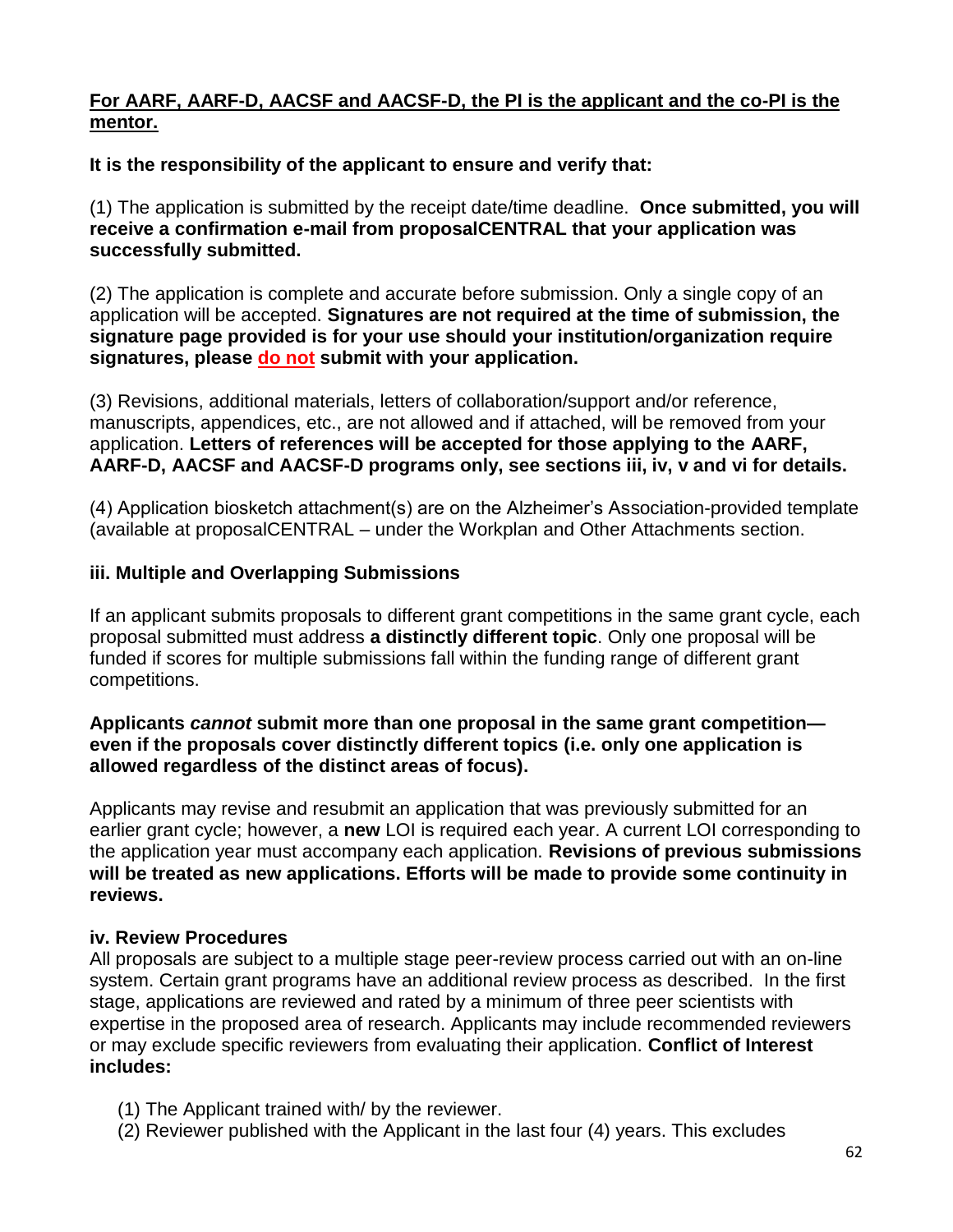workshop or large consortia (i.e. ADNI, IGAP, etc).

- (3) Reviewer has been a co-investigator on a grant application or award with the Applicant in the last four (4) years.
- (4) Reviewer has a conceptual difference of opinion with the Applicant that will prevent a fair review.
- (5) Reviewer will receive financial benefit from the Applicant receiving an award.

The second stage includes further review and discussion of the scores and comments resulting from the initial review process. This second review is carried out by the International Research Grant Program (IRGP) Council and review committee members to ensure fairness and equity in the initial review procedures and to make funding recommendations to the Association. Final recommendations from the IRGP Council are shared with the Medical and Scientific Advisory Group (MSAG) to share with the Alzheimer's Association for final approval. Members of the IRGP are internationally recognized experts with distinguished careers in Alzheimer's and all dementias.

This two-stage process is central to our award decisions and is designed to ensure both scientific rigor and fairness in the review of all submitted applications.

#### **Applicants Please Note: During peer-review, we are not able to contact reviewers with additional information to update, change or adjust your application such as recent publication, published manuscripts, new data etc.**

#### **General Requirements**

- You must be a recognized authority in your field.
- You must be dedicated to conducting high-quality, fair reviews.
- You must be able to articulate your views succinctly, engage in productive exchanges and actively participate in the on-line discussion of applications.

## **v. Appeals of Scientific Peer Review**

To maintain a fair and rigorous review system, the Alzheimer's Association has established a process for appeal of funding decisions. An appeal is intended to address extraordinary circumstances. Appropriate reasons for initiating an appeal might include:

- Evidence that a reviewer has an undeclared conflict of interest
- An egregious error or misunderstanding in the review process
- Active malfeasance or demonstrable lack of due diligence

The appeal process is not intended to provide a mechanism for routine protest of failure to receive a grant. Disparities in peer reviewers' enthusiasm for a proposal and the scores they assign are nearly always considered part of the normal variation in human judgment. The reality is that the Alzheimer's Association International Research Grant Program is extremely competitive and is limited by availability of funds. In recent grant cycles, 10 to 15 percent of full applications have been awarded grants, although about twice that number fall into the "fundable" category based on overall score.

If an applicant believes an extraordinary circumstance has contributed to failure to receive funding, the principal investigator may send as a Word document, a two-page, double-spaced formal letter of appeal to grantsappeals  $@$  alz.org  $-$  supporting documents must be submitted